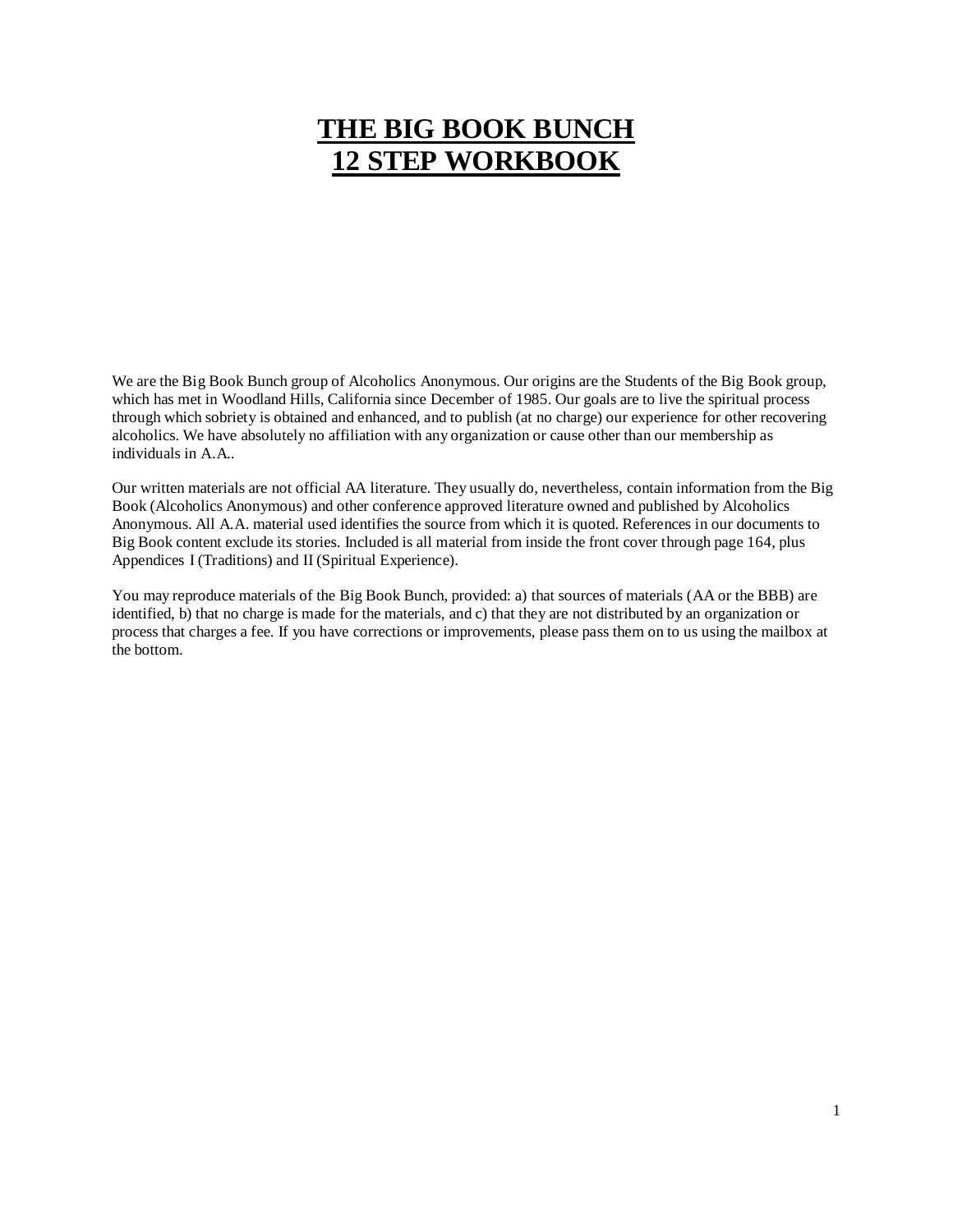## **1**

## **STEP**: **1) We admitted we were powerless over alcohol — that our lives had become unmanageable.**

That is what the authors of the Big Book and millions before you did. To personalize the step for your study and action in the here and now, however, you may wish to rephrase it as:

**STEP ONE.** I admit that I am powerless over alcohol—that my life has become unmanageable.

### **READING FOR STEP ONE**

| <b>Big Book:</b> | <b>The Doctor's Opinion:</b>     |  |
|------------------|----------------------------------|--|
|                  | Chapter 3, More about Alcoholism |  |
| 12&812:          | <b>IStep 1</b>                   |  |

If you have recently returned to A.A. after doing some alcoholism research, you will learn more about the mind that took you out if you take our **Bottle Inventory .... understanding the relapse.** .As we take Step 1, we separate it into its first and second halves:

## **STEP 1a. I admit that I am powerless over alcohol....**

Although Step 1, itself, does not require that we admit to being "alcoholic", ....

We learned that we had to fully concede to our innermost selves that we were alcoholics. [Big Book page 30, line 11]

And what does AA say an alcoholic is? The definition is scattered through the literature, but a test is offered in the first paragraph of Chapter 4. This test is twofold:

a. If when drinking alcohol do you find it difficult to stop?, and

b. If not drinking alcohol, do you experience difficulty in leaving it alone?

The first test measures our alcohol compulsion, which Daniel W. defines as, "An impulse or feeling of being irresistibly driven toward the performance of some action which is irrational." Dr.. Silkworth, in The Doctor's Opinion, tells us that:

...the action of alcohol on these chronic alcoholics is a manifestation of an allergy; that the phenomenon of craving is limited to this class and never occurs in the average temperate drinker, [Big Book page xxvi, line 4]

The body is in the clutches of alcohol, and alcohol controls the mental processes which, in turn, keep the alcohol flowing into the body.

The second test measures our alcohol obsession, "the persistent and disturbing intrusion of, or anxious and inescapable preoccupation with, an idea or emotion...". In other words, it seems as if the alcohol calls us with voice irresistible until we have little choice but to start the drinking process anew. This affliction is strictly mental until the alcohol enters the body. Then, we are back to the first test—again. In fact,

...the main problem of the alcoholic centers in his mind, rather than in his body. [Big Book page 23, line 5]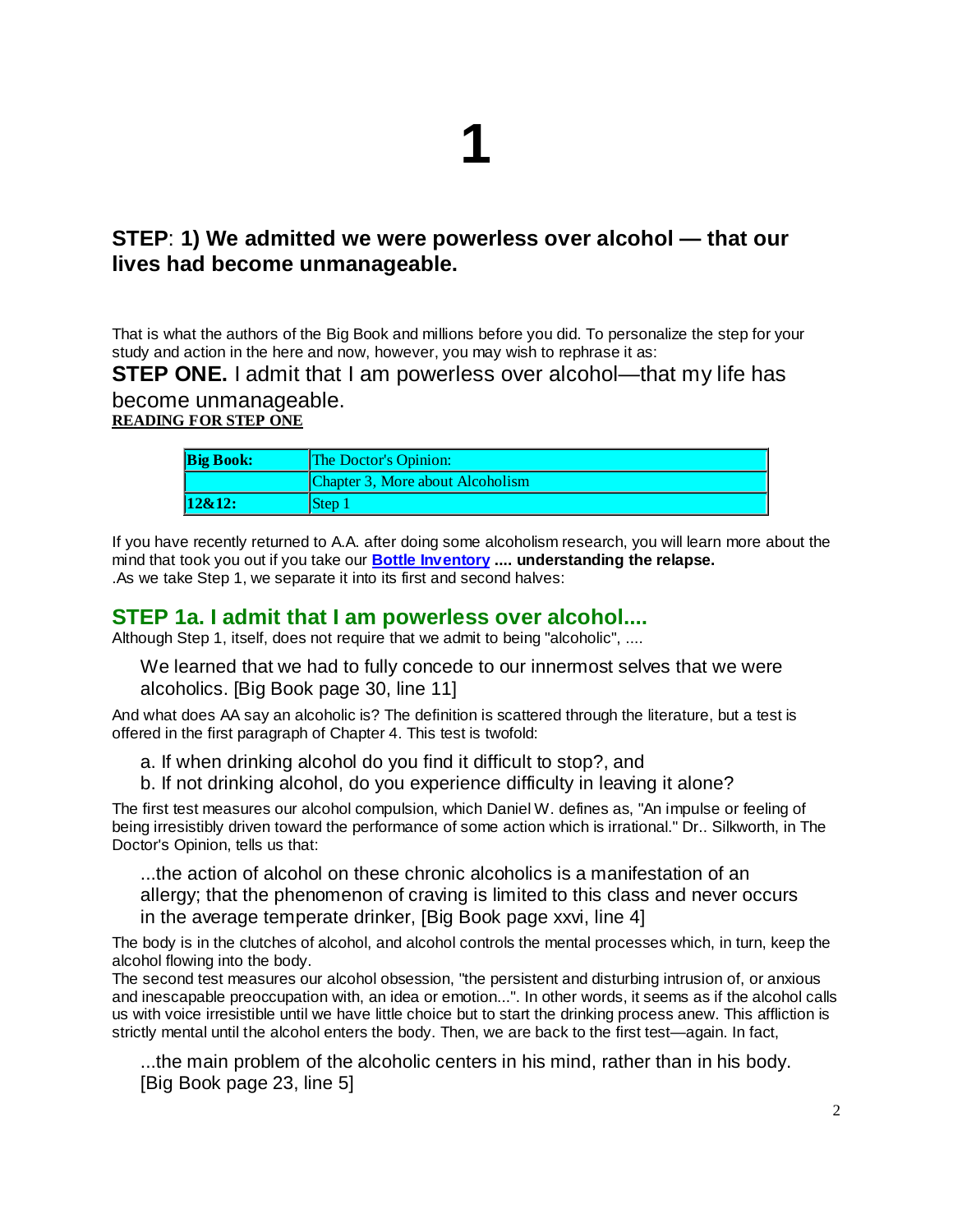...the mental states that precede a relapse into drinking...(are)... the crux of the problem, [Big Book page 35, line 1]

## **Confucius say: (He really did, too) Man take drink Drink take drink then, Drink take man!**

If you haven't made the concession of being alcoholic yet, don't quit! And, if perchance you are still drinking, then don't quit trying to quit! The primary purpose of taking this step is to bring about the conviction and admission that you are alcoholic. Part of your conviction should be the absolute certainty that the next drink will lead to undesirable consequences (to

say the least).

**Writing:** Your writing will commence with laying out some facts about your drinking. The simplest way to do this is to begin with the last drinking bout, providing the information set forth below, then proceed in reverse chronology until no significant new facts are to be uncovered.

Your goal is to set forth evidence of the mental processes that led to the first drink, and that your physical, mental, and spiritual states are taken over and subjugated by alcohol when it is introduced into your body. For example:

**1. On June 20, after 3 weeks of abstinence, I had a few beers with the crew after a really hot 10 hour Friday.**

**I drank because:** I just had to cool off, to renew my relationships with my old drinking buddies, to forget my boss's threat to replace us if we didn't speed up, to check out the ladies at the Golden Suds, and to show my nagging Alanon wife that she couldn't control me all the time.

**This is what happened:** I had two or three pitchers, got in a fight with John Jones, told the boss's nephew he was a nerd, spent half of my paycheck on floozies in the bar (with no physical relief, either), suffered a black-out between midnight and bar closing, parked the car in the neighbor's front yard, was locked out of my bedroom, spent the weekend puking alone, had a horrible hangover on Monday, and was placed on suspension at work.

**Did alcohol work for me?** It seemed to cool me off for a few minutes, but none of the other results I had in mind happened. As usual, a number of other unanticipated things also happened, all of which were not wanted. No, it didn't work—again, and I am truly lucky that no permanent damage resulted.

#### **2. The whole month of May was the total pits.**

**I drank because:** It didn't occur to me that not drinking was an option. I just couldn't stand the nagging of the wife, and the looks of the kids. It was necessary, somehow to just shut them off. The only thing in life that was tolerable was pool at the Golden Suds with my pals—they understood. I was desperate for relief, and I was coming to the horrible realization that I might never find it, that I would just keep going on and on and worse and worse.

**This is what happened:** Whatever relief I found in the bottle was superficial. My doctor told me I needed to cut down. I almost got arrested for crashing into the freeway divider. My pals really just tolerated me. They didn't give a damn about me. Work was unbearable, what with the hangovers, short hours, and a boss who didn't understand. I was getting 2 or 3 black-outs a week. The kids were never there. The wife was a beast. I was always sick.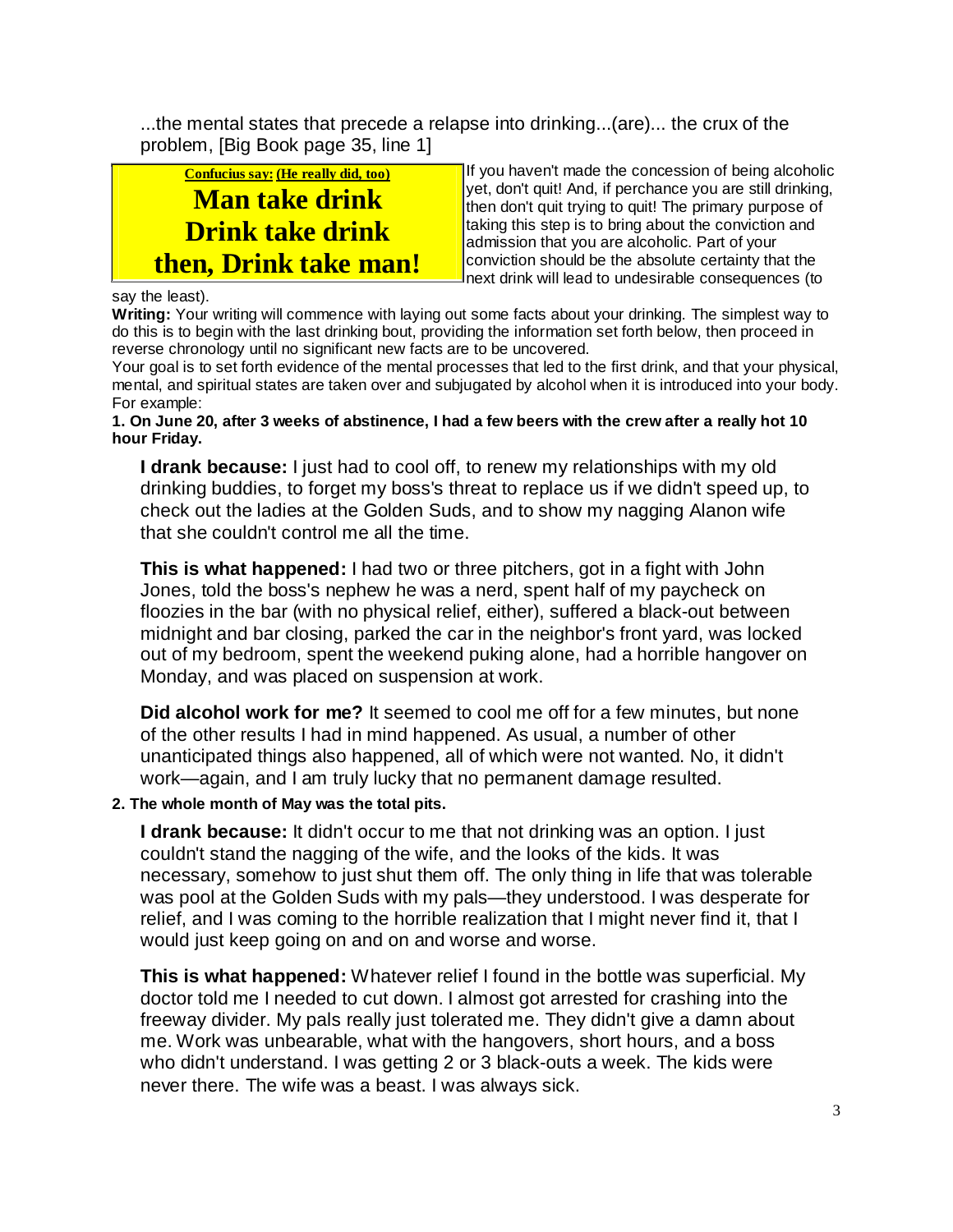**Did alcohol work for me?** Nothing worked anymore. My greatest fear was that it would never end. The beer was no good. I got sick. Wine tasted like bile. Whisky blacked me out. I didn't know what to do.

**3. (You should have the idea by now.)** Continue until the learning value wastes away. **In conclusion:** provide answers to these questions.

- Which of my problems will be removed or alleviated if I take a drink of alcohol?
- Can any good come of my taking another drink?
- What will really happen to me and others if I do drink again?
- What good reasons do I have to believe my answers?
- Do I wish to avoid the next drink?

 $\bullet$ 

### **STEP 1b. I admit that my life has become unmanageable...**

You have just swallowed some painful truths about your drinking. Upon even trivial reflection it is obvious that your thinking hasn't been too rational, either, when it comes to the drink problem. Have you managed your drinking career well?

The mentality we have when it comes to drinking, however, is but one part of a deeper thinking impairment which impacts almost every aspect of our consciousness. You may have noticed expressions such as these in the Big Book:

...illusion, delusion, self deception, lurking notion, peculiar mental twist, curious mental phenomenon, insane idea, foolish idea, insanity, absurd and incomprehensible behavior, queer ideas, strangely insane, subtle insanity, strange mental blank spots...[Big Book, various pages].

You undoubtedly have your own favorite expressions gleaned from pages 30 - 43 in the Big Book. But humor aside, there must be a serious message here that our own minds—quite aside from the drink problem—cannot be trusted with running us.

**Writing:** Put down some thoughts/actions and vacancies/inactions that might lead you to doubt your capability to run your own life or the affairs of others. Examples might be:

I married my first wife because she liked to party. I divorced her because she couldn't hold her liquor. I made my oldest boy become a veterinarian because I liked horses. I got into steel working because it was dangerous. I socked my best friend because he voted for McGovern. I hate my step father because he wants to visit us every two years. My neighbor is weak because he is fat. I repair my own car because the local mechanic is an Arab. We installed a pool for partying. etc..

Many members of AA feel a need to write an Immoral inventory (as opposed to the moral inventory of Step 4). If you have such a need, get it out of your system here.

In the course of writing our terminal drinking experiences, we have discovered that answering these questions is helpful.

a. When I decided to take the first drink of that last drinking bout......

- 1. Had I answered the 20 questions suggested by Johns Hopkins Hospital? If so, what was my "score"?
- 2. Did I know that I had a problem with alcohol?
- 3. Was drinking habitual?
- 4. Did I have good reasons not to drink?
- 5. Was I aware of the reasons not to drink while I was deciding to drink?
- 6. Did I convince myself that I deserved a drink as a reward?
- 7. Did I expect the drink to work for me?
- 8. Did it work for me?
- 9. Was I optimistic about my future?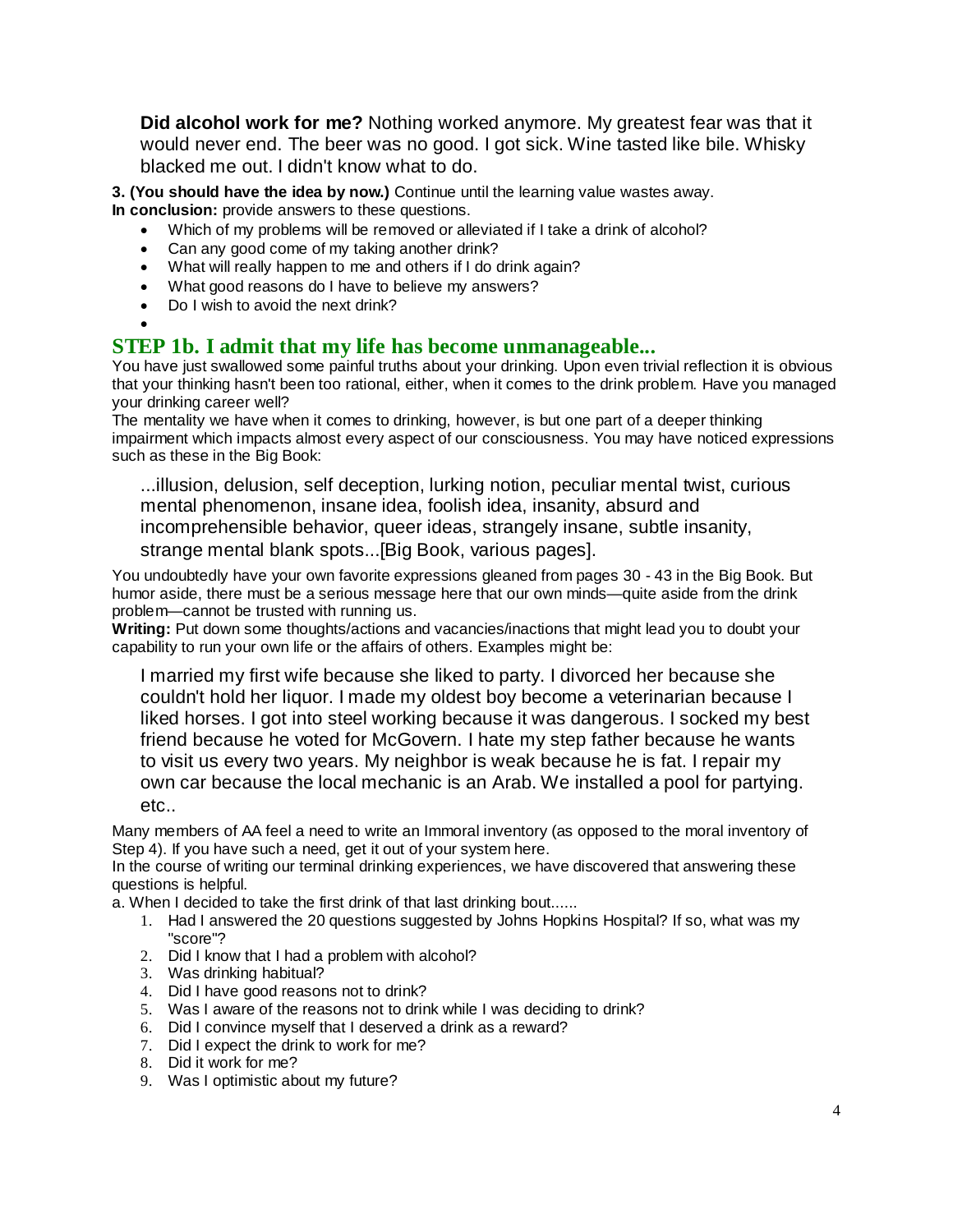10. Did I have a sense of hopeless, dread or impending doom?

11. Did I consider myself worthy of a good life?

b. Was there a moment of clarity or a traumatic event that contributed to my not taking a next drink after the final bout ended?

**In conclusion:** It is more than likely that 85 - 95 % of your ideas and mental processes are right-on, and that the remainder will, as a minimum, get you or others into trouble. Our problem, it seems, is that we can't differentiate the good ideas from the bad. What is our prognosis?

Once more: The alcoholic at certain times has no effective mental defense against the first drink. Except in a few rare cases, neither he nor any other human being can provide such a defense." [Big Book page 43, line 26]

And to remove the mental defense loop hole, how about this:

We are without defense against the first drink. [Big Book page 24, line 12]

When delusion based thinking ...is fully established in an individual with alcoholic tendencies, he has probably placed himself beyond human aid, and unless locked up, may die or go permanently insane. [Big Book page 24, line 29]

So many want to stop but cannot. [Big Book page 25, line 3]

The prognosis of a meaningful and joyful life, even while experiencing abstinence, is also dubious, because

...our troubles...are...of our own making. They arise out of ourselves. The alcoholic is an extreme example of self-will run riot, though he usually doesn't think so. [Big Book page 62, line 15]

In view of the following dire prediction (bold style has been added for emphasis) you may wonder if there is any hope at all....

Among physicians, the general opinion seems to be that most chronic alcoholics are **doomed**. [Big Book page xxviii, line 32]

They are restless, irritable and discontented, unless they can again experience the sense of ease and comfort which comes at once by taking a few drinks drinks which they see others taking with impunity. After they have succumbed to the desire again, as so many do, and the phenomenon of craving develops, they pass through the well-known stages of a spree, emerging remorseful, with a firm resolution not to drink again. This is repeated over and over, and unless this person can experience an entire psychic change **there is very little hope** of his recovery. [Big Book page xxvi, line 34]

**The principle of Step 1.** A.A. is big on principles. (Look up "principle" in the dictionary.) In fact, the word appears 36 times in the Big Book. Just one instance is,

The principles we have set down are guides to progress. [Big Book page 60, line 10]

We try to distill each of the steps into its fundamental principle. What is the principle of Step 1? (Clue—it may be hopelessness. Would you believe, capitulation? or, could it be **surrender**?) Obviously, there has to be more to recovery from alcoholism than admitting total defeat. Step 2 provides some hope.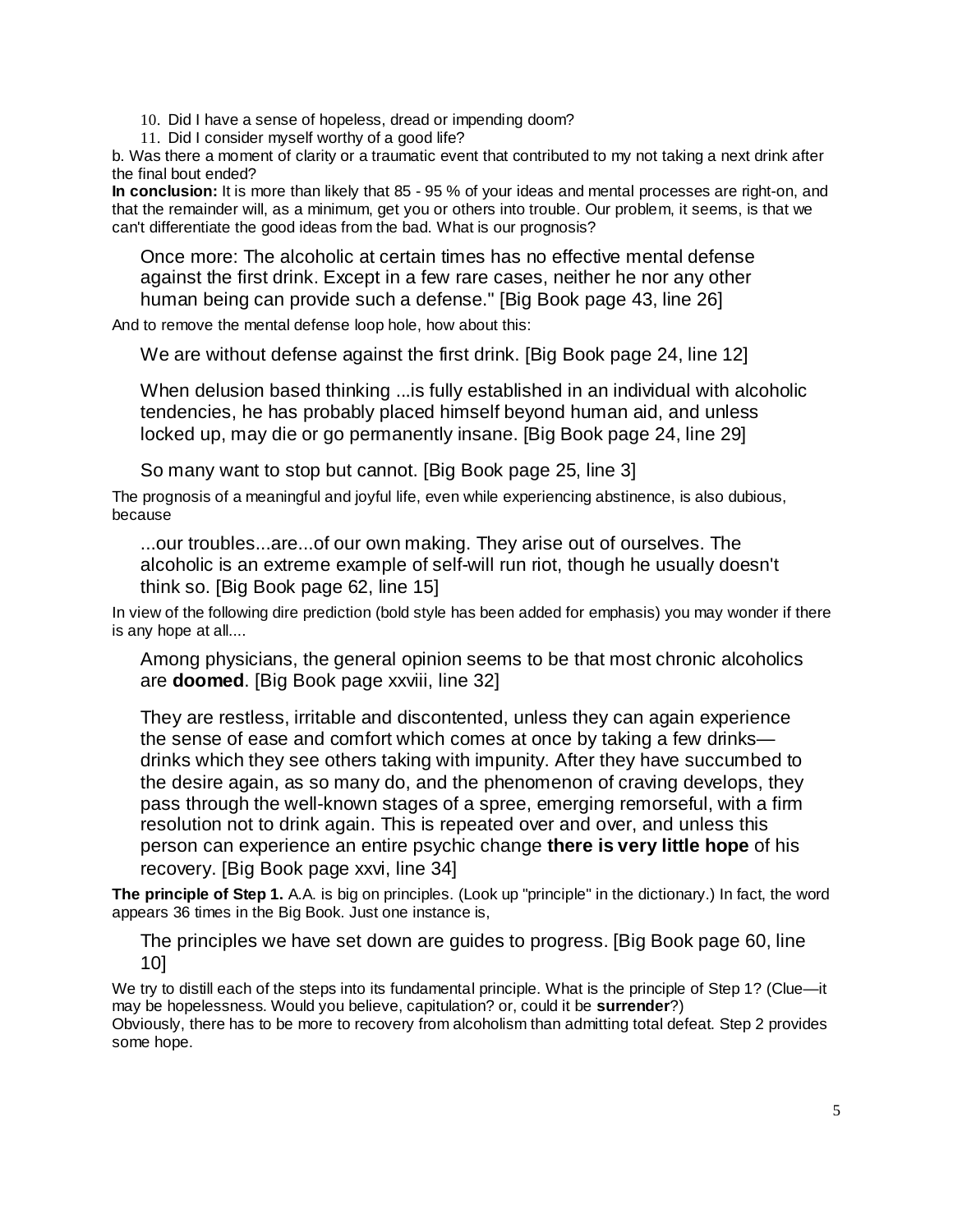## **2**

## **STEP 2) Came to believe that a Power greater than ourselves could restore us to sanity.**

That is what the authors of the Big Book and millions before you did. To personalize the step for your study and action in the here and now, however, you may wish to rephrase it in the two halves that appear below.

**READING FOR STEP TWO**

| <b>Big Book:</b> | <b>Chapter 4. We Agnostics</b>    |  |
|------------------|-----------------------------------|--|
|                  | Appendix II. Spiritual Experience |  |
| 12&12:           | $\sqrt{\text{Step } 2}$           |  |

Step 2 is also separated into its first and second halves:

## **STEP 2a. Came to believe in a power greater than myself...**

Having taken Step 1, you have already admitted the existence of a power greater than yourself. Think about it. Isn't alcohol a power greater than yourself? And, having also admitted that your life has been insanely unmanageable, your goal is to find some other power (besides alcohol), which is greater than yourself, and will produce saner consequences.

A.A.s who eventually achieve some time sober invariably acknowledge that their Higher Power is a spiritual power. Anticipate that yours will be, too. However, for the time being, your power may be any power that meets these four conditions. If you haven't noticed already, the word God is used in AA. In fact, the name appears in four of the twelve steps, but in two instances it is followed immediately by the expression



"as we understood Him". (meaning, according to your present conception of a Spiritual Power). A.A.'s use of the term, God, does not necessarily mean that we believe in "God", and it does not mean that we have a common understanding of what we do believe in. The term, God, is used only as a convenient way of referring to the Spiritual Power of our respective choices. And, have a Spiritual Power, we must!

When, therefore, we speak to you of God, we mean your own conception of God. This applies, too, to other spiritual expressions which you find in this book. [Big Book page 47, line 1]

Later in this document we will discuss the way that many of us have come to have conscious contact with a spiritual power of our own conception.

A.A. literature makes it clear that Alcoholics Anonymous is not a religion. It possesses no theology or dogma to be swallowed by anyone. In addition to using the term, God, the Big Book also refers to our Father, our Creator, the Spirit of the Universe, the Great Reality deep down within us, our Power, and many other names. When AA literature is translated into other languages, the name of God is translated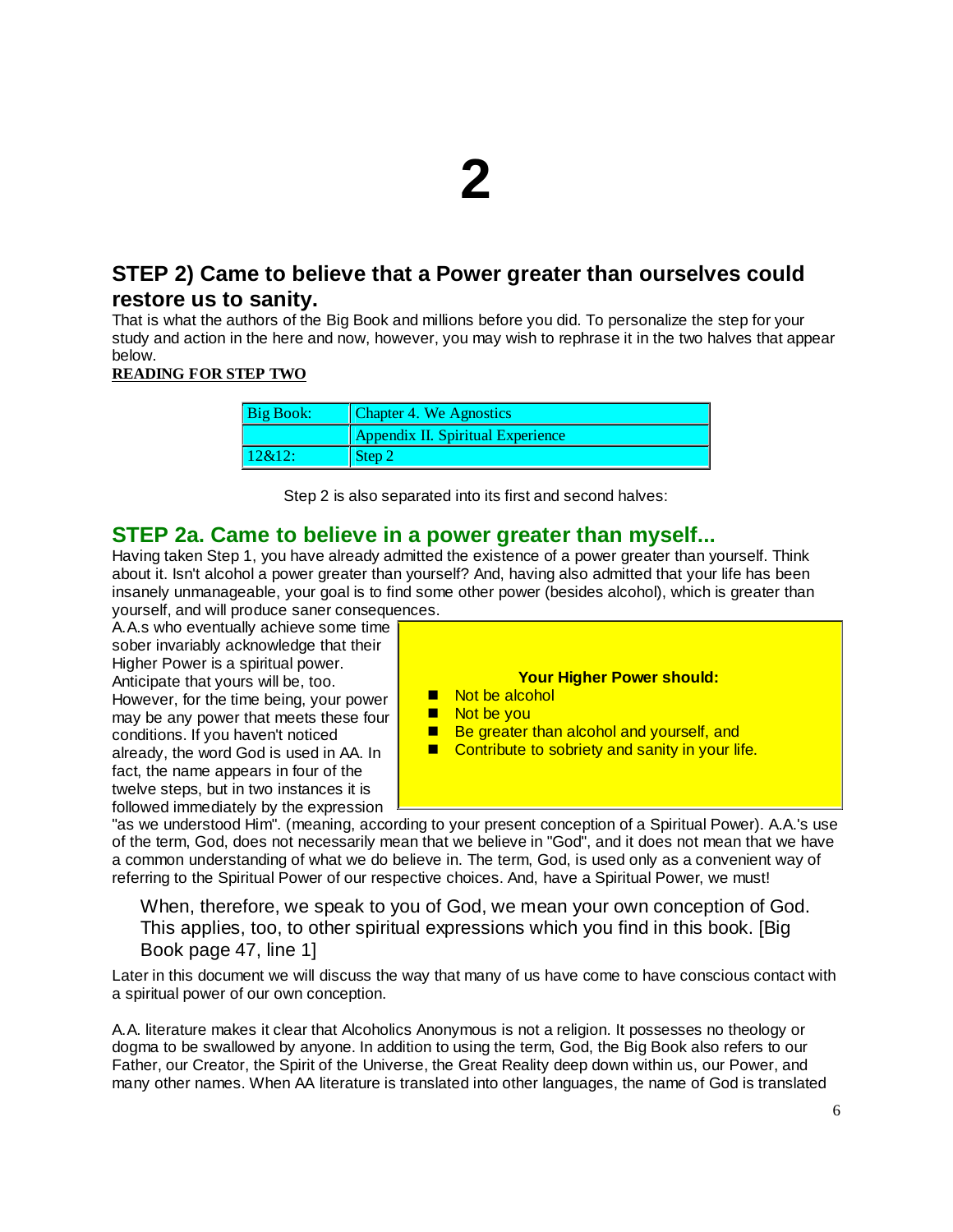also. He is called Dios, Gott, Yahweh, etc...

Please forgive our authors, too, in using the masculine pronouns, He, Him, etc... There is no intent to suggest that God is masculine, or that He possesses gender at all. A.A. has simply followed this age-old convention—until a more enlightened manner of speaking might be adopted.

Be assured, though, that God knows what His name is. You don't need to be so arrogant as to tell it to Him. Perhaps you might ask Him directly which name is best for you to use. Whatever name seems right to you is the one you should adopt for your intimate relationship with your Higher Power; but, when it comes to discussing your Spiritual Power with others, you also may wish to use the term, "God", strictly as a matter of convenience in communicating with your fellow alcoholics.

**Writing for Step 2a:** Make a list of powers greater than yourself within the following three classes:

- 12. **Physical:** (Examples: alcohol, pistols, policemen, bosses, cancer....)
- 13. **Mental:** (Examples: alcohol obsessions, greed, anger, pride, lust...)
- 14. **Spiritual:** (God...)

## **STEP 2b. Came to believe that the Power selected as greater than myself could restore me to sanity.**

When A.A literature refers to insanity it is not using the dictionary definition of insanity. The Big Book is talking about the insane thinking of an alcoholic when he decides to ingest alcohol. In this sense, we all, without exception, have been insane. Moreover, our plight was hopeless. It is necessary, therefore, that our Higher Power be sufficiently able and willing to restore us first to the sanity of total abstinence.

**Writing for Step 2b:** Review the powers you listed in the writing above. Place a check mark to the left of each one that meets the condition of being able and willing to keep you from taking the next drink on a continuing basis. Your choices just became narrower.

Notice, too, that we come to believe. Your ultimate belief is unlikely to be obvious to you right away. We just keep at it. Be as persistent in promoting belief in your Higher Power as you were in justifying your drinking. In fact, why not ask your Higher Power to affix in your consciousness the certainty of His Reality. He will, if you let Him!

If you are not yet at the stage of talking to (let alone hearing from) a spiritual being, you may wish to follow A.A.'s suggestion that you begin with your favorite A.A. group as a power greater than yourself. Then, by following the A.A. spiritual starter kit, you will come into conscious awareness of an even higher Power.

Many of us have been downright confused about the idea and nature of God. Here's a discussion that has been helpful in sorting things out:

**theists:** First, we find the theists, those who worship one or more deities (God). Nearly all theists believe in a theology (their approved set of religious beliefs) espoused by one of the many religious institutions. These institutions often rely also upon antigods (devils) or a book alleged to be a faithful rendition from antiquity. Too, most claim exclusivity in the correctness of their system. Throughout human history (and certainly true today) some theists have been known to fight with each other. Yet, many wonderful people, including a great many A.A. members, attend church regularly and worship its deity successfully.

**atheists:** The letter prefix A means not or against . Atheists are believers that there is no God. They tend to take issue with all the theists.

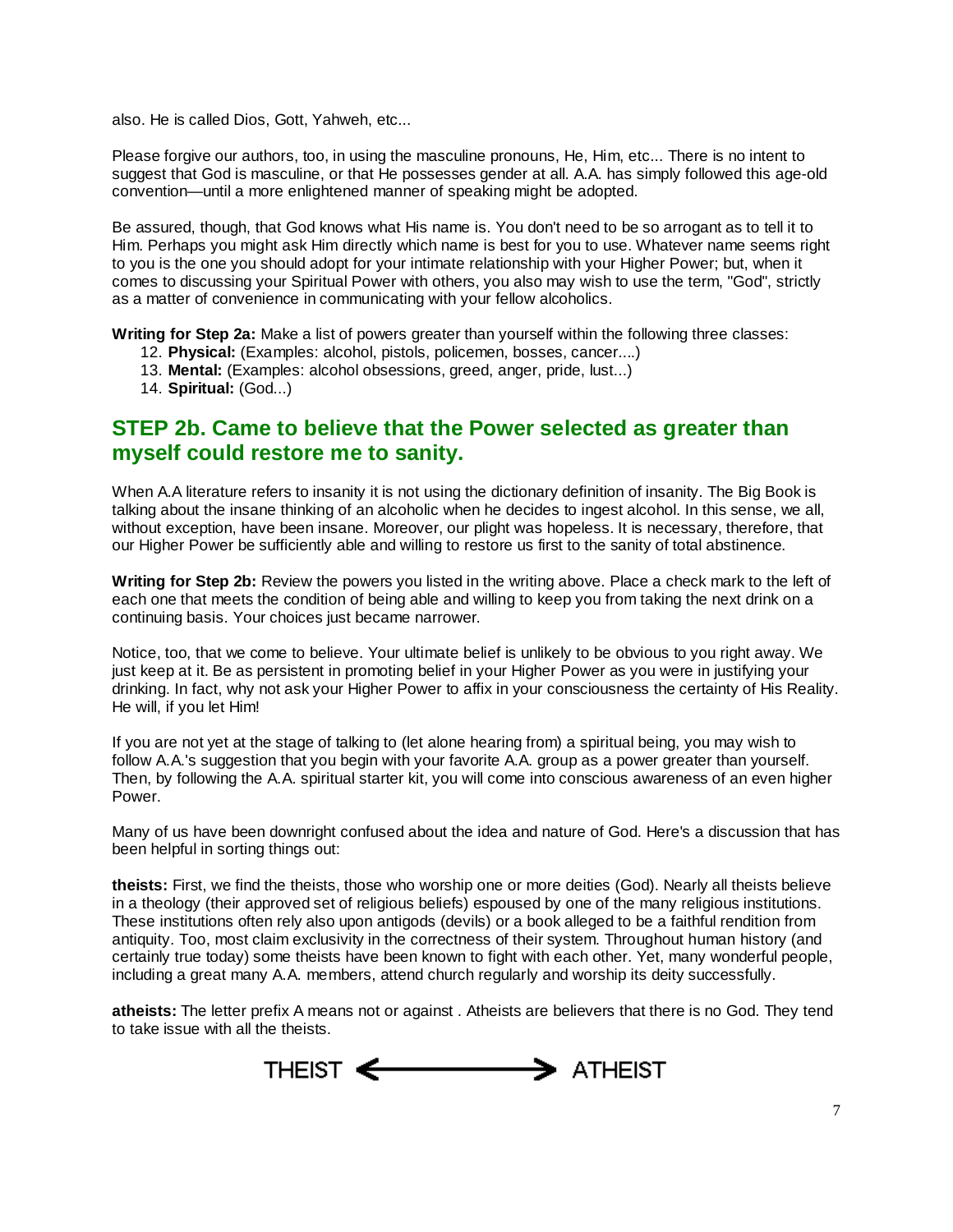From the diagram you just saw, and based upon the opinions of the theists and atheists, there seem to be only two choices for you to make—their way or the wrong way. It often appears to the AA newcomer that he must pick one of the churches (on the left above) or join the anti-church church (on the right). While some of these may be valid options, you might also resolve that you just don't feel comfortable being on the theist-atheist scale at all. After all, once you have picked a belief system, you have, as a consequence, rejected all the other systems you didn't pick. Maybe you feel you don't have any business making decisions about God's business.

Fortunately, you have at least four options, not just two. You could even opt to be agnostic, as the next diagram shows.



**Agnostics:** The agnostic cannot buy into the theologies (both pro and con), and he simply says, "I just don't know." The agnostic is on a wholly different plane. The theist-atheist plane is based upon the head or intellect. The agnostic is a(without)-gnosis(knowledge). And, with only modest imagination, we can remove the a and conceive of—you guessed it—the **Gnostic**, or knower. Moreover, the gnosis (knowledge of the existence and will of the Higher Power) is of the heart rather than the mind. You may have heard it said in an A.A. meeting that the longest journey in the universe is the one from your heart to your head. One of the meanings of this expression is that you need not play the mental and emotional game of the churches at all. Deal directly, instead, with the Spiritual Power that reveals itself to you.

**The spiritual starter kit.** All of this theology stuff can seem downright confusing. It can even appear to be a barrier in the path of sobriety. We A.A.s are fortunate in having a spiritual starter kit, so to speak, in chapter 4 of the Big Book. It is suggested as a sure fire method of coming to know a spiritual power. Here it is (we have supplied the bold style to selected characters):

**Step 2.1.** We found that as soon as we were able to **lay aside prejudice** and...[Big Book page 46, line 15]

**Step 2.2.** ...express even a **willingness to believe** in a Power greater than ourselves, we commenced to get results, even though it was impossible for any of us to fully define or comprehend that Power, which is God. [Big Book page 46, line 16]

**Step 2.3.** Do not let any prejudice you may have against spiritual terms deter you from honestly asking yourself what they mean to you...we had to begin somewhere, so we used our **own conception**, however limited it was. [Big Book page 47, line 4]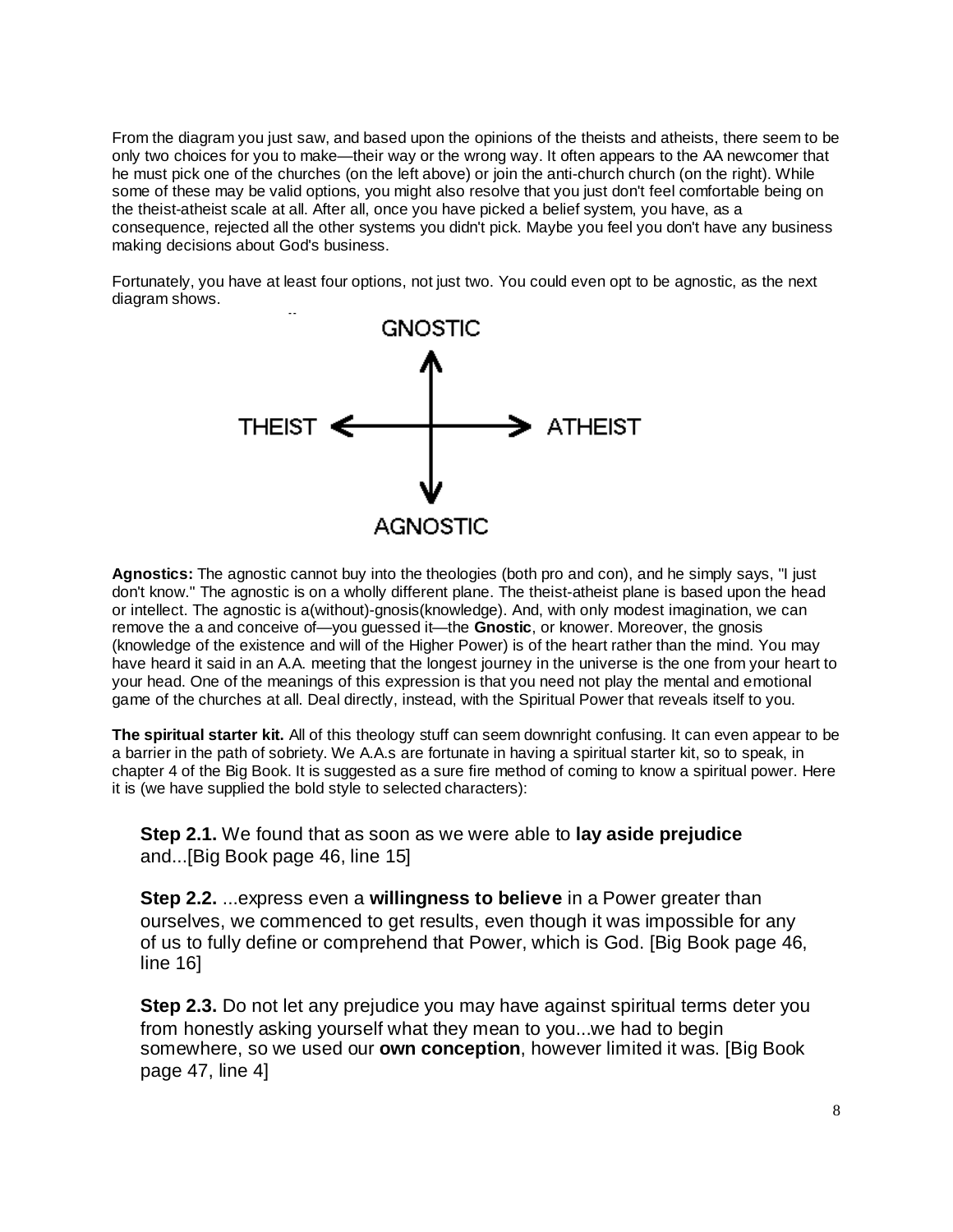**Step 2.4.** ...As soon as a man can say that he **does believe** or is willing to believe, we emphatically assure him that he is on his way. [Big Book page 47, line 16]

In short form the kit might read: a) Set aside all prejudice (both belief and disbelief about God and religions), b) Become willing to believe, c) Study all spiritual concepts, and formulate an initial—even conditional or tentative—conception of God, and d) Be persistent in testing the state of your belief and knowledge.

It has been repeatedly proven among us that upon this simple cornerstone a wonderfully effective spiritual structure can be built. [Big Book page 47, line 19]

Notice that our step 2.3 above quotes that we used our **own conception**...of a Higher Power. Some of us were so spooked by the thought of a spiritual power that we had to begin with something more tangible. We have actually heard of newcomers using a door knob, a light bulb, a tree, or a moving van as their Higher Power. Such material objects, even animate ones, are not recommended. Two interim powers, however, seem to be effective for starters:

1) **The A.A. group**. Your A.A. Group is certainly a focal point of spiritual power, and it and its individual members can provide counsel and direction to straighten out your life if you wish.

2) **A borrowed Power**. You may know an A.A. member who seems to be comfortable with an effective Higher Power. It's quite acceptable to ask him or her to describe their Power to you, and if it is not offensive to you, you might ask to borrow their Power until you have your own. We are sure they will be delighted to comply.

Many of us have adopted schemes like these for a quick start in step 2. But, of one thing you may be sure—your own conception of a Higher Power will change with time as long as you are actively willing for Him to manifest Himself within you.

In our discussion about step 3 we will talk more about your right—actually, duty to yourself—to find a spiritual power of your own personal understanding. If that deity happens to be worshipped within a church, that is perfectly acceptable. However, do not accept statements from well-meaning A.A.s that soand-so is the real and original Higher Power in A.A, and that you are short-changing yourself with any other. They are dead wrong! Take your A.A. spiritual counsel from those who follow the Big Book, Alcoholics Anonymous. Ultimately, you will find that your spiritual counsel will come directly from God himself.

#### **(We have made)....clear three pertinent ideas:**

(a) That we were alcoholic and could not manage our own lives.

(b) That probably no human power could have relieved our alcoholism.

(c) That God could and would if He were sought. [Big Book page 60, line 15]

We are fortunate in having a summary of the first two steps directly from the Big Book: Notice that **no non-spiritual power could** have relieved our alcoholism, and that God **could and would!** This is a very comforting guarantee, provided we meet the condition, if He were sought. And, what a relief. He does not need to be found, only **sought.**

And, take further comfort in these promises: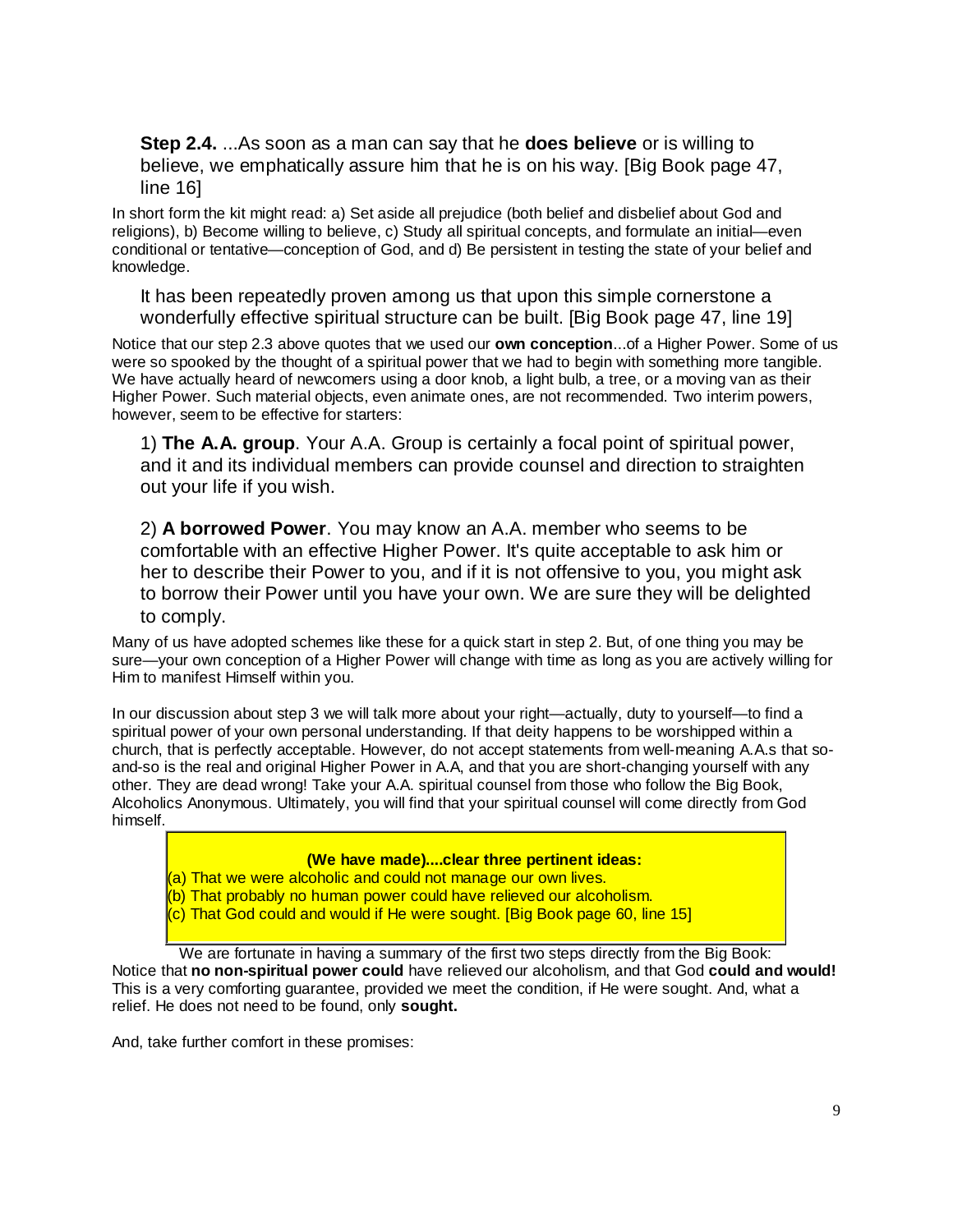He humbly offered himself to his Maker—then he knew. Even so has God restored us all to our right minds. To this man, the revelation was sudden. Some of us grow into it more slowly. But He has come to all who have honestly sought Him. When we drew near to Him He disclosed Himself to us! [Big Book page 57, line 8]

The principle of Step Two is \_\_\_\_\_\_\_\_\_\_\_\_\_\_\_\_\_\_\_\_\_\_\_\_\_. (It's time for you to uncover the principles of the steps on your own. We will compare notes when we discuss your writing.)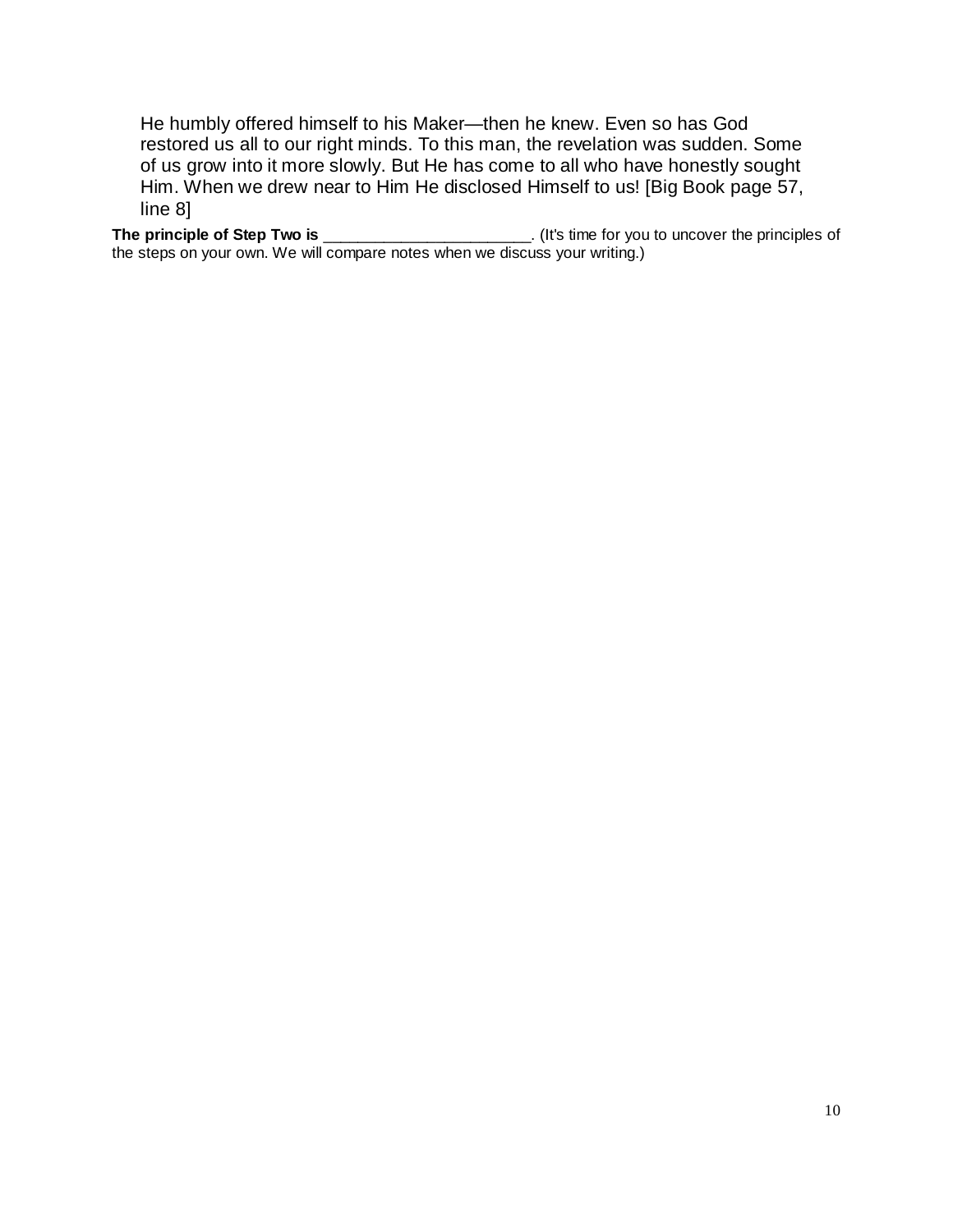## **3**

## **STEP 3) Made a decision to turn our will and our lives over to the care of God** *as we understood Him***.**

That is what the authors of the Big Book and millions before you did. To personalize the step for your study and action in the here and now, however, you may wish to rephrase it as:

**STEP THREE.** I decide to turn my will and my life over to the care of God *as I understand Him*. **READING FOR STEP THREE**

> **Big Book:** Chapter 5, How it works. From: Page 60, line 21: "Being convinced... Thru: Page 63, line 31: ...was felt at once."

**12&12:** Step 3

Step 3 has four key components:

- · **STEP 3a.** ...Make a decision...
- · **STEP 3b.** ...to turn your will and your life ...
- · **STEP 3c.** ...over to the care of ...
- · **STEP 3d.** ...God (as you understand Him).

**STEP 3a. Make a decision...** You may have heard this riddle in a meeting: "Five frogs were sitting on a log in their favorite pond. Two frogs decided to hop onto a warm rock. How many frogs were left on the log?" If you know anyone who answered, "three", suggest they read the riddle again. We alcoholics are experts at making decisions. Like, "I have decided to stop drinking!" "I have decided to bring my paycheck home to you and the kids, Honey!" You bet! If you have spent more than a week taking this step, you probably should just look upon it as a decision, but a decision that you reaffirm at least once each day. Then get on with step 4.

**STEP 3b Turn your will and your life over...** If, in meetings, you listen carefully to the stuff that people turn over you will be amazed before you are half way through. They turn over the Highway Patrolman shining a red light in the mirror of their car, the landlord banging on the door for his rent, their fat-clogged arteries, smoke corrupted lungs, and all the other things they wish to be rid of. It almost seems some folks think God must be some kind of celestial junk man. (In addition to those who think he is the ethereal pimp that brings forth enticing partners.) Going back to the source, we discover that it is silent on turning over junk, lust, or anything else—just our very lives and wills. You offer up only your life force and your motivation. That doesn't really leave much of value, does it?

> **will** [from our dictionary] [2] (wil) n., v. willed, will-ing n. 15. the faculty of conscious and particularly of deliberate action: the freedom of the will. 16. power of choosing one's own actions: to have a strong will. 17. the act or process of using or asserting one's choice; volition: My hands are obedient to my will. 18. wish or desire: to submit against one's will. 19. purpose or determination: to have the will to succeed. 20. the wish or purpose as carried out, or to be carried out: to work one's will.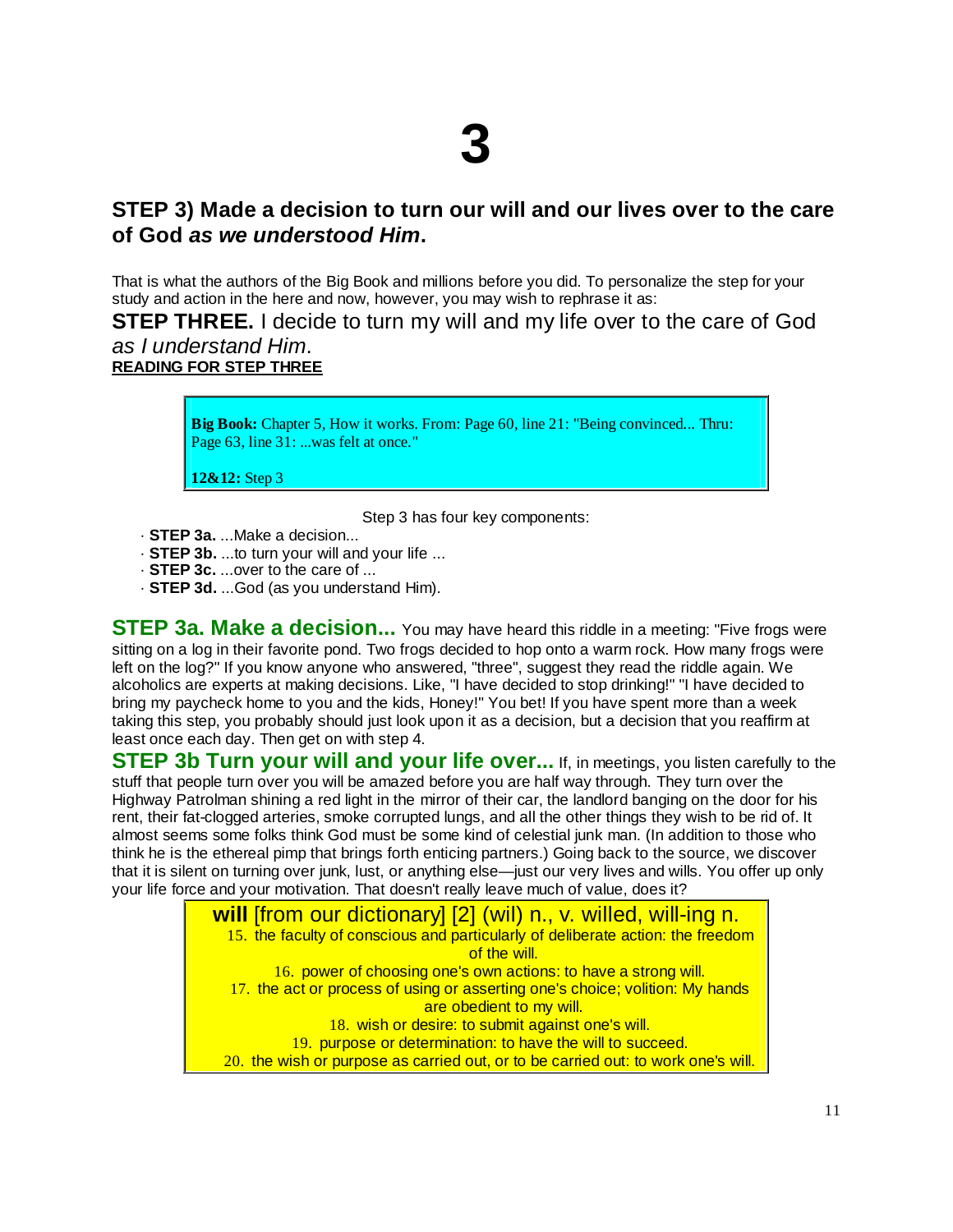And, just what does *turning over* mean? Although you may have heard that it is like turning over a board to inspect the salamanders on the bottom side, the word refers to the *transfer* of possession and control....

**STEP 3c. To the care of God...** The first image that comes to mind is that the entity to which we offer something for care is a caretaker. A caretaker is needed only when the owner is either absent or incompetent (or both, as in the instance of the real alcoholic). A truly desirable caretaker is: 1) competent, 2) trustworthy, 3) available, and 4) consenting to care for your life and will. In addition to the idea of taking care of is the acknowledgement (for we alcoholics) of management.

God's mission is not to take care of us—even though He does. God's role is to direct us. It follows, then that our role is not to be taken care of, it is to take action consistent with God's direction, doing by ourselves the things that we can do without assistance.

...we decided that hereafter in this drama of life, God was going to be our Director. He is the principal; we are His agents. He is the Father, and we are His children....this concept was the keystone of the new and triumphant arch through which we passed to freedom. [Big Book, page 62, line 27]

Look up the word keystone in the dictionary, if you don't know precisely what it means. What role does the keystone play in the structure of an arch? So, again, what is the concept without which your spiritual growth will fall in upon itself? That's right. God is the Boss. We have a new employer. We do it His way, not ours.

**STEP 3d. God as you understand Him.** As we pointed out in our writing about step 2, this phrase does not mean that you believe in "God", and it does not mean that you understand what you believe in. The phrase does mean this and only this, that you decide to turn your life and will over to the care of a spiritual power of your naming and conception rather than that of someone else. (Why not read page 47 again, and ask yourself just what is the cornerstone referred to there?)

We repeat: A.A. literature makes it clear that Alcoholics Anonymous is not a religion or a sect. AA possesses no theology or dogma to be swallowed by anyone. The term, God, is used as a convenient way of referring to the Spiritual Power of our respective choices. Even though you may have a special term for your Power, when it comes to discussing your Spiritual Power with others, you also are likely to use the term, God, as a matter of convenience. Writing: on a piece of paper, complete the statements below. It is understood that your conception of God is certain to change, so the statements refer only to your conception at the present time.

- 1. The Power Greater than myself in which I came to believe in step 2 is called \_\_\_\_\_\_\_\_\_\_\_\_\_\_\_\_\_\_\_\_\_\_\_\_\_\_\_\_\_.
- 2. My Power is *not* : (set forth qualities your Power does not display, such as hateful, jealous, cruel, punishing....).
- 3. My Power is: (what He *is* like):

\_\_\_\_\_\_\_\_\_\_\_\_\_\_\_\_

- 4. My goal is to pray times each day, upon awakening retiring eating
- 5. I have adopted the following meditation technique (this is really part of step 11, but there is nothing wrong with thinking about and beginning meditation right from the beginning.):

Sealing the commitment. Most of us found the guidance on page 63 of the Big Book is very effective. We recommend that you seal your commitment with another person, and that you memorize and repeat A.A's third step prayer. If the archaic terms Thee and Thou are not to your liking, you shouldn't be deterred from adjusting them as we have done in the rendition included at the end hereof.

If your *spiritual advisor* insists they you pray on your knees, by all means do so. Praying on the knees was big in primitive AA. The expression, "..on our knees..." was even included in step 7 of an early draft of the Big Book. Note, though, that its authors thought better of this, and the expression was deleted. It's not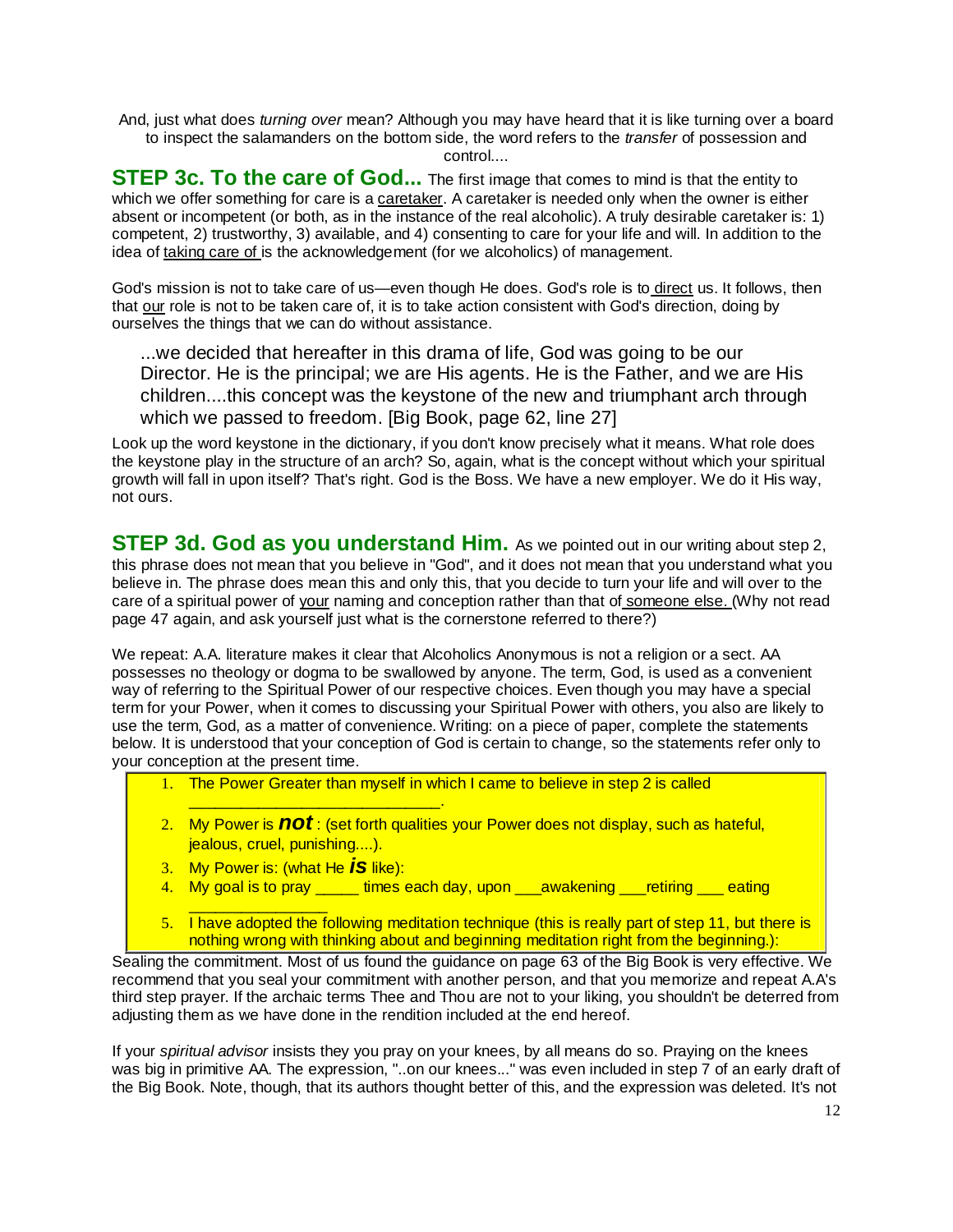there now, is it? Be assured that praying on the knees is not a requirement of Alcoholics Anonymous. Nevertheless, if you are Catholic, Episcopalian, Muslim or of many oriental religions, you may wish to pray on your knees. It will certainly help you to concentrate on what you are doing. It might even help you find your shoes in the morning.

The negative side of the pray-on-your-knees custom is that it deprives its adherents of many opportunities to pray during the day. Spiritually achieved ones cherish every moment in which they might commune with their Power. These moments might be in the car at a stop light, before partaking of food in the company cafeteria, or after realizing the answer to a perplexing problem. So, do what you think right, but don't deprive yourself of being in the state of closeness to God whenever you can.

The principle of Step 3 is  $\qquad \qquad$  We will compare notes when we discuss your writing.

**The THIRD STEP Prayer** [As adjusted from the book Alcoholics Anonymous, page 63, line 14]

God, I offer myself to You to build with me and to do with me as You will.

Relieve me of the bondage of self, that I may better do Your will.

Take away my difficulties, that victory over them may bear witness to those I would help of Your Power, Your Love, and Your Way of life.

May I do Your will always.

Amen.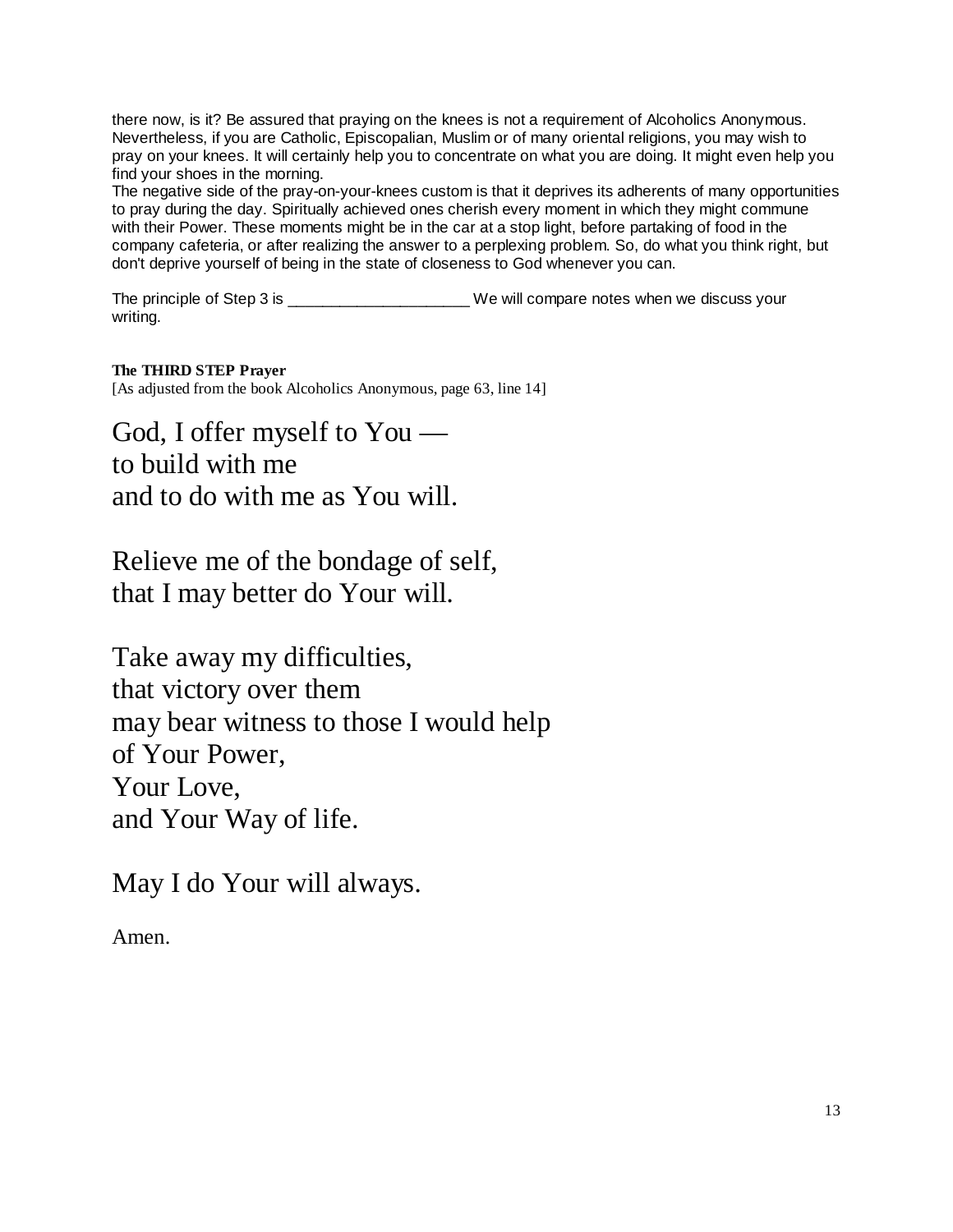## **STEP 4) Made a searching and fearless moral inventory of ourselves.**

That is what the authors of the Big Book and millions before you did. To personalize the step for your study and action in the here and now, however, you may wish to rephrase it as:

## **STEP FOUR. Make a searching and fearless moral inventory of yourself.**

READING FOR STEP FOUR

| <b>Big</b><br>$\overline{\mathsf{Book:}}$ | From: Page 63, line 32: "Next we launched, |  |
|-------------------------------------------|--------------------------------------------|--|
|                                           | <b>Thru: Page 71, the end of Chapter 5</b> |  |
| 12&12:                                    | $\left  \text{Step 4} \right $             |  |

**Step 4** is considered to be the big written inventory step. And we have seen many, many ways in which it is recommended to be taken. A variant in the 12&12 uses the "seven deadly sins" as its basis. An early member of AA used a list of 20 defects of character as his outline. Many sponsors propose a life history be written. And, of course, the Hazelden people have a variety of guidance systems. There is even a PC computer approach that asks all sorts of revealing questions about one's sex and family life. If you are reluctant to take this step, then you may want to procrastinate further by exploring all these alternatives in depth before you start—at some future date. If, on the other hand, you want to get on with the sober life, then let's get on with the tried and true method in the Big Book. It consists of five lists. The words that follow here will then assist you, but don't forget that your reading, discussing and understanding the Big Book in depth is essential. Do not rely solely upon the document in hand.

A written inventory. Between pages 64 and 71 you will discover at least 10 clear statements that your inventory is to be *written.* Please look them up now. Unless you are physically handicapped, there are no exceptions to a *written* inventory. Put aside your tape recorder, and get out your pen and paper. If you type with a high level of expertise and think freely at a key-board, your sponsor, however, might allow a typewriter or PC.

But, remember that you are not writing the great American novel here. To do so would be a gross imposition upon the person with whom you will take your fifth step. Moreover, the thought of setting forth your life history completely misses the point. You are to write an inventory—not a narrative. And, what is an inventory? In 1939 Webster said it was, "...an itemized list of goods and valuables [stock or a person's qualities], with their estimated worth;..." The preferred synonym is LIST, and that's exactly what you are to do—write the list(s) outlined by the Big Book.

#### **A moral inventory.**

**mor-al (môr'uhl, mor'-) adj.**

- **21. of, pertaining to, or concerned with the principles of right conduct or the distinction between right and wrong; ethical: moral attitudes.**
- **22. conforming to accepted or established principles of right conduct (opposed to immoral);**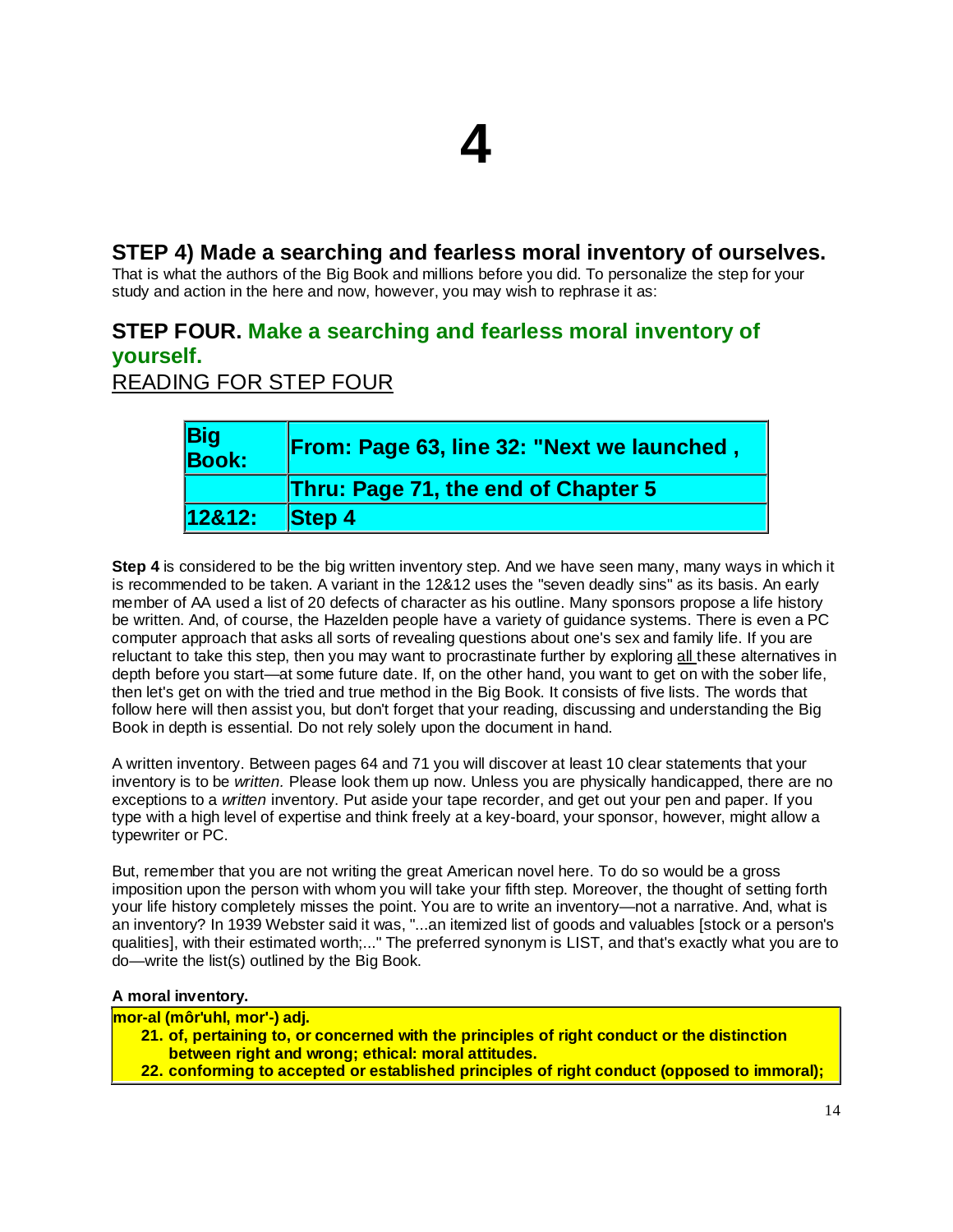**virtuous; upright: a moral man.**

- **23. expressing or conveying truths or counsel as to right conduct: a moral novel. based on fundamental principles of right conduct rather than on law, custom, etc.: moral obligations.**
- **24. capable of recognizing and conforming to the rules of right conduct: a moral being.**
- **25. virtuous in sexual matters; chaste.**
- **26. of, pertaining to, or acting on the mind, feelings, will, or character: moral support.**

It is clear that we are not counting possessions. Nor are we really listing people, institutions, principles or, even, actions in order to count them. We are seeking to illuminate the basis (or underlying cause) of our actions. In other words, why do we resent the world the way we do?

In fact, the most essential results of this step will be 1) to provide enough data for you and your guide to write down a statement of the nature of your wrongs (defects of character) in step five, 2) to provide data for step eight, with an initial listing of persons you have harmed, and 3) to reinforce your process of psychic change.

How many inventories? The formal written inventory of step four need be taken only once in your sober career. There is ample provision in step ten for spot-check, daily, periodic and annual refresher inventories.

How thorough? We are told that nothing counts but thoroughness and honesty. But, what should you do with very sensitive information? Many recovering alcoholics have one or more significant experiences in their past that they are highly reluctant to put on paper—either because the incident is one about which they feel great shame (the horror of which we dare not speak, the big one we plan to take to our grave untold) or because its revelation might cause severe personal or legal injury to ourselves or others. We suggest:

- 6. Always keep your inventory in a safe, private place so that no other person will ever see it unless you reveal it to them. Anticipate that there will be others with inquiring minds, and take precautions to assure your privacy.
- 7. Leave nothing out of your inventory just because it is a major item.
- 8. If you have good and prudent cause to take extraordinary precautions against unwitting disclosure of some part of your past, you may wish to encipher the incident or character trait as "Topic A" or the like (it's up to you, though, to remember what Topic A really is). This will prevent its disclosure to any person reading your inventory, but it will still satisfy the need for the topic to be included. How you then deal with this topic in step five will be discussed in that step.

On the other hand, how can you avoid undue length? Leave out needless repetition of resentments, fears, wrongs, etc. when the associated character defect has already been revealed. If, for example, you resent smokers who blow smoke in your face, it is preferred that you do not list them all. An entry such as, "Sam Smoker and all the other inconsiderate boobs who blow smoke in my face.", should suffice. In a more serious vein, maybe you have known violence and have had many bloody fights. You will probably want to list the major protagonists, especially ones who have suffered severe injury at your hands, and enough experiences to illuminate the different provocations or seeming justifications that led to your fighting in the first place. It is also prudent to include persons to whom you expect you might be making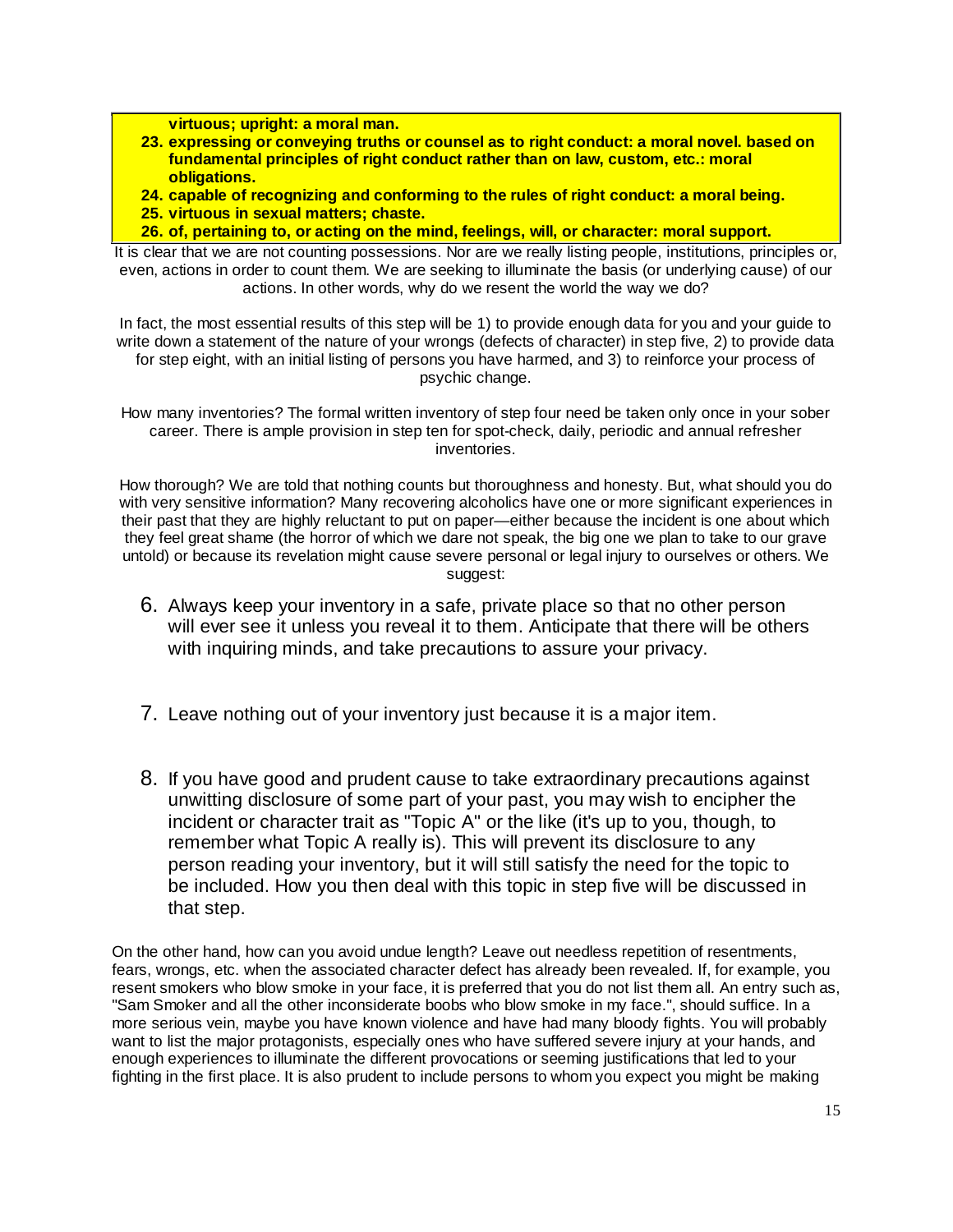amends in step nine.

Warning! Besides protecting yourself from premature embarrassment or even incarceration due to unintended disclosure of your inventory, you should also avoid making amends without guidance. An intentional, but premature, disclosure as part of the mending process can also be very damaging—to you and others. Except for minor matters or exceptions you have discussed with your sponsor in advance, you should make your amends in step nine where they belong.

When to start your inventory. The completion of Step 3 is described on page 63 of the Big Book. Notice that the very next paragraph says,

Next we launched out on a course of vigorous action ... at once...[Big Book page 63, line 32 & page 64, line 3]

In the early days of A.A. when a newcomer asked when he should begin his inventory, he was told, "When you want to stop hurting". When do you want to stop hurting? We will now show you how to divide the job up into simple pieces. Write the first column of list 1 today. It will take from 5 to 30 minutes. Don't big-deal yourself into inaction.

How many lists? The Big Book mentions five (maybe four) distinct lists. Each of these lists is discussed in more detail below. If you have a pressing need to add additional information, or if your sponsor suggests further material, go for it.

## **Step Four is composed of these lists:**

**STEP 4a. Resentments. [Page 64, line 23]**

**STEP 4b. Faults [Page 67, line 21] (may be combined with 4a).**

**STEP 4c. Fears. [Page 68, line 3]**

**STEP 4d. Sexual Injury. [Page 69, line 12]**

**STEP 4e. Harms. [Page 70, line 30]**

**Writing: Step 4a, RESENTMENTS, columns #1 through #3. Step #4a RESENTMENTS Column #1**

**Who**

| I'm resentful at:          | Column #1 is the WHO column. Who is the person, or what is the institution                                                                              |
|----------------------------|---------------------------------------------------------------------------------------------------------------------------------------------------------|
| <u>Sam Smoker, et. al.</u> | or principle that you resent? A resentment is a negative feeling more intense                                                                           |
| <b>Peter Punch</b>         | than dislike and less violent than anger. Resentment is often referred to as<br>smoldering anger, and the list should include both those you resent and |
| <b>Mother</b>              | those with whom you are angry (or even hate, which is more intense yet).                                                                                |
| <b>Father</b>              | In this first column, just list the name of the person, institution or principle.                                                                       |
| <b>IRS</b>                 | Next, rearrange the list so that the names are ranked from the least                                                                                    |
| Wife #1                    | resentment at the top to the most intense resentment at the bottom. If you<br>have more than fifty items, you probably have too many. Ten may be too    |
|                            | lfew.                                                                                                                                                   |

It would be a good idea to get together with your selected fifth step person at this point to see if you are on track. There is another reason for the contact. Making up the list is not a major undertaking. It can usually be done in several hours. By breaking the 4a list up into columns, you will not be intimidated nor held back with the perception that the inventory step has to be a big deal.

**Step #4a, RESENTMENTS Column #2 What they did**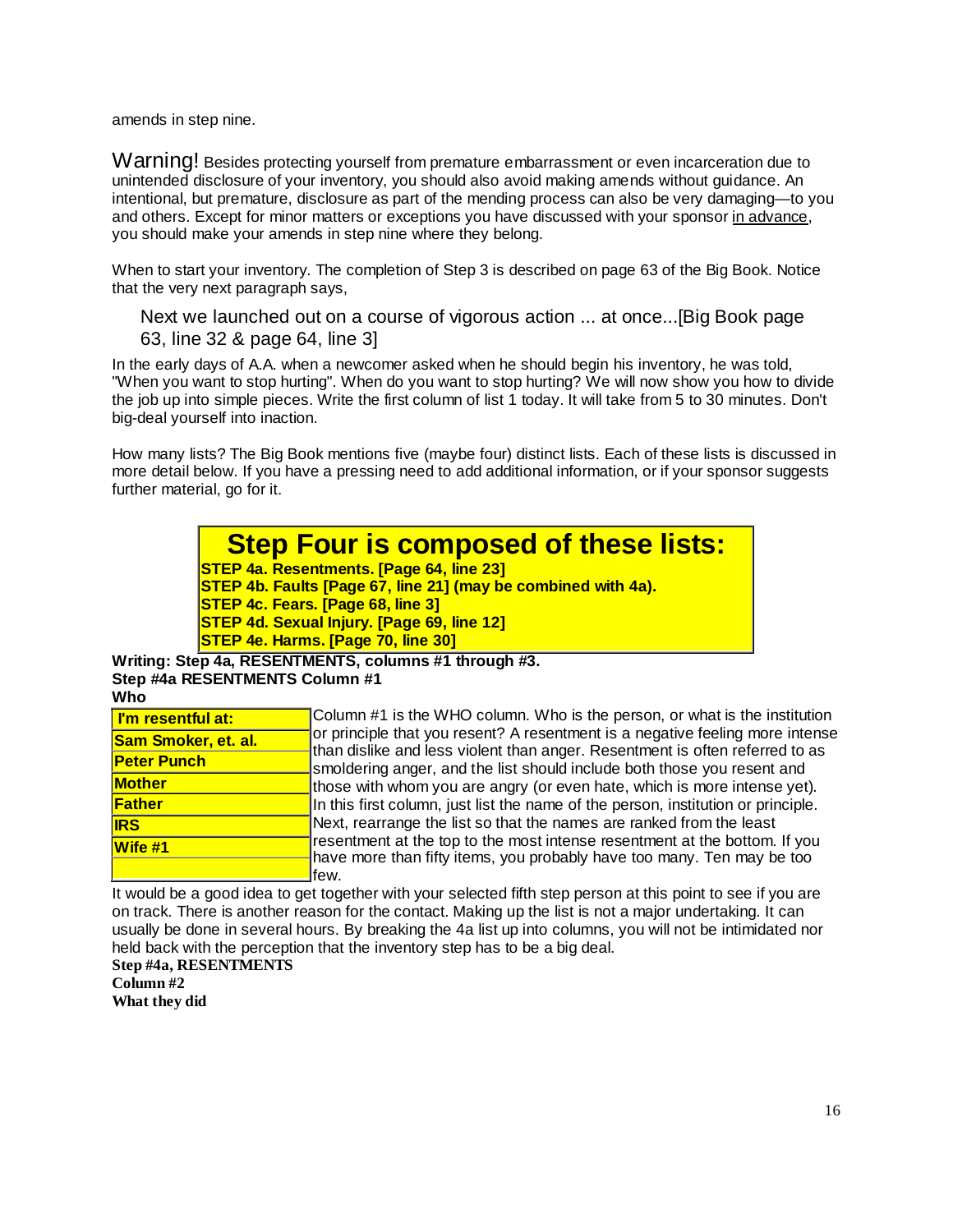**Column #2 is the WHAT column. This is called the "Cause" column on page 65. It describes briefly just what** *the resented party did* **that triggered your resentment. It does not describe how you reacted to their action. The example in the Big Book seems to be pretty clear. Expand what you began when you filled in the WHO column. Where they (the source of your resentment) performed multiple actions, put in as many as will provide the needed learning experience. It will probably be necessary to rewrite the entire list, because you will need more lines to amplify the reasons.**

| I resent:              | <b>Because they:</b>  |
|------------------------|-----------------------|
| <b>Sam Smoker</b>      | <b>Smokes at me</b>   |
|                        | <b>Insulted me</b>    |
| <b>Peter Punch</b>     | <b>Hit me</b>         |
| <b>Mother</b>          | <b>Sided with Dad</b> |
|                        | <b>Died</b>           |
| <b>Father</b>          | Beat me               |
| $\overline{\text{RS}}$ | <b>\$ Attachments</b> |
| Wife #1                | Left me               |
|                        | <b>\$ Attachments</b> |

#### **Step #4a, RESENTMENTS Column #3 the basis (Why)**

| 1. Ambition                          | <b>6. Pride</b>                                   | Column #3 is the WHY column. Just as                                            |
|--------------------------------------|---------------------------------------------------|---------------------------------------------------------------------------------|
| 2. Fear                              | 7. Self esteem                                    | column #2 required more thought than<br>column #1, this column merits some deep |
| 3. Financial security                | 8. Sex relations                                  | searching. Just what is it about you that was                                   |
| 4. Physical security                 | 9. Health                                         | triggered by the other person or their actions?                                 |
| 5. Personal relationship             | 10. Sense of justice.                             | Include as many triggers as apply. The first 8                                  |
|                                      | [1. - 8. are from the Big Book. We added 9. & 10. | triggers listed here are [affects my] found in                                  |
| because we thought they were needed] |                                                   | the Big Book: We have added another, 9.                                         |
|                                      |                                                   | (Health, which may be included in 4) and the                                    |

catch-all, 10., to take care of drivers who cut you off on the freeway, and people who look at you funny.

Again, it is a good idea to consult with your sponsor after you have filled in the whys for the first 4 or 5 items. Figuring these triggers out is no easy task.

**Writing: Step 4b. Faults.** This list can be treated as a fourth column of the resentment list. What the book says is,

The inventory was ours, not the other man's. When we saw our faults we listed them.[Big Book page 67, line 21]

Remember, the Resentment List (Step 4a) deals primarily with people, institutions and principles that you resent. Usually, your resentment is based upon a wrong you believe was done to you. The fourth column identifies *your own part* in causing the injury to yourself and to others as well. If you choose not to make it part of the resentment list, then make up a separate list, showing the name of the person resented and where you were also wrong.

| $H$ WHO            | #2 WHAT               | $#3$ WHY            | #4 MY ERROR                |
|--------------------|-----------------------|---------------------|----------------------------|
| <b>I</b> resent:   | <b>Because they:</b>  | <b>Affects my:</b>  | <b>My Fault Was:</b>       |
| <b>Sam Smoker</b>  | <b>Smokes at me</b>   | <b>Health</b>       |                            |
|                    | <b>Insulted me</b>    | <b>Self Esteem</b>  | <b>Stimulated his fear</b> |
| <b>Peter Punch</b> | <b>Hit me</b>         | <b>Security</b>     | <b>Insulted him</b>        |
| <b>Mother</b>      | <b>Sided with Dad</b> | <b>Fear</b>         |                            |
|                    | <b>Died</b>           | <b>Relationship</b> | <b>Made her get sick</b>   |

#### Step #4a, RESENTMENTS with #4b, FAULTS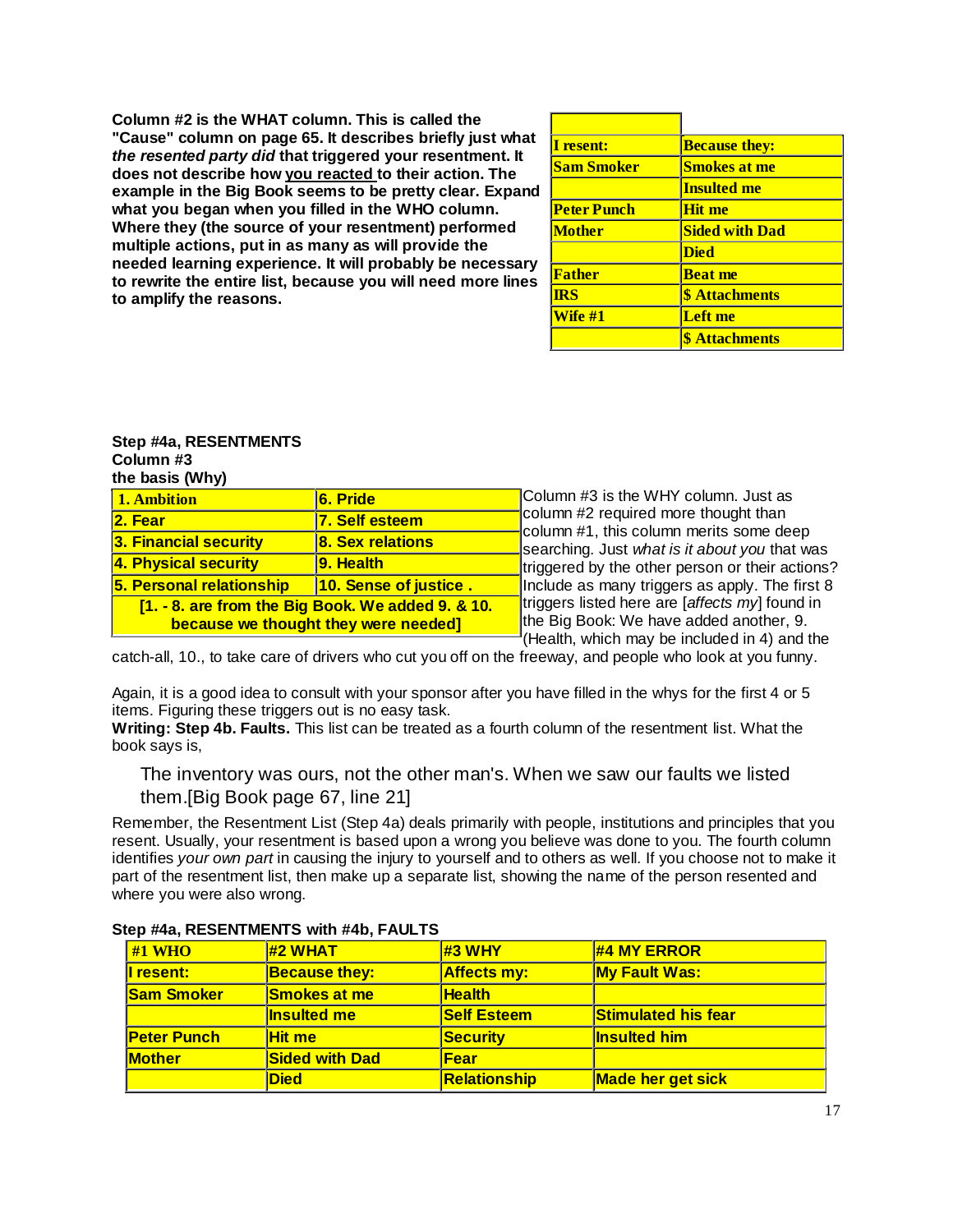| <b>Father</b>  | lBeat me        | <b>Security</b>     | <b>Broke his trophy</b> |
|----------------|-----------------|---------------------|-------------------------|
|                |                 | <u>lFear</u>        |                         |
| <b>IRS</b>     | l\$ Attachments | <b>Financial</b>    | Didn't file returns     |
| <b>Wife #1</b> | Left me         | <b>Relationship</b> | <b>Cheated on her</b>   |
|                | l\$ Attachments | <b>IFinancial</b>   | No child support        |

#### **Step #4c, FEARS**

**Writing: Step 4c.** Fears. Create another list. You have already indicated on the resentment table some actions **B** that cause you to react in fear.  $\vert$ B Skim through them and list the  $\mathbf B$ feared pattern. Add other things you fear even though you do not resent them. **Step #4d, My SEXUAL CONDUCT has Injured:**

| I'm afraid of:                                            |
|-----------------------------------------------------------|
| <u>Getting cancer from smoke (Sam Smoker).</u>            |
| Being broke. (IRS, Wife #1, Mr. Brown, etc.)              |
| <b>Being attacked and hurt (Peter Punch).</b>             |
| Being celibate (Mr. Brown, My Wife).                      |
| The purple monster in my dreams.                          |
| Being shunned by others because I'm getting fat and ugly. |
|                                                           |
|                                                           |

| Who:       | <u> What I did:</u>    | <b>Their hurt:</b>     | <b>Writing: Step 4d.</b> Sexual Injury. This<br>is the list of our sexually related |
|------------|------------------------|------------------------|-------------------------------------------------------------------------------------|
| $W$ ife #1 | Denied her affection   | <b>Her self esteem</b> | conduct in which we have been<br>selfish, dishonest, inconsiderate or               |
| My wife    | <b>Took a mistress</b> | Her self esteem        | hurtful; or where we have                                                           |
|            | <b>Slapped her</b>     | Fear                   | unjustifiably aroused jealousy,                                                     |
| My niece   | <b>Aroused her</b>     | Fear                   | suspicion or bitterness. This list will                                             |
|            |                        |                        | look very much like the resentment                                                  |

table, except that here they could resent us: **Step 4e, HARMS I Caused:**

**Writing: Step 4e. Harms.** "We have listed the people we have hurt by our conduct..." This is a preliminary version of your list for step eight. It doesn't need to be complete at this time, but it should contain all the persons and institutions on lists 4a through 4d that you have harmed. If the injury has already been amended, as with the IRS in our example, it does not need to be included. You may also defer to step eight the willingness to amend your

| <b>Who I hurt:</b> | <b>What I did:</b>                  |  |  |
|--------------------|-------------------------------------|--|--|
| <b>Peter Punch</b> | Insulted him about his age          |  |  |
| <b>Mike Mauler</b> | <b>Broke his nose in a bar</b>      |  |  |
| <b>Employer #1</b> | <b>Stole \$546.65</b>               |  |  |
| Wife $#1$          | \$2500 Child support unpaid         |  |  |
| <b>Father</b>      | <b>Broken trophy</b>                |  |  |
| <b>Wife</b>        | <b>Physical abuse</b>               |  |  |
| <b>My son</b>      | <b>Conned him out of Med School</b> |  |  |
| <b>Mother</b>      | <b>Worried her to death</b>         |  |  |
|                    |                                     |  |  |

harm. In other words, document what you did, not what you are willing to do about it.

Evaluation. You have finished your written inventory. It wasn't nearly as big a task as others make it out to be, was it? But, you are not done with step 4. The Big Book is clear that you are now to review your lists, analyze what they mean, and learn something from what you have written. Your analysis will be reviewed in depth in step five, where we deal with the points introduced in the Big Book one-by-one.

The principle of Step 4 is \_\_\_\_\_\_\_\_\_\_\_\_\_\_\_\_\_\_\_\_\_\_\_.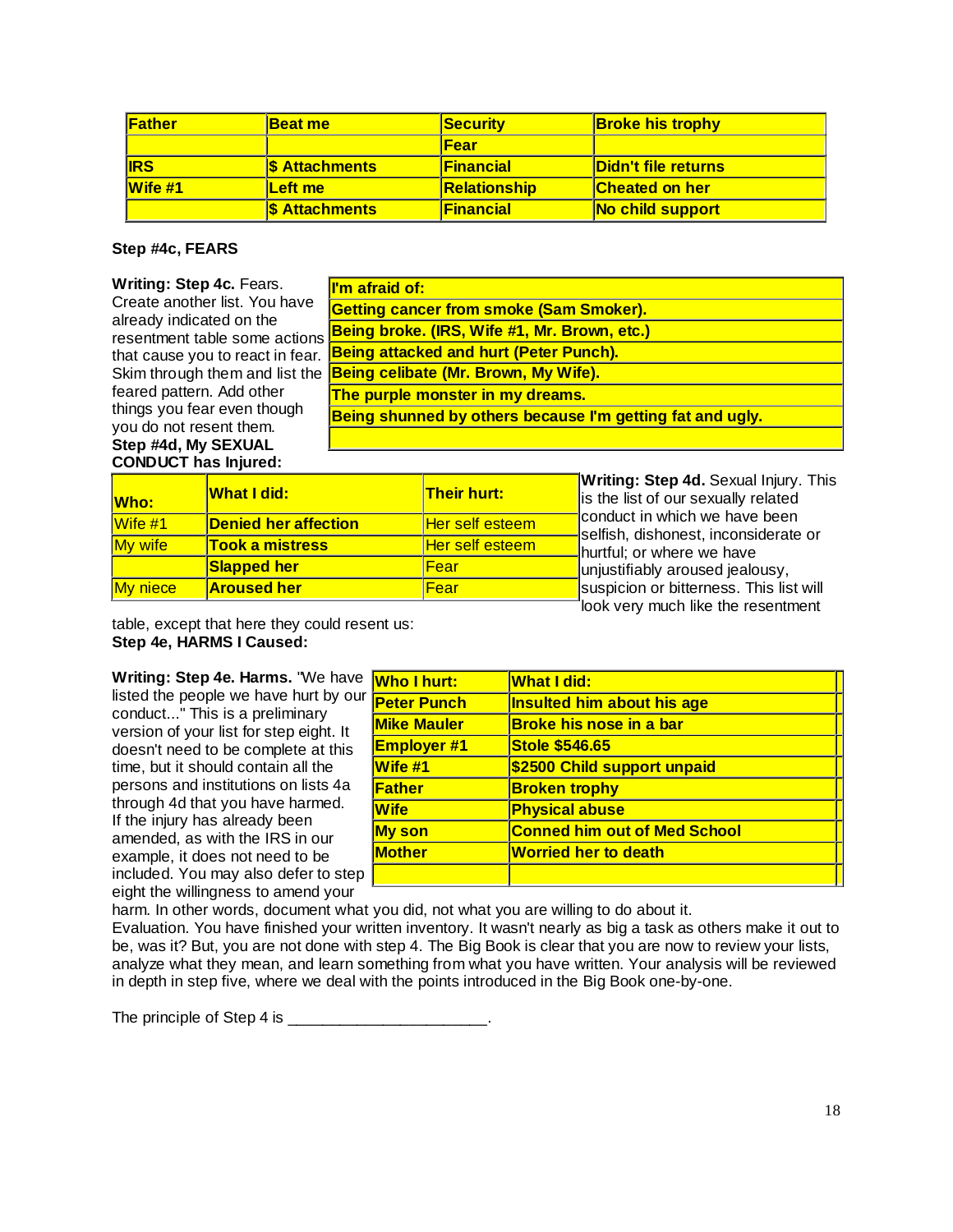## **STEP 5) Admitted to God, to ourselves, and to another human being the exact nature of our wrongs.**

That is what the authors of the Big Book and millions before you did. To personalize the step for your study and action in the here and now, however, you may wish to rephrase it as:

## **STEP FOUR. Admit to God, to yourself, and to other human being the exact nature of your wrongs.**

#### **READING FOR STEP FIVE**

| <b>Big Book:</b> | Chapter 6, Into Action.                              |  |
|------------------|------------------------------------------------------|--|
|                  | From: Page 72 Thru: Page 75, the bottom of the page. |  |
| 12&12:           | <b>IStep 5</b>                                       |  |

Why? This step is genuinely therapeutic. "Confession" (not an A.A. term) was one of the six steps in the Oxford Group, one of the sources from which A.A. sprang. It is to be found in some form in most every religion since ancient times. There is some kind of essential mystical property in the act of opening up completely to another human being. There is a sense of initiating the cleansing process in step 5. You have undoubtedly heard that your sickness cannot be removed completely until your deepest secret is purged. This is absolutely true!

In conjunction with your step 4, this bringing in of another person makes a lot of sense. You have done your very best to write out acts, thoughts and emotions which will need to be corrected and which will help to identify your defects of character. You have done the very best you could. Nevertheless, only the most achieved human can see himself in total objective truth. The keys to your behavior, often so obscure to you, will seem to jump out to the attention of your fifth step partner, especially if he has heard a fifth before with others. So, a major benefit is the feedback that will help you as you proceed to later steps. One of our members noted this on page 75 of the BB:

"We...go to it, illuminating every twist of character...withholding nothing..."

He was concerned that the lists which make up Step 4 did not fulfill this everything requirement. It was pointed out that the everything refers to Step 5, not Step 4. There is always much discussion in Step 5 that goes far beyond the content of the inventory. This is the way it is supposed to be.

With whom? You have heard of A.A.s who select a total stranger (even one who speaks only another language) to hear their fifth. This might satisfy the first reason above for the step. However, it deprives the one taking the step of the response that is so vital to growth. Moreover, it makes sense to take this step with your sponsor or a person to whom you will turn for guidance in the future. When they are informed by the step and future discussions, they can help you see your patterns and provide the continuity that is necessary for unlearning old habits and initiating new (and healthy) ones. The best approach is to select your partner, at least on a conditional basis, before you begin your step 4 in earnest. They may have definite ideas as to what they want to see when you take your fifth. Needless to say, you will want more than concern, experience and wisdom from your partner. He or she must be absolutely trustworthy. Not a single episode from your revelation should ever leave their lips.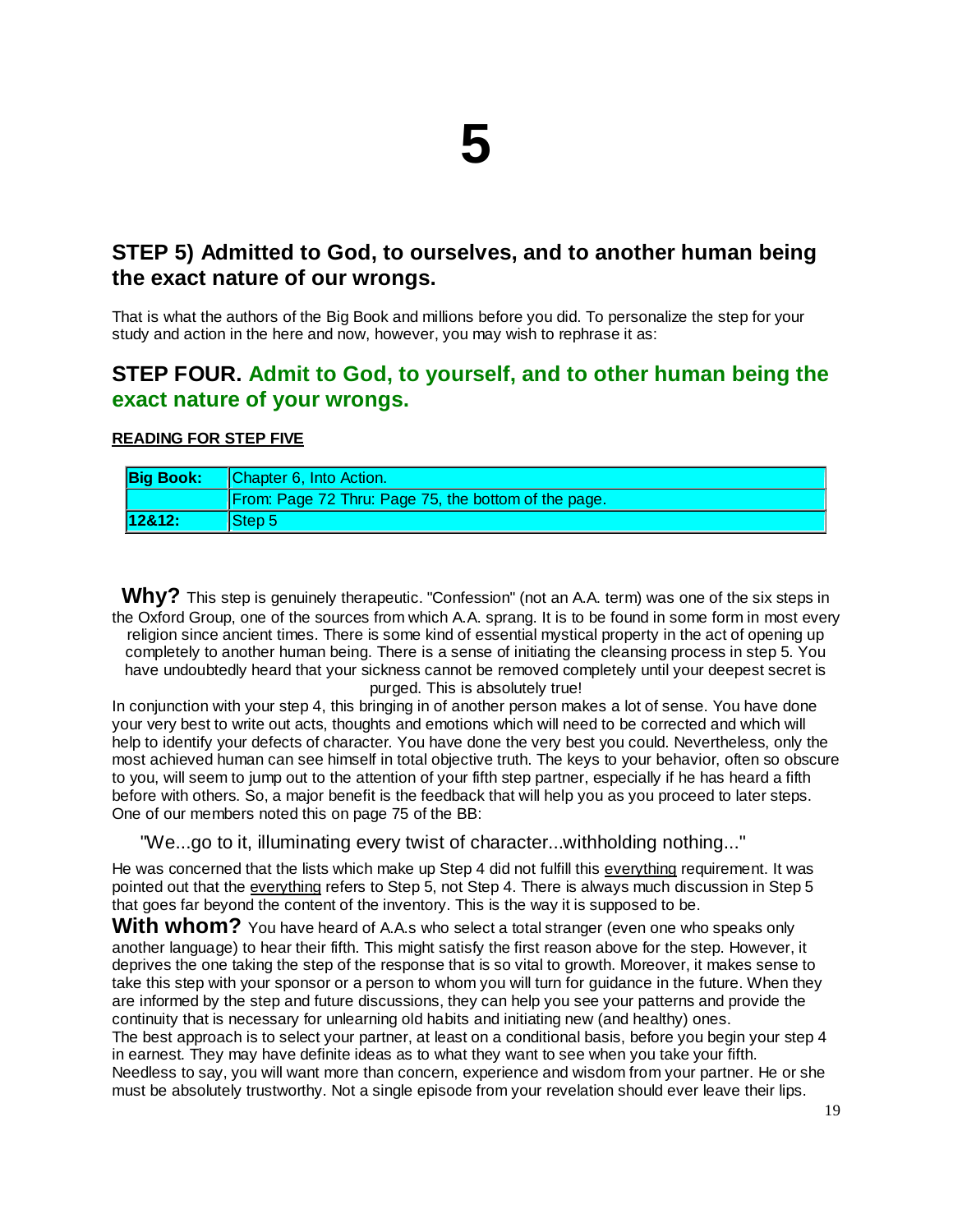One of the best ways of evaluating the ability of your partner to preserve private information is to listen as they talk about others. Do they engage in gossip? Do they reveal things about others you wouldn't want revealed about yourself?

When? It makes little sense to have an inventory riding around in your pocket. Once you've selected your partner, make an appointment and go to it.

**Preparation.** The Big Book is clear that once you have finished your step four writing, you are to review your lists, analyze what they mean, and learn something from what you have written. Your analysis will be augmented in step five, but you should not leave all the thinking up to your guide. Read page 66 again. We are reluctant to repeat the book. However, some of the points it makes cannot be left without comment:

- 27. The world is, indeed imperfect, and our lives have been touched by injustice. Our typical reaction has been to try to fix the world. When that didn't work—it never does—we got good and sore and bitched and drank at it. Only in sobriety have we learned there is but one thing in this universe that we can and must try to influence. You guessed it—self. Many of us have then discovered a miraculous truth. When we set about to have our Creator manage our lives, we are often empowered with incredible influence over people near us and in the world around us. The catch (wouldn't you know there would be one) is that we must not attempt to exercise self-will.
- 28. The power of resentment far exceeds any conception we had of negative thinking. Were you aware that:
	- ..a life which includes deep resentment leads only to futility and unhappiness.
	- The hours in which we allow futility and unhappiness in our lives are not worth while. Resentments waste our lives.
	- Resentments shut us off from the sunlight of the Spirit, thereby preventing the maintenance and growth of a spiritual experience.
	- When shadowed from the sunlight of the Spirit, the insanity of alcohol returns, we drink again, and we die.
	- Harboring of resentments is fatal.

Most alcoholics have a deep—almost pathological—sense of justice. If we are wronged (meaning often that we did not get what we wanted), or even conjure up the notion that we might have been wronged, we find full justification to express anger or harbor resentment. It then seems almost a duty to carry a justified resentment. Otherwise those who have wronged us would get off scot-free. And that wouldn't be right, would it? So, we waste our God-given lives judging and punishing our fellows. Relinquishing a justified resentment is one of the most difficult experiences known to the alcoholic.

Yet, it must be done! There is striking evidence that resentment creates a physical poison in our bodies, in addition to the mental and spiritual maladies it feeds.

And, how do we rid ourselves of resentments? Hopefully, this process began in step 4. Our list holds the key.

a) Note the message of the column headings:

### Column #1) **Who** do you hold a grudge against? Column #2) **What** did they do that you found offensive? Column #4) **How did you contribute** to their action? and Column #3) **Why** did you react with a resentment?

The first lesson is that resentments cannot be cleared up until we know we have them and why. The second lesson is that we have made ourselves vulnerable to the outside world to an extraordinary extent. Our entire self concept has been molded by the opinions and actions of others and our old thinking as to what we ought to be and were.

b) Next, it is necessary to be willing to let go of the resentment. You will learn more about this in step six. Moreover—and the Big Book doesn't give as much help here as it might—we must forgive the person we resent. There will be more discussion of forgiving others in step eight. Just accept right now that you are going to have to do it! There is no other course.

Now look at your fear list. For most of us, fear is the underlying cause of resentments, greed and negative behavior with others. This will be discussed further in step six.

Finally, the harm you have done others, whether relating to sex or not, needs to be thought through. Why did you do what you did?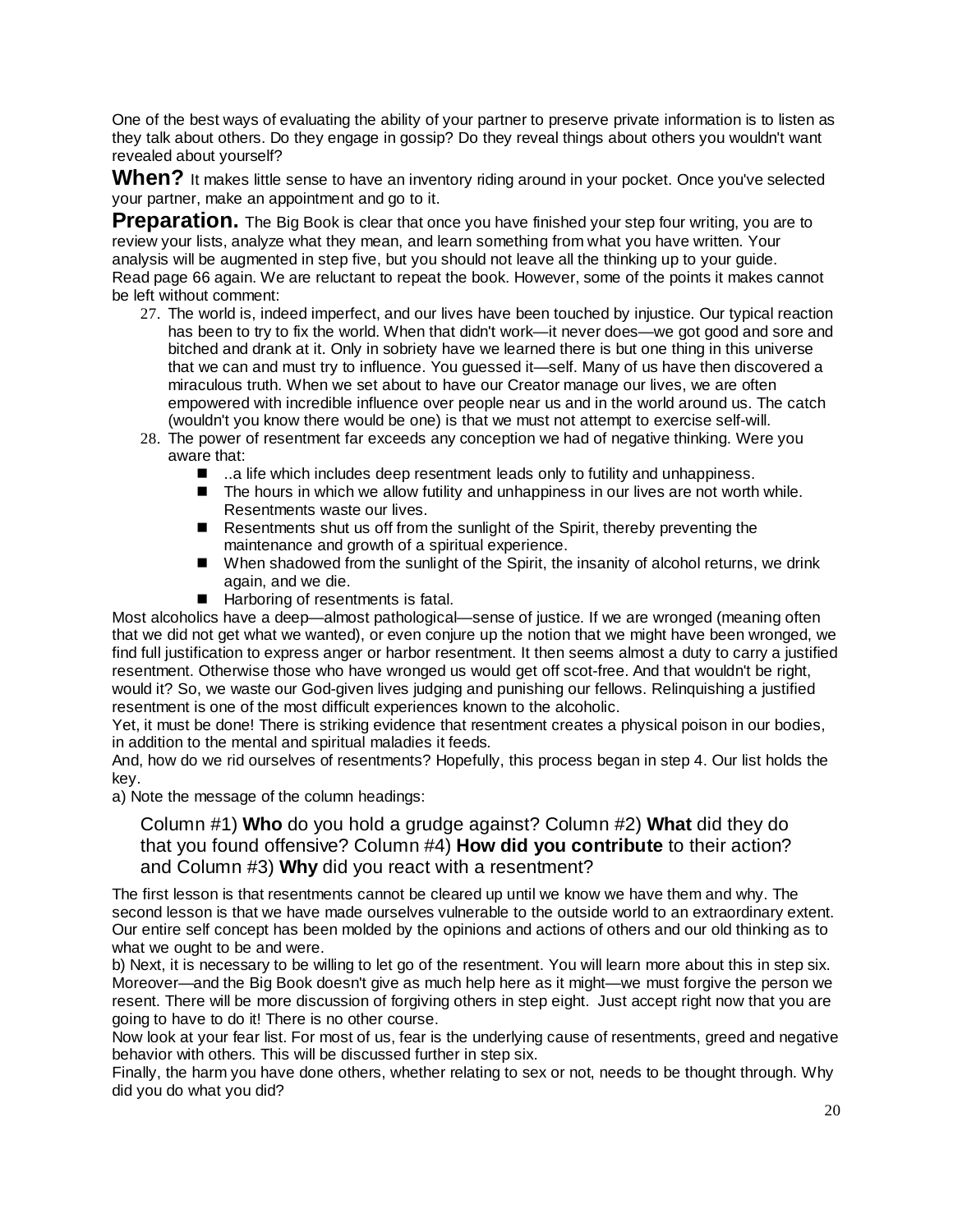The ultimate key given you in the Big Book is the oft repeated notion that your life is now on a different basis. A basis is a foundation—that upon which all the rest stands. Your new basis is trusting and relying upon God.

Character Defects. You will note in the steps these phrases: the exact nature of our wrongs, defects of character and shortcomings. Here we have three different ways of saying defects of character, which, according to Webster, are the habitual traits of defective thought and behavior which distinguish a person: **The dictionary on CHARACTER**

3. An attribute , quality, or property; esp., a distinguishing attribute.

5. The aggregation of distinctive qualities belonging to an individual...; the stamp of individuality impressed by nature, education, or habit...

6 The estimate put upon a person of thing; reputation; repute.

7. Moral vigor or firmness, esp. as acquired through self discipline.

We have heard folks point out that nature in "...the exact nature of our wrongs..." is singular. We have performed many wrongs, but there is but one underlying nature for our wrong doing. Having given this idea some thought, we conjectured that separation from God or self-centeredness might be our singular

wrong. However, the text in the step could also be interpreted that each wrong might have its own and different nature. Understand it as you will, discuss it with your sober associates, and then move on. There just might not be a "right" answer to this one.

We have assembled on the last page a short catalogue of character defects, which you may expand or condense as you see fit. At the end of your step five you should know which of these apply to you. In the [ ] to the left of each candidate in the catalogue you can place a check mark  $[\checkmark]$  if it applies sometimes, an

[*X*] if it is a real problem, or just leave it blank [ ]. These are the things we become willing to have removed from us in Step 6. Please notice that unreasonable judges, nagging partners, dictatorial bosses, stupid drivers, overdrawn checking accounts, falling hair and warts are not on the list.

Conduct of your fifth will be guided by your partner, who will be delighted that you have not brought the great American novel, and that you have followed the tried and true formula in the Big Book (as modified, perhaps by their prior direction). They will usually ask you to read your fourth to them. Much valuable communication will be provided by your expressions and voice in addition to your words. If they take notes, which is rare, they will give them to you before you leave. They are yours. This step takes anywhere from 2 to 8 hours. Schedule enough time, especially in recognition that many partners will combine steps five, six, seven and eight in one sitting.

**Promises:** we have a whole page on promises. We can't resist repeating here what A.A. members are promised at the completion of a successful Step 5.

Once we have taken this step, withholding nothing,

- 1. **(W)e are delighted**.
- 2. **We can look the world in the eye.**
- 3. **We can be alone at perfect peace and ease.**
- 4. **Our fears fall from us.**
- 5. **We begin to feel the nearness of our Creator.**
- 6. We may have had certain spiritual beliefs, but now **we begin to have a spiritual experience.**
- 7. **The feeling that the drink problem has disappeared will often come strongly.**
- 8. **We feel we are on the Broad Highway,** walking hand in hand with the Spirit of the Universe. "

In many meetings we are read the alleged "12 promises" (actually the 18 beginning at the bottom of page

83). Upon reflection, the promises from Step 5 might be even more wonderful. Go to Promises and discover for yourself.

**Writing:** for once, there is no writing you need to do in advance of step five other than your inventory. Note, though, that at the conclusion of your presentation be sure that you have at least three pieces of paper to take home with you:

1. The first will be a list of your **defects of character**. If you like, use the list on the next page by checking off the character defects that apply to you. This list will guide steps 6 and 7.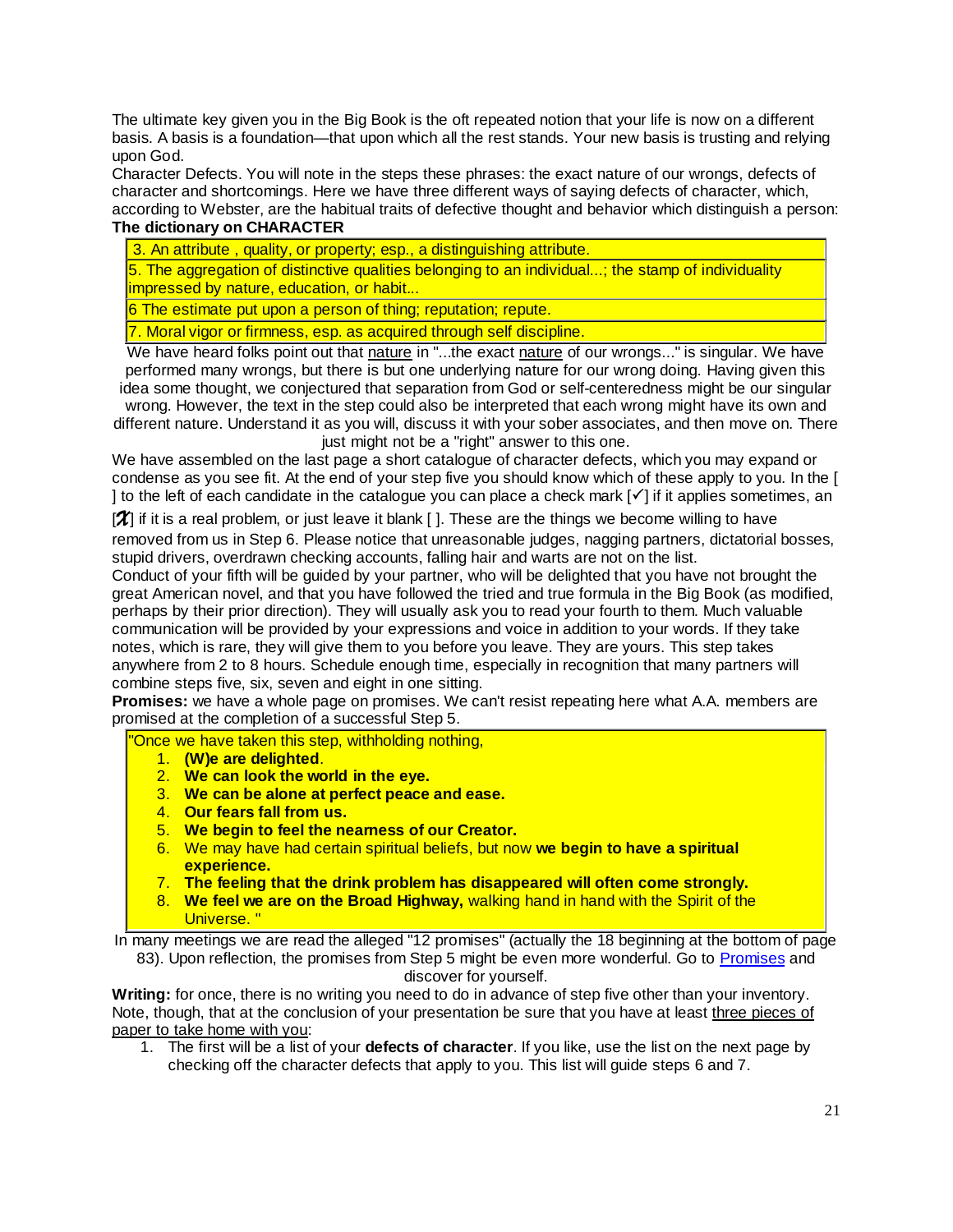- 2. You should also have a preliminary list of **persons you have harmed** for step 8 (This will be a combination of the sexual injury [4d] and persons you have harmed lists [4e] from step 4.).
- 3. Retrieve a list of the names of the **persons you still resent**. You will probably find it necessary to forgive them in order for the resentment to be removed.

It is often a good idea to burn the inventory you brought with you. More on this in step 7. The principle of Step 5

| [] Abusing others     | [ <mark>[] Fear *</mark> | [] Pessimism                  |
|-----------------------|--------------------------|-------------------------------|
| [ ] Anger 7           | [ ] Filthy-mindedness    | [] Prejudice                  |
| [ ] Arguing           | [] Gluttony 7            | $\lceil \cdot \rceil$ Pride 7 |
| [ ] Arrogance         | [] Gossiping *           | [] Procrastination *          |
| [] Boasting           | [] Greed 7               | [] Recklessness               |
| [] Cheating           | [ ] Hate *               | [] Resentment *               |
| [] Closed-mindedness  | [] Hopelessness          | [] Revenge                    |
| [] Cold-heartedness   | [] Immodesty             | [] Sarcasm                    |
| [] Complaining        | [] Impatience *          | [] Secretiveness              |
| [] Controlling others | [] Injustice             | [] Self condemnation *        |
| [] Corrupt companions | [] Insincerity *         | [] Self-indulgence            |
| [] Cowardice          | [ ] Insulting            | [] Self-justification *       |
| [] Criticizing *      | [] Intolerance           | [] Self-pity *                |
| [] Dependency         | [] Irresponsibility      | [] Selfishness *              |
| [] Destructiveness    | [] Jealousy *            | [] Sloth 7                    |
| [] Deviousness        | [] Laziness *            | $[ ]$ Theft                   |
| [] Dishonesty *       | [] Lewdness              | [] Thrill-seeking             |
| [] Enviousness * 7    | $\vert$   Lust 7         | [] Thoughtlessness            |
| [] Exaggeration       | [ ] Lying *              | [] Uncleanness                |
| [ ] Excess            | [ ] Meddling             | [] Vulgarity *                |
| [] Fanaticism         | [ ] Miserliness          | [] Waste                      |
| [ ] Favoritism        | [] Negative thinking *   |                               |

#### . **Defects of CHARACTER**

\* One of 20 character defects identified by an early member of A.A. 7 One of the "Seven Deadly Sins" (try the mnemonic, "GAPLEGS", or, better yet, "PAGGLES")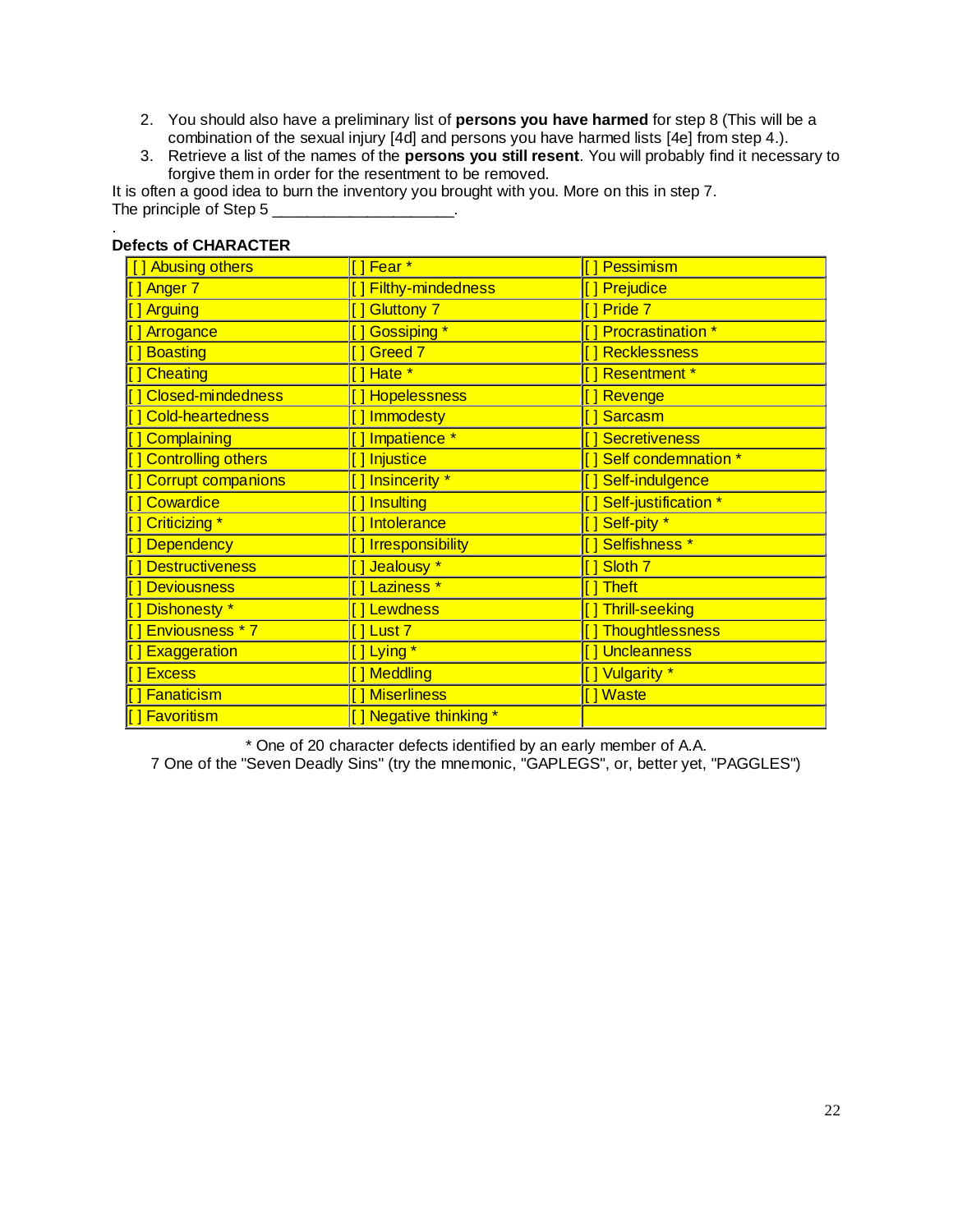## **6) Were entirely ready to have God remove all these defects of character.**

That is what the authors of the Big Book and millions before you did. To personalize the step for your study and action in the here and now, however, you may wish to rephrase it as:

## **STEP SIX. I am entirely ready for God to remove all my defects of**

#### **character**

**READING FOR STEP SIX**

| <b>Big Book:</b> | Chapter 6, Into Action.        |  |
|------------------|--------------------------------|--|
|                  | Page 76, paragraph 1, line 1-7 |  |
| 12812:           | Step 6                         |  |

At this point, it would be a good idea to look again at our discussion of step 5, where we define character and list a number of candidate defects. Upon completion of step 5, you should have compiled a list of the character defects which you have. Step 6, the object of our current discussion, is concerned with your

**willingness** to have these defects of character **removed**.

You have noticed that discussion of step 6 in the Big Book is but 5 sentences in 7 lines. We will look at each of these sentences in turn.

## **Sentence #1. If we can answer to our satisfaction, we then look at**

*Step Six.* [Big Book, page 76, line 1]

What are we answering? On the prior page we are instructed to do certain things after completion of step 5, including:

Carefully reading the first five proposals we ask if we have omitted anything, for we are building an **arch** through which we shall walk a free man at last. [Big Book, page 75, line 29]

Your arch spans 7 of the 12 steps. It was entered in step 3, when you decided to turn your life and will over to the care of your understanding of God. Upon completion of step 9, which you are yet to do, you will have entered the "realm of the spirit" (step10).

But wait a minute. The design is not yours. Then whose design (path) is this?

RARELY HAVE WE seen a person fail who has thoroughly followed our **path**. [Big Book, page 58, line 2]

Both you and the new man must walk day by day in the **path** of spiritual progress. [Big Book, page 100, line 6]

Time after time, this apparent calamity has been a boon to us, for it opened up a **path** which led to the discovery of God. [Big Book, page 116, line 15]

And where do we build our **arch**?

But be sure you are on solid spiritual **ground** before you start and that your motive in going is thoroughly good. [Big Book, page 102, line 4]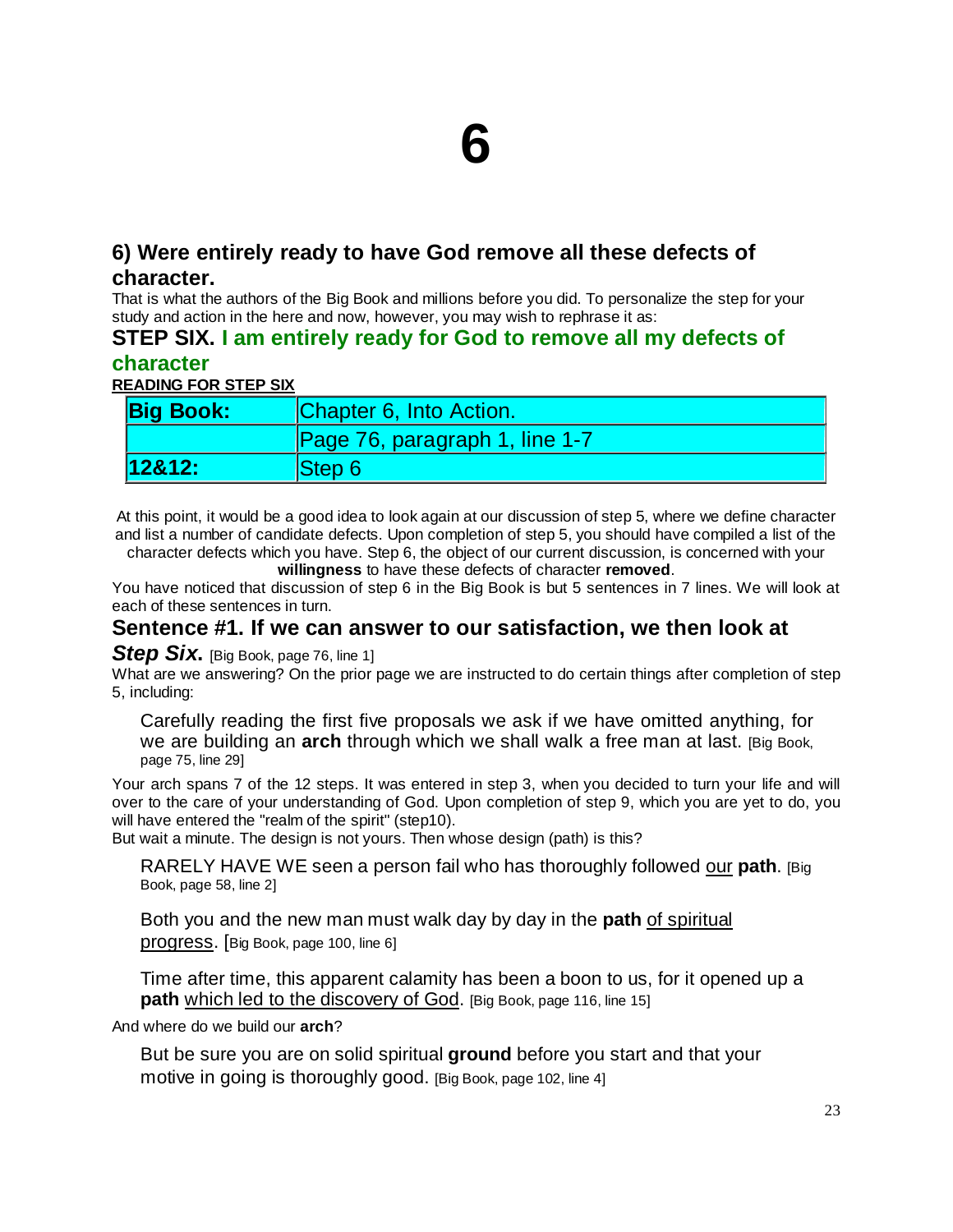With what do we build?

When, therefore, we were approached by those in whom the problem had been solved, there was nothing left for us but to pick up the simple kit of spiritual **tool**s laid at our feet. [Big Book, page 25, line 13]

"God, I offer myself to Thee-to **build** with me and to do with me as Thou wilt. [Big Book, page 63, line 15]

The portion of a structure upon which all else (even the foundation) rests is the footing.

He provided what we needed, if we kept close to Him and performed His work well. Established on such a **footing** we became less and less interested in ourselves, our little plans and designs. [Big Book, page 63 line 5]

The foundation itself is described in some detail in the Big Book:

Upon a **foundation** of complete willingness I might build what I saw in my friend. [Big Book, page 12, line 22]

Helping others is the **foundation** stone of your recovery. [Big Book, page 97, line 5]

...let him go as far as he likes in helping other alcoholics. During those first days of convalescence, this will do more to insure his sobriety than anything else. Though some of his manifestations are alarming and disagreeable, we think dad will be on a firmer **foundation** than the man who is placing business or professional success ahead of spiritual development. [Big Book, page 130, line 2]

Twelve–Anonymity is the spiritual **foundation** of all our Traditions, ever reminding us to place principles before personalities. [Big Book, page 564, line 31]



We should take special note of the **keystone** of the arch. It is the stone in the center at the top. Both sides of the arch rest upon it. Without the keystone, the whole structure would collapse. Because your arch is spiritual, rather than material, the keystone symbolizes something other than stone.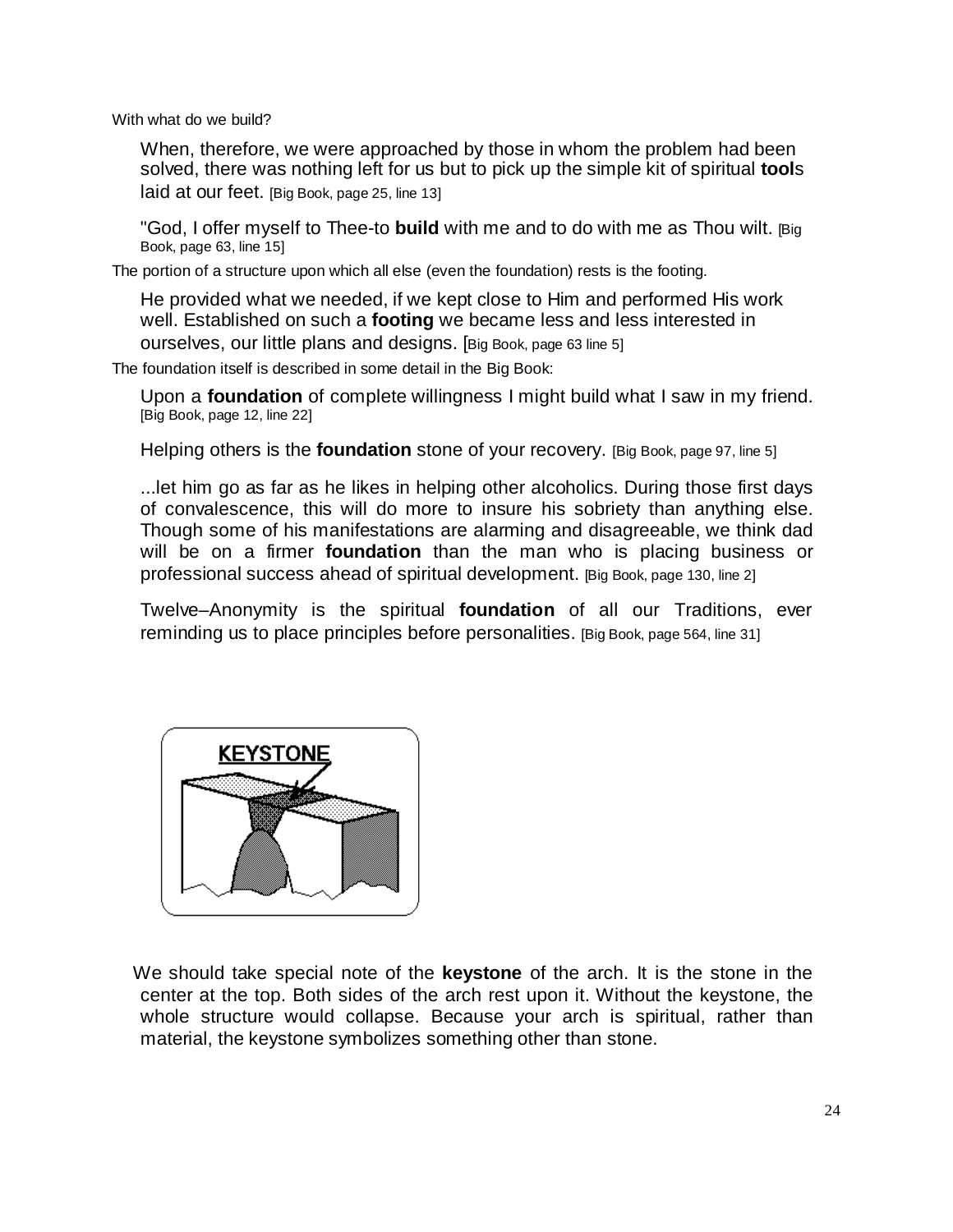...we decided that hereafter in this drama of life, God was going to be our Director. He is the Principal; we are His agents. He is the Father, and we are His children. Most good ideas are simple, and this concept was the **keystone**...[Big Book, page 62, line 27]

We have all heard of a cornerstone. To a mason, it is the first stone laid. It is also a stone forming a part of a corner or angle in a wall, especially a stone lying at the foundation of a principal angle, specifically one laid at the formal inauguration of the erection of a building, usually inscribed with the date or other matters and often hollowed out to receive documents, records or other relics. In a more general sense, a cornerstone is something of fundamental importance; a trait or fact upon which others rest as if forming a superstructure. In the latter sense it is akin to a keystone.

"Do I now believe, or am I even willing to believe, that there is a Power greater than myself?" As soon as a man can say that he does believe, or is willing to believe, we emphatically assure him that he is on his way. It has been repeatedly proven among us that upon this simple **cornerstone** a wonderfully effective spiritual structure can be built. [Big Book, page 47, line 20]

For the first time, he lived in conscious companionship with his Creator. Thus was our friend's **cornerstone** fixed in place. [Big Book, page 56, line 31]

And what binds the stones together?

The feeling of having shared in a common peril is one element in the powerful **cement** which binds us. [Big Book, page 17, line 19]

Entry into the Arch, however, is barred to those without the Key.

We turned back to the list (our fourth step inventory), for it held the **key** to the future. [Big Book, page 66, line 23]

Cling to the thought that, in God's hands, the dark past is the greatest possession you have—the **key** to life and happiness for others. [Big Book, page 124, line 22]

Meanwhile, back at the conclusion of step five we are directed to review the adequacy of our construction:

Are the **stones** properly in place? [Big Book, page 75, line 30]

Have we skimped on the **cement** put into the foundation? [Big Book, page 75, line 31]

Have we tried to make **mortar** without sand? [Big Book, page 75, line 32]

If the job so far is acceptable, then you may be ready for step 6 and the destiny that is about to unfold for you.

We found the Great Reality deep down within us. In the last analysis it is only there that He may be found. It was so with us. We can only clear the **ground** a bit. If our testimony helps sweep away prejudice, enables you to think honestly, encourages you to search diligently within yourself, then, if you wish, you can join us on the Broad Highway [Big Book, page 55, line 23]

## **Sentence #2. We have emphasized willingness as being**

**indispensable.** [Big Book page 76, line 2]

The alcoholic mind has little difficulty in translating indispensable to suggested. But if our foundation is one of complete **willingness**, can we do without it?

## **Willingness is the foundation of abstinence!**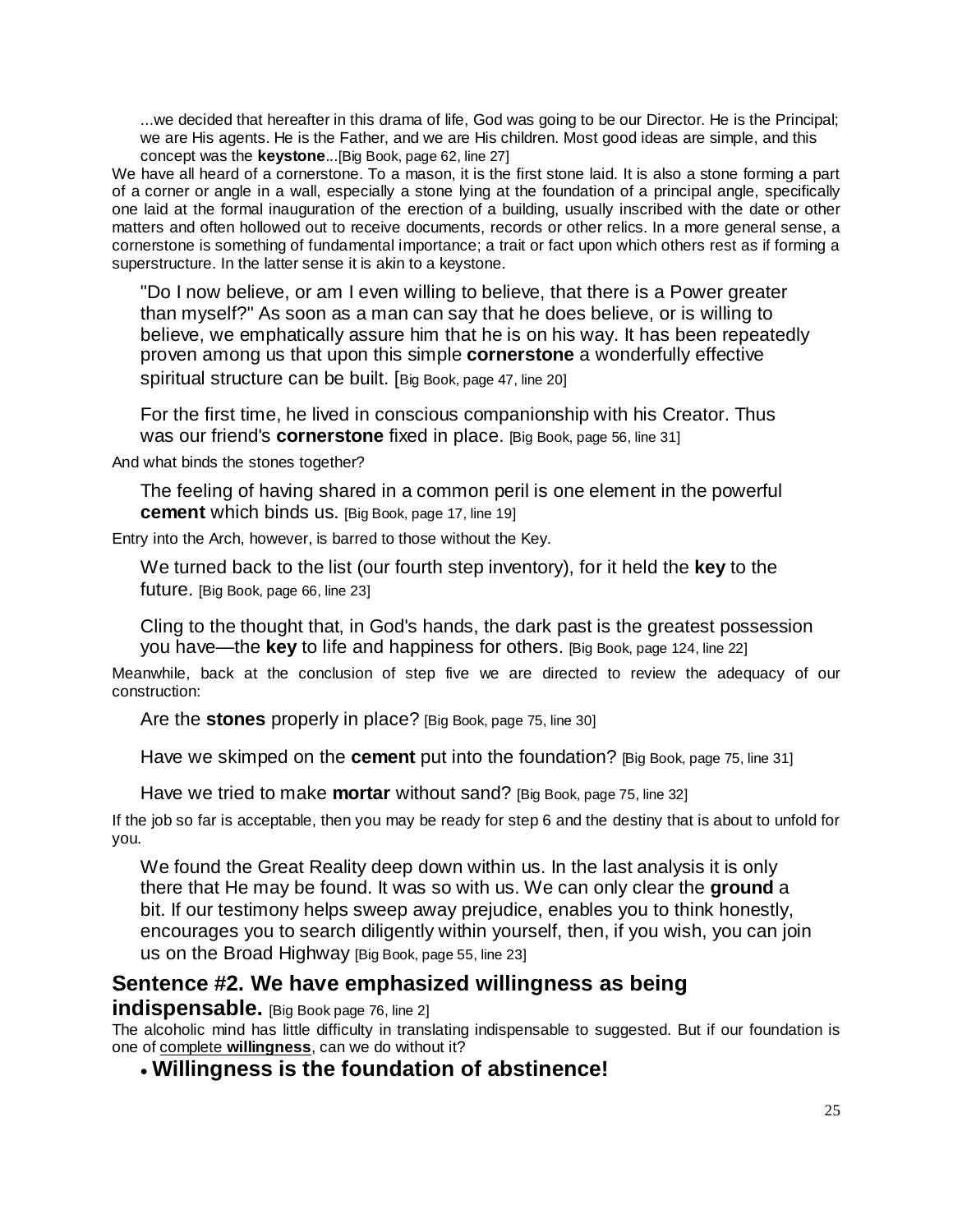when the broker gave him Dr. Silkworth's description of alcoholism and its hopelessness, the physician began to pursue the spiritual remedy for his malady with a **willingness** he had never before been able to muster. He sobered, never to drink again up to the moment of his death in 1950. [Big Book page xvi, line 27]

There is the type of man who is **unwilling** to admit that

he cannot take a drink. He plans various ways of drinking.

He changes his brand or his environment. [Big Book page xxviii, line 13]

I ruthlessly faced my sins and became **willing** to have my new-found Friend take them away, root and branch. I have not had a drink since. [Big Book page 13, line 11]

But this man still lives, and is a free man. He does not need a bodyguard nor is he confined. He can go anywhere on this earth where other free men may go without disaster, provided he remains **willing** to maintain a certain simple attitude. [Big Book page 27, line 1]

MOST OF US have been **unwilling** to admit we were real alcoholics. No person likes to think he is bodily and mentally different from his fellows. [Big Book page 30, line 1]

On the third day the lawyer gave his life to the care and direction of his Creator, and said he was perfectly **willing** to do anything necessary. [Big Book page 13, line 33]

### **Willingness is the foundation of belief in God:**

I stood in the sunlight at last. It was only a matter of being **willing** to believe in a Power greater than myself. Nothing more was required of me to make my beginning. [Big Book page 12, line 18]

There had been a humble **willingness** to have Him with me—and He came. [Big Book page 12, line 31]

We have no desire to convince anyone that there is only one way by which faith can be acquired. If what we have learned and felt and seen means anything at all, it means that all of us, whatever our race, creed, or color are the children of a living Creator with whom we may form a relationship upon simple and understandable terms as soon as we are **willing** and honest enough to try.. [Big Book page 28, line 20]

We found that as soon as we were able to lay aside prejudice and express even a **willingness** to believe in a Power greater than ourselves, we commenced to get results, even though it was impossible for any of us to fully define or comprehend that Power, which is God. [Big Book page 46, line 16]

We needed to ask ourselves but one short question. "Do I now believe, or am I even **willing** to believe, that there is a Power greater than myself?" As soon as a man can say that he does believe, or is **willing** to believe, we emphatically assure him that he is on his way. [Big Book page 47, line 14]

What is this but a miracle of healing? Yet its elements are simple. Circumstances made him **willing** to believe. He humbly offered himself to his Maker—then he knew. Even so has God restored us all to our right minds. To this man, the revelation was sudden. Some of us grow into it more slowly. But He has come to all who have honestly sought Him. When we drew near to Him He disclosed Himself to us! [Big Book page 57, line 36

The point is, that we are **willing** to grow along spiritual lines.. [Big Book page 60, line 9] He can choose any conception he likes, provided it makes sense to him. The main thing is that he be **willing** to believe in a Power greater than himself and that he live by spiritual principles. [Big Book page 93, line 8]

## **Willingness is the foundation of a sober life:**

Belief in the power of God, plus enough **willingness**, honesty and humility to establish and maintain the new order of things, were the essential requirements. [Big Book page 13, line 33] If you have decided you want what we have and are **willing** to go to any length to get it-then you are ready to take certain steps. [Big Book page 58, line 25]

For the type of alcoholic who is able and **willing** to get well, little charity, in the ordinary sense of the word, is needed or wanted [Big Book page 97, line 33]

To duplicate, with such backing, what we have accomplished is only a matter of **willingness**, patience and labor. [Big Book page 163, line 8]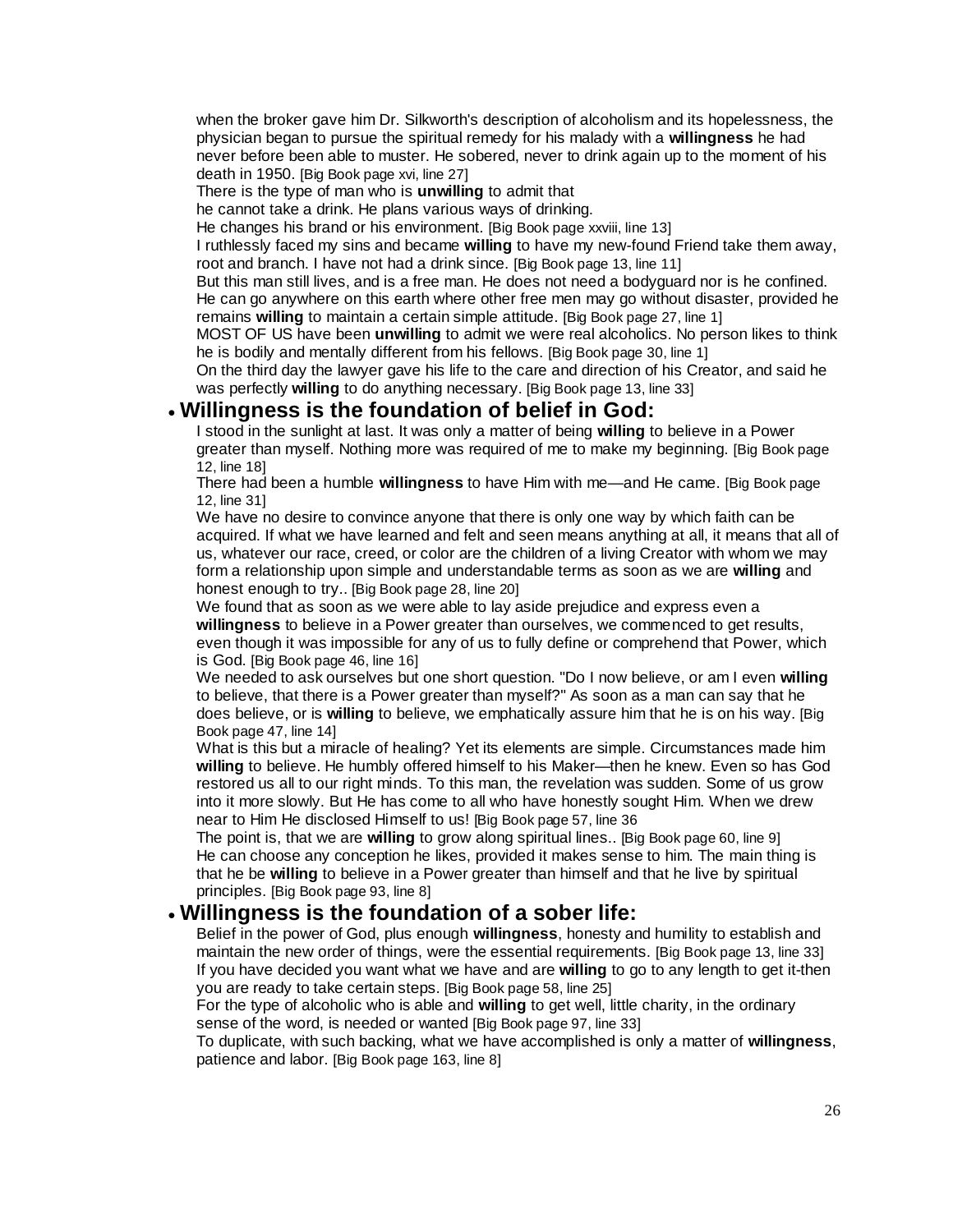We find that no one need have difficulty with the spirituality of the program. **Willingness**, honesty and open mindedness are the essentials of recovery. But these are indispensable [Big Book page 570, line 12].

## **Sentence #3. Are (you) ready to let God remove from (you) all the things which (you) have admitted are objectionable?** [Big Book page 76, line 3]

Please note that this step does not include willingness to have God remove your nagging spouse, the law suit your neighbor slapped upon you, the court appearance you are facing nor your swollen liver, even though you may be willing to have them removed. We are dealing here with **your** defects, not those of the world. If you reflect upon the papers you carried away from step 5, one of them was a listing of your character defects. These are the things which you have "admitted are objectionable". Go through your list again. For each item, ask yourself if you are willing to have it removed.

Most of us were not totally willing to have all of our character defects removed totally right away. Pick out an easy one, and become willing to have it removed immediately. Then, pick out a harder one, and nibble around the edges of its desirability. Help yourself be more willing for its removal than you were before. For the really tough ones, pray for willingness to become willing. However, don't postpone Step Seven until you are totally willing to have them all eradicated. Flush your defects one at a time. "Divide and conquer", you know.

One measure of your willingness to be free of a defect is to stop reinforcing it. Don't do it anymore. Or, more practically, postpone its next reinforcement as long as you can. Learn from the experience of defect-relapse. What are the triggers? What, if any, are the benefits? What are some other tools for postponement/eradication that you have not tried?

Here is a little practice we encountered that is helpful. It is called:

## **The Four A's of Adjustment**

**A**wareness. Until we admit awareness of a problem or a character defect, we cannot possibly let it go. Steps 4 and 5 apply here.

**A**ttitude. This is the willingness **A**. Do we justify our thoughts or actions? Do we want to keep doing what we are doing and get different results? We must not only be willing to let it go, we must stop hanging onto it. This is Step 6.

**A**lternatives. What are the various actions or inactions that we might employ to have our defect removed? One of these, certainly, is Step 7! Talk around among trusted folks. What have they done that worked? Do some more research (not the experience of repeating the defect, but the learning variety).

**A**ction. Select a promising alternative, and put it to work. Keep at it. If appropriate, keep a notebook in your pocket to record relapses and retries until you see real progress. Associate with persons, places and things that will reinforce your growth.

Sentences #4 & #5. Can He now take them all—every one? If (you) still cling to something (you) will not let go,... ask God to help (you) be willing.

[Big Book page 76, line 5]

We know of one fifth step partner who, upon completion of a friend's fifth, would produce the character defect list, and they would both go through it, checking off each defect that applied. The stepping friend would then go outside with his inventory, the list of defects, and a large brass urn. He would sit in the yard taking step six alone with his Father, performing the reflection described in the Big Book. When entirely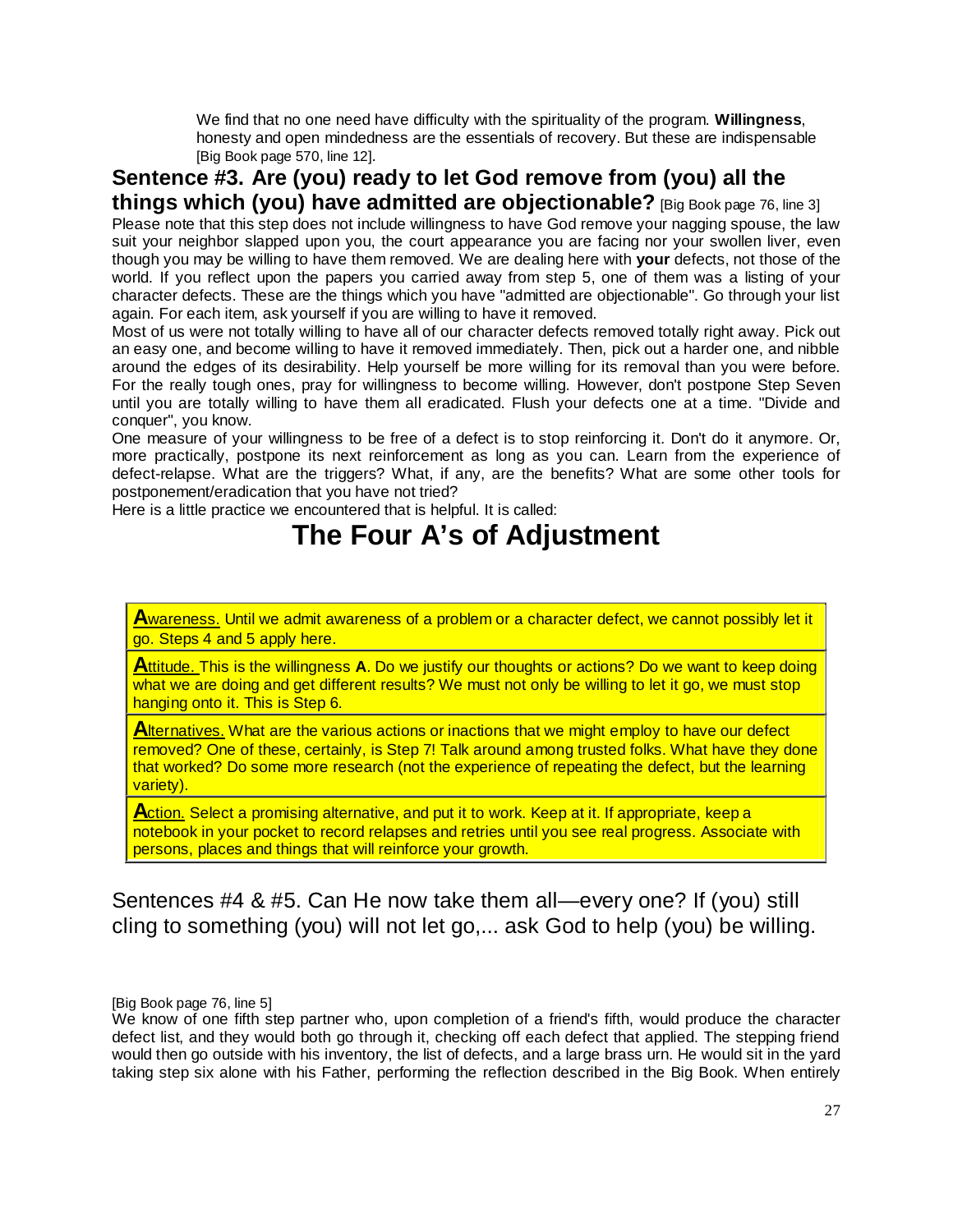ready, the inventory and the defects were solemnly burned in the urn. The symbolism was total willingness to be cleansed of these defects in the healing presence of God. Step 7 followed immediately.

**The principle of step 6** is \_\_\_\_\_\_\_\_\_\_\_\_\_\_\_\_\_\_\_\_\_**.**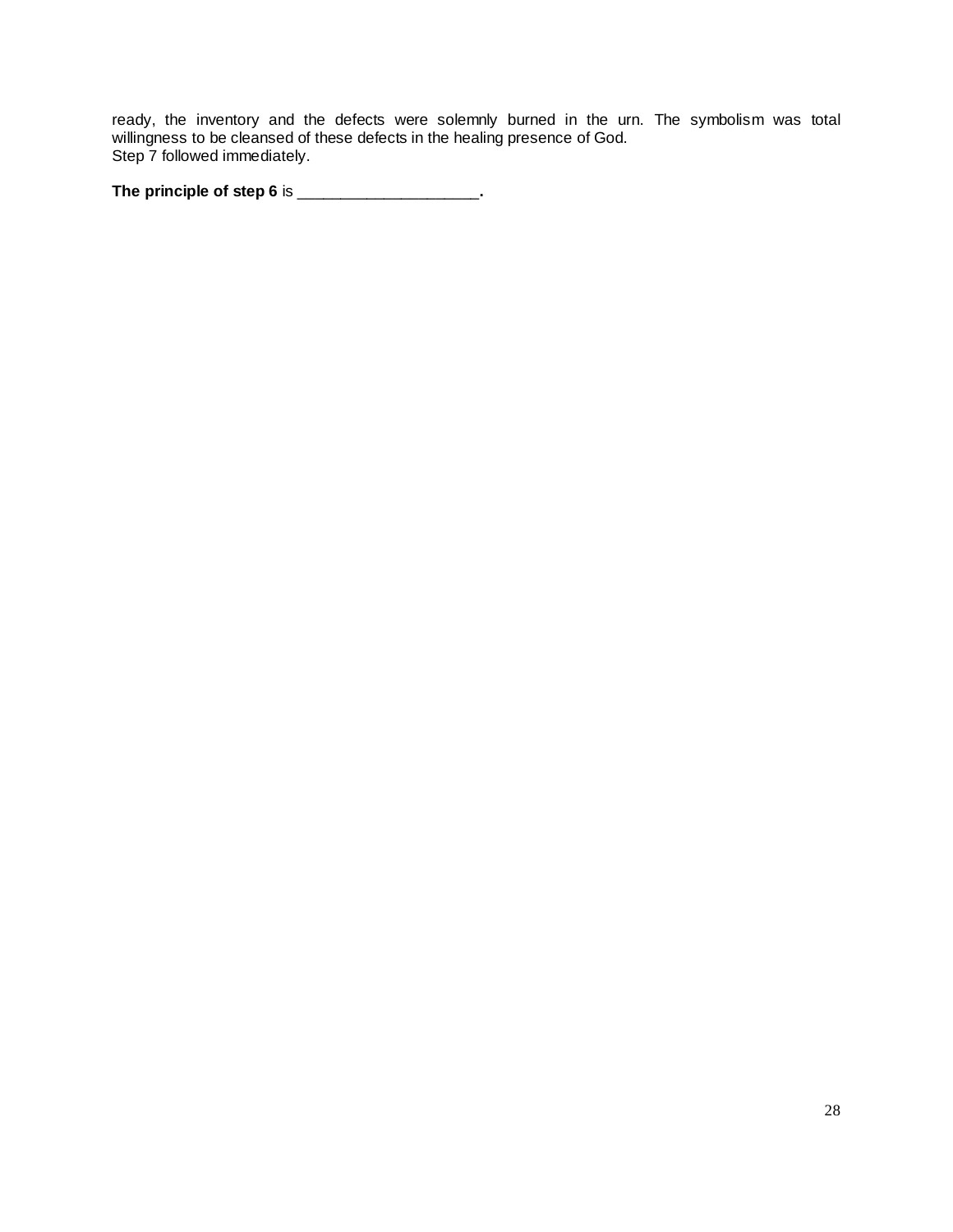## **STEP 7) Humbly asked Him to remove our shortcomings.**

That is what the authors of the Big Book and millions before you did. To personalize the step for your study and action in the here and now, however, you may wish to rephrase it as:

## **STEP SEVEN. Humbly ask God to remove your shortcomings. READING FOR STEP SEVEN**

| <b>Big Book:</b> | Chapter 6, Into Action. Page 76, paragraph 2 |  |
|------------------|----------------------------------------------|--|
| 12&12:<          | Step.                                        |  |

You may also wish to use our Step Seven Work Sheet.\* see below for Worksheet

The 12 & 12 dwells on the word, "humility" to some length. Here's what the dictionary says: **HUMILITY Definition:**

**hu-mil-I-ty** (hyue mil'I tee; often yue-) n.

1. the quality or state of being humble; modest opinion of one's own importance or rank; meekness.

 $[1275-1325; ME$  humilite  $\lt L$  humilitas; see:

**hum-ble** (hum'buhl, um'-) adj. <-bler, -blest> v. <-bled, -bling> adj.

1. not proud or arrogant; modest.

2. Low in importance, status, or condition; lowly: a humble home.

3. Courteously respectful: in my humble opinion.

The root "hum" means earth as in humus and, humor. When the definition says that Humble means "lowly" it does not mean servile or inadequate. It means, simply, not exalted, as is the earth as opposed to heaven.

## **So, humility is not thinking less of yourself, it is thinking of yourself less.**

The way we have come to look at humility is that it is a virtue, one of the principles that AA teaches us to live. The definition we have adopted pictures us as standing naked before God, without pretense nor reservation. It means hiding nothing, being our real selves, both good and bad. A good synonym for humility is honesty.

Mother Theresa obviously knew precisely what humility means when she said:

#### **"If you are humble nothing can touch you, neither praise nor disgrace, because you know who you are."**

In the context of Step 7, then, we find that our taking of Steps 4, 5, and 6 has prepared us to know much of who and what we are. It is our real essence, then, that stands before its Creator with the prayer that its shortcomings be removed. (*The expressions exact nature of our wrongs* (step 5), *defects of character*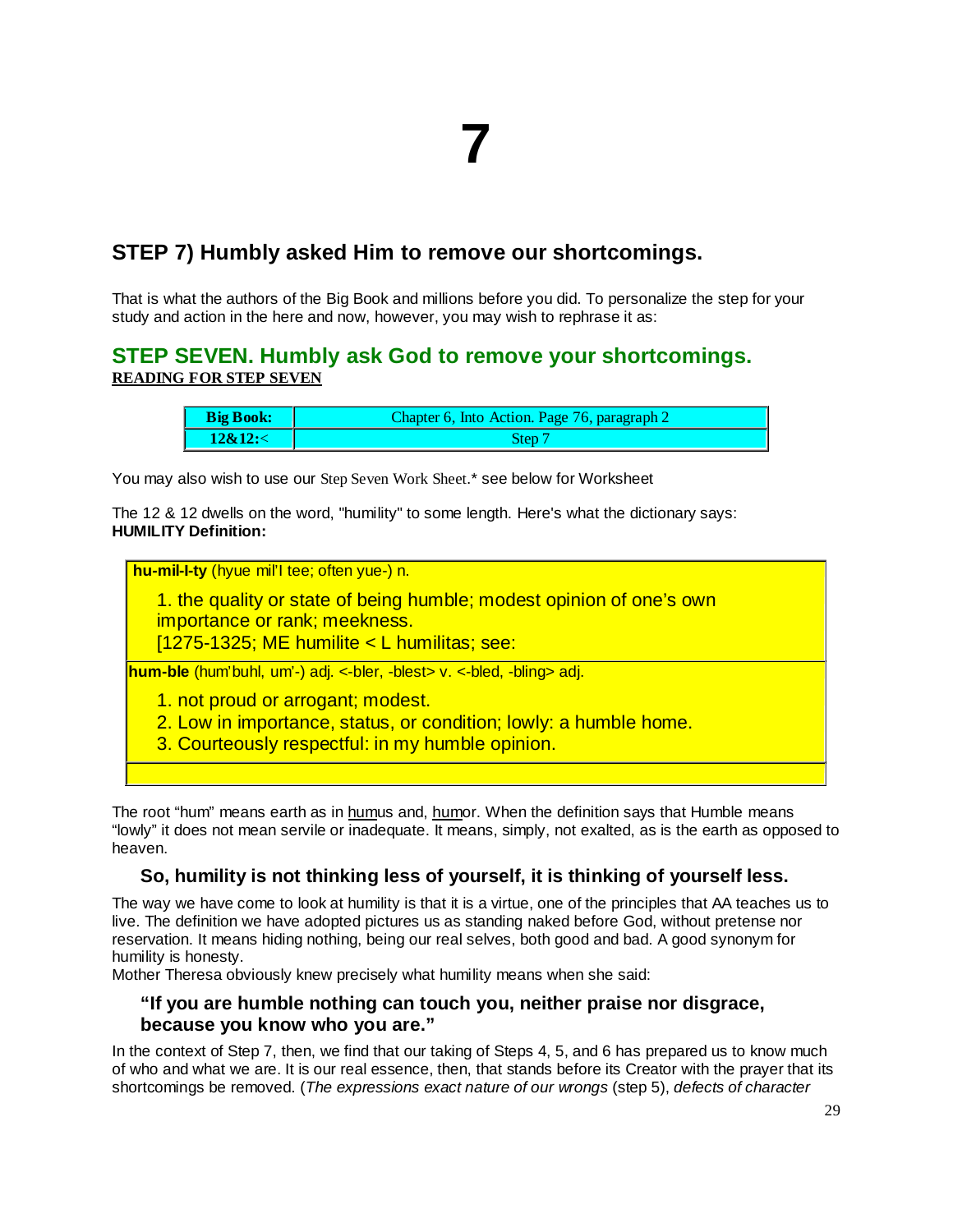(step 6), and *shortcomings* (step 7) are to be used interchangeably, according to Bill Wilson.)

But, just what does get removed? Does God remove defects that we don't know about? If He did, then steps 4 and 5 might be unnecessary. You have been instructed to go to a great deal of trouble to bring to the surface your defects of character.

Knowing of our defects is only a precursor to becoming willing to stop hanging onto them in step six. We don't think this effort is all make-work. The Higher Power we have come to know does not intrude into our lives without invitation. He only responds to step seven prayers that are very specific. He wants us to understand which qualities of character are desirable and which are not (within the context of His scheme of things). He wants us to know ourselves well enough to know which character attributes we have and which are missing. Therefore, we believe that there is no catch-all we can invoke that just says, "clean us up".

The point is that we are to ask God to displace our own character with the character He chooses us to have.

Does God remove all our defects of character that we ask Him to? It seems not. Sometimes we think something is a defect of character when it might be right for us, like a mole on our cheek. Maybe we haven't yet learned enough from our defects to really be ready to have them removed, even though we think we are.

Most of us take Steps Six and Seven every day. The process of letting go and letting God is not instantaneous. We whittle away at the old self, often painfully, until His magnificent configuration slowly emerges.

The principle of Step Seven is\_\_\_\_\_

| <b>The Seventh Step Prayer</b>       |  |
|--------------------------------------|--|
|                                      |  |
| My Creator, I am now willing         |  |
| that you should have all of me,      |  |
| good and bad.                        |  |
| I pray that you now remove from me   |  |
| every single defect of character     |  |
| which stands in the way of           |  |
| my usefulness to you and my fellows. |  |
| Grant me strength,                   |  |
| as I go out from here,               |  |
| to do your bidding.                  |  |
| Amen.                                |  |
|                                      |  |

## **STEP 7 WORKSHEET**

## **7) Humbly asked Him (God) to remove our shortcomings.**

**What shortcomings?** The "exact nature of our wrongs" in step 5 is expressed in terms of "defects of character" in step 6, and offered up to God for removal as "shortcomings" in step 7. Bill Wilson, when asked why he used three different sets of words to define character defects, said it was to avoid repetition. Therefore, he intended that there be no significant distinction. Some members waste time needlessly by differentiating the three expressions, which we term, simply, as character defects.

When step 5 is performed well, we leave with a list of our character defects. In step 6 we progressively become willing to have these removed from us, and in step 7 we pray that they might be.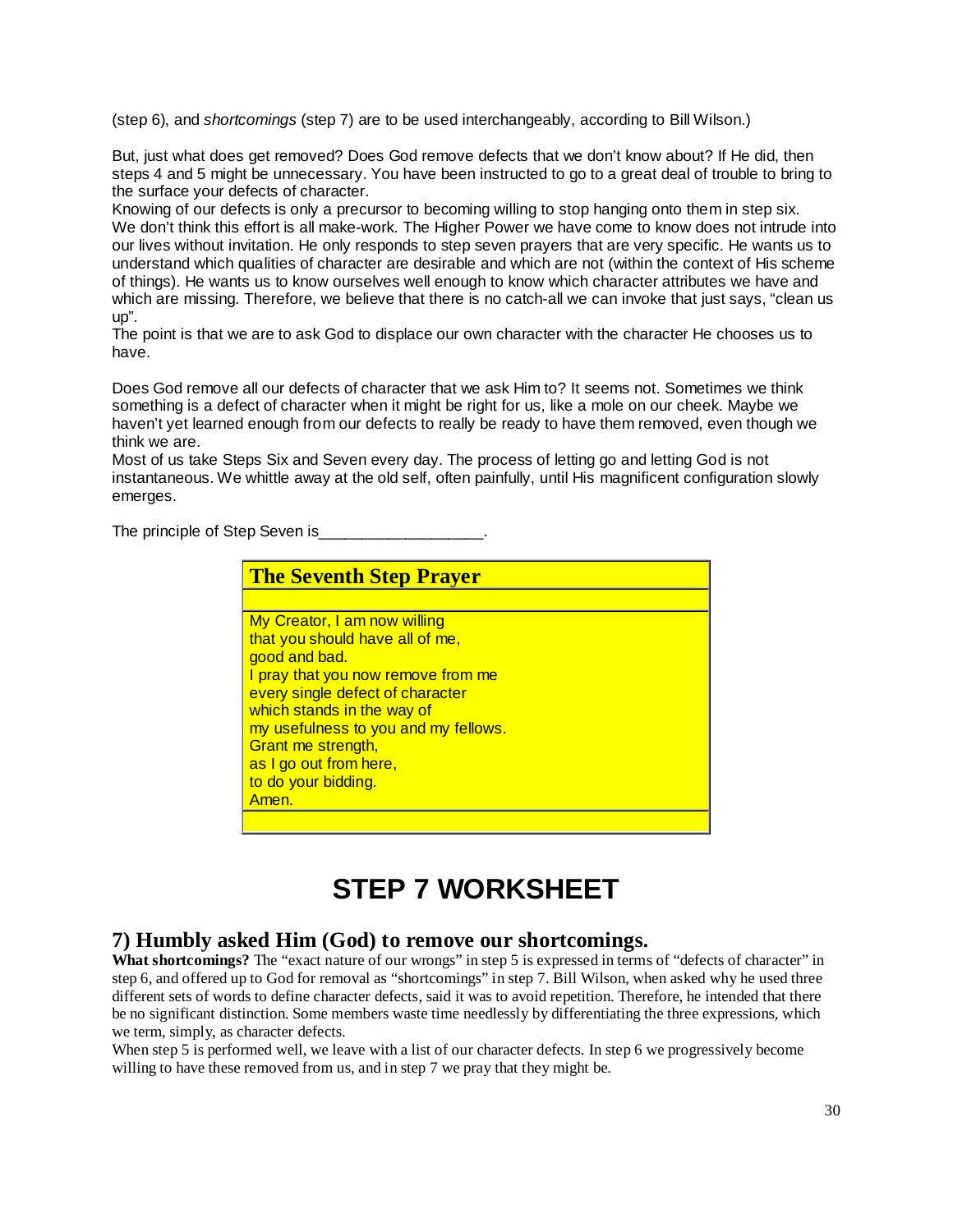Make a grid similar to that below, and list your defects of character in it. If an example we have entered applies to you, let it remain. If not, replace it with one of yours that is not listed.

|                         | <b>Willingness</b> | Willingness for removal. We have identified five possible<br>levels of your willingness to have each character defect |
|-------------------------|--------------------|-----------------------------------------------------------------------------------------------------------------------|
| <b>Character Defect</b> | to have<br>removed | removed. These are:                                                                                                   |
|                         |                    | 1) Already removed                                                                                                    |
| <b>Abusiveness</b>      |                    | 2) Absolutely willing                                                                                                 |
| Anger                   |                    | 3) Almost willing                                                                                                     |
| <b>Dishonesty</b>       |                    | 4) Give me more time                                                                                                  |
| Fear                    |                    | 5) Never                                                                                                              |
| Infidelity              |                    | Place one of these level indicators in the right column of                                                            |
| <b>Irresponsibility</b> |                    | the grid for each character defect.                                                                                   |
| <b>Procrastination</b>  |                    | As you know from reading the $12\&12$ , our stubborn                                                                  |
|                         |                    | insistence to "never" allow a defect to be removed must,                                                              |
| <b>Stinginess</b>       |                    | itself, be removed.                                                                                                   |
| Thievery                |                    | If your willingness level for any item is not 1) or 2), you                                                           |
| <b>Thoughtlessness</b>  |                    | will want to repeat the exercise again later.                                                                         |
|                         |                    | We are certain that God will not remove from alcoholics                                                               |

the defects of character that we do not admit we have. This fact explains one of the reasons we must take steps 4 and 5. We also know that God may remove our defects only to the extent that we are willing for them to be removed. That is why we take step 6. He does not intrude upon our private desires to cohabit with the trash in the garbage can.

| <b>Describes your level of humility:</b>                  |  |
|-----------------------------------------------------------|--|
| I am so low I cohabit with worms.                         |  |
| I deserve contempt and condemnation.                      |  |
| I am worthless.                                           |  |
| I am filled with guilt, shame, remorse and self-loathing. |  |
| I feel like being totally honest.                         |  |
| I have little interest in impressing others.              |  |
| I have nothing to hide from God                           |  |
| I am coming to really know who I am.                      |  |

**Humility?** Are you humble? Place a check mark next to each of the statements in the table which identifies your level of humility?

Even though the dictionary says that humility describes one of lower status, that is not the spiritual significance of humility. Therefore, the first four statements above describe humiliation, not humility.

The root is "hum", the same root as in humus and humor. For us, humility means "down to earth". Humility means honest, real, and without phoniness as in statements 5 through 8 above. Our role model, Mother Theresa had it right on when she said, "If you are truly humble, nothing can touch you, neither disgrace nor praise, because *you know who you are*."

So, we enter into step 7 with honesty, willing to stand naked, so to speak, before God, hiding nothing, and with no hidden motives.

**More about God.** In Step 7 we ask God to do something – to remove our shortcomings. But, not all conceptions of a Higher Power(HP) are likely to improve us. Some of the HPs we have encountered are a tree, a moving van, a rock, the classic light bulb, and even the AA Group itself, which is suggested as a last resort starting point in AA literature. Amongst these, the only possible candidate for removing shortcomings might be the AA Group.

However, we think it is not prudent to go through your defects catalogue before your Group. You would be exposing yourself unnecessarily. They would not take the time, and, even if they did, you would get all kinds of confused and incompatible reactions from them. At best, the Group, or even your sponsor, might give you some insight into the nature of your wrongs and some remedial possibilities.

So, you might as well bite the bullet and open yourself up to the Spiritual source, which we might as well call "God" for communication purposes. Here is an opportunity for you to identify further your own conception of God. This is not completely a true-false exercise. Some of your responses might require some contemplation. Thinking deeply on these questions is the benefit of doing it.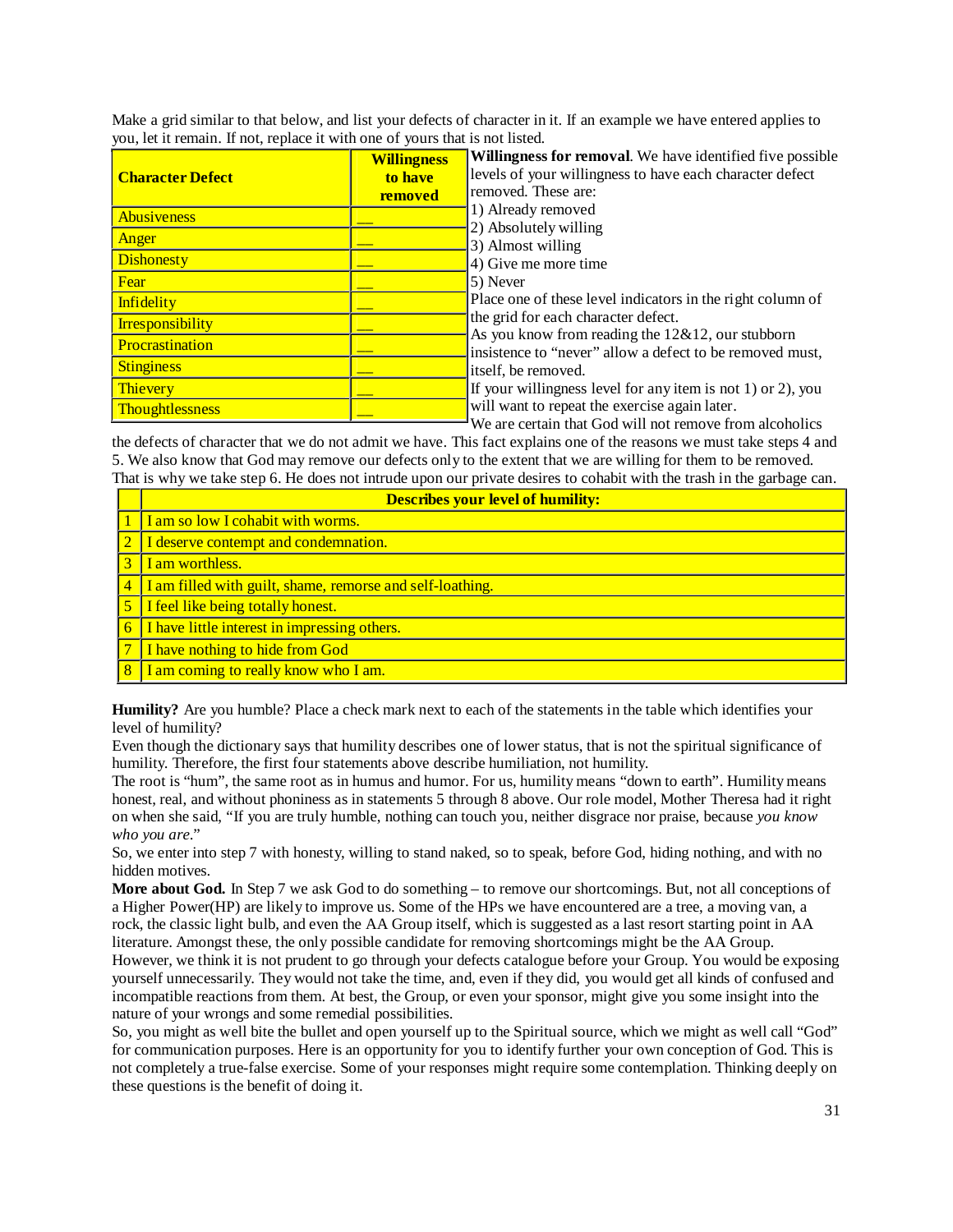#### **Your own conception of God**

| 1.             | What is the name of your Higher Power(HP)?                                                           |
|----------------|------------------------------------------------------------------------------------------------------|
| 2.             | Where is your HP located?                                                                            |
| 3.             | What is the primary location of your HP at the time you are meditating or praying?                   |
| 4.             | If you usually pray on your knees, why do you?                                                       |
| 5.             | Can your HP read your thoughts when you pray? Does your HP hear you better when you speak<br>aloud?  |
| 6.             | Is your motive underlying the prayer as important as the thoughts and words of the prayer itself.    |
| 7.             | Should your message be specific and precise, or is it OK to be vague in your requests to your<br>HP? |
| 8.             | Place a check next to the defects which God is likely to remove?                                     |
| a              | Defects of which you are not aware.                                                                  |
| $\mathbf{b}$   | Defects which stand in the way of your usefulness to God.                                            |
| $\overline{c}$ | Defects which stand in the way of your usefulness to others.                                         |
| $\mathbf{d}$   | Defects which annoy you.                                                                             |
| $\mathbf{e}$   | Defects which interfere with your happiness.                                                         |
| f              | Once you have asked your HP to remove your defects (shortcomings), will they be gone?                |
| 9.             | Does your HP reward you when you comply with His will?                                               |
| 10.            | Does your HP punish you when you do not comply with His will?                                        |
| 11.            | Is it necessary for you to attend or be a member of a church?                                        |

**The prayer.** We are tempted to print out the seventh step prayer for you. However, this is a work sheet. Find the prayer in the Big Book, and write all 56 words of it in the space below.

| "My creator |
|-------------|
| <u>In</u>   |
| <u>In</u>   |
| m           |
| <u>In</u>   |
| m           |
| m           |

It is curious to note that we ask only for removal of defects of character which stand in the way of our usefulness to God and our fellows. What about the ones that are painful to **us**?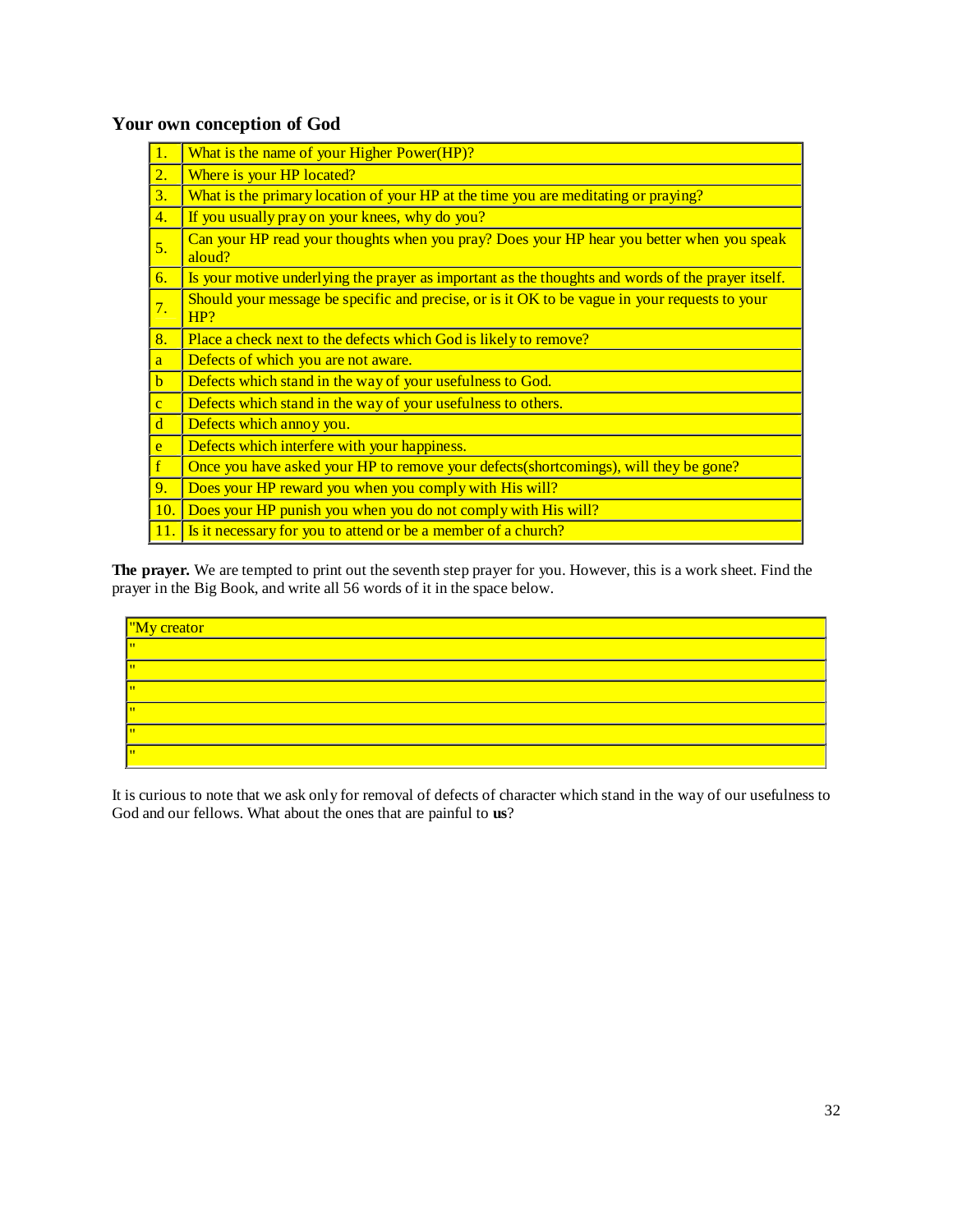## **8**

## **STEP 8) Made a list of all persons we had harmed, and became willing to make amends to them all.**

That is what the authors of the Big Book and millions before you did. To personalize the step for your study and action in the here and now, however, you may wish to rephrase it as:

## **STEP ONE. Make a list of all persons you have harmed. Become willing to make amends to them all.**

#### READING FOR STEP EIGHT

| <b>Big Book:</b> | Chapter 6, Into Action.               |  |
|------------------|---------------------------------------|--|
|                  | From: Page 76, line 15 Thru: Page 82. |  |
| 12&12:           | <b>Step 8</b>                         |  |

As we take Step 8, we separate it into its first and second halves:

## **STEP 8a.** Make a list of all persons I have harmed..

In other words, **who have you harmed?** You will recall from our discussion of Steps 4 and 5, that a preliminary list of persons we had harmed is generated there. The list will now be refined into a personal amendment plan, which is the product of Step 8.

Although this step requires plenty of work, there is nothing frightening in it. Amends are not actually made in Step 8. Instead, we **plan** for the making of amends in Step 9, which follows.

Listing the persons (and institutions) we have harmed is simplified if we break the list into three sections:

- 29. People you have harmed since you sobered up, and whom you might still be harming today.
- 30. People who tell you that you have harmed them, and they want restitution.

31. All other persons you think you have harmed, especially those you feel bad about.

**On the nature of harms.** Our 1939 Webster's second edition tells us that harm is: injury, hurt, damage, misfortune, grief, pain, sorrow, evil, wrong or wickedness. Have we brought about any of these in the lives of others? The Big Book and the 12&12 also are quite specific about harm. Specific varieties are quoted in figure (1).

## figure (1) **A Catalogue of Harms Done to Others**

sources: **BB**=the Big Book of A.A., Alcoholics Anonymous **12&12**=Twelve Steps and Twelve Traditions

#### **HARMS, IN GENERAL**

1. harm—the result of instincts in collision in which we cause physical, mental, emotional, or spiritual damage to people. [12&12, page 83, line 1]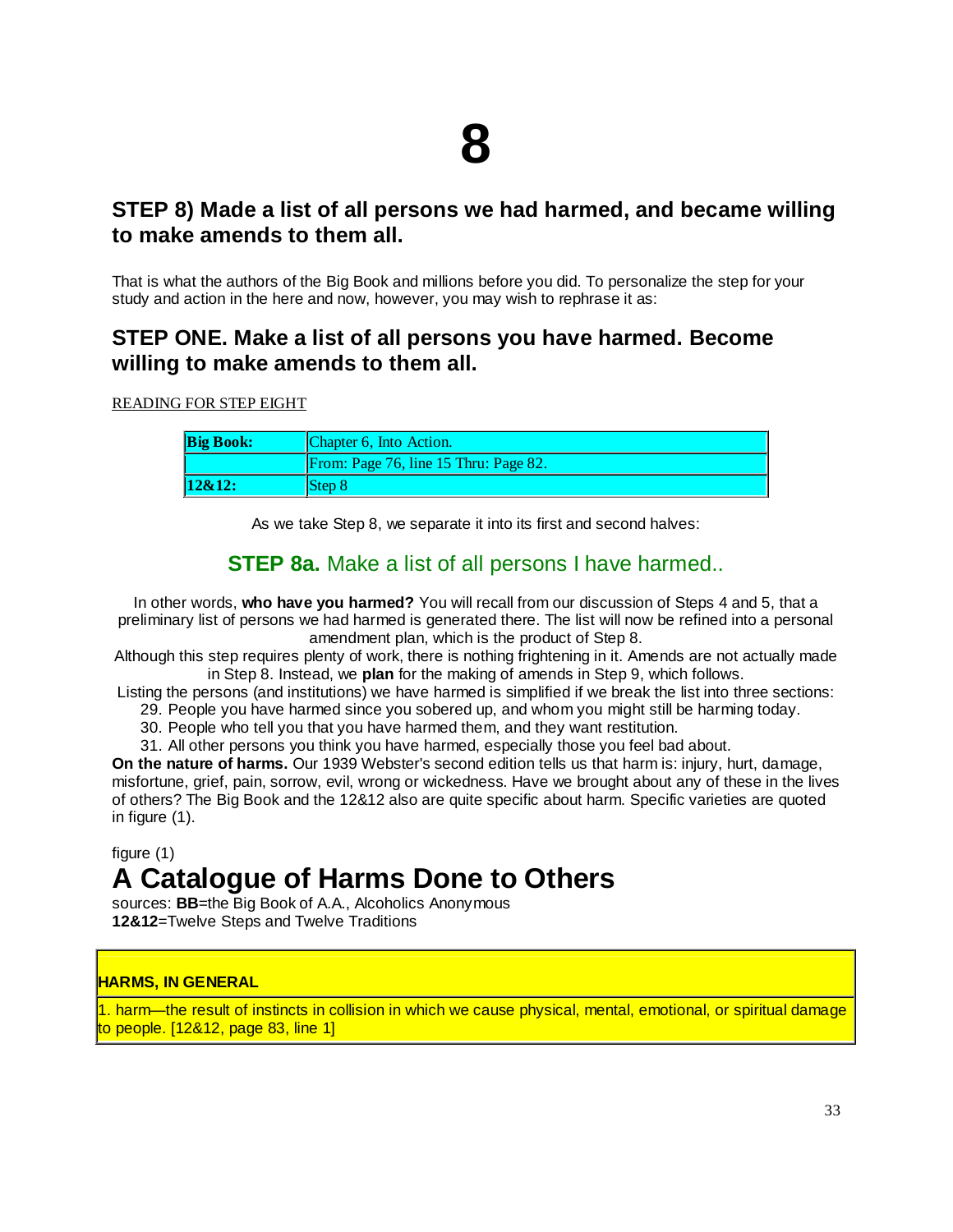2. {The alcoholic illness) ..brings misunderstanding, fierce resentment, financial insecurity, disgusted friends and employers, warped lives of blameless children, sad wives and parents-anyone can increase the list. [BB, page 18, line 71

3. hurt [BB, page 76, line 30]

4. smarts from our injustice [BB, page 77, line 6]

5. where we have been at fault, [12&12, page 79, line 6]

6. people [we have] hurt [12&12, page 79, line 23]

7. wretched conduct [12&12, page 81, line 3]

8. damaged others who were still happily unaware of being hurt [12&12, page 81, line 10]

9. injure others [12&12, page 84, line 3]

10. disturb others [12&12, page 84, line 3]

11. He does absurd, incredible things while drinking. [BB, page 21, line 14]

#### **PHYSICAL OR MATERIAL HARMS**

1. owe money [BB, page 78, line 14]

2. criminal offense [BB, page 78, line 26]

- 3. short in our accounts [BB, page 78, line 28]
- 4. padding the expense account [BB, page 78, line 32]

5. unpaid alimony [BB, page 79, line 2]

6. cheat [12&12, page 83, line 5]

7. miserly [12&12, page 83, line 13]

#### **ANTI-SOCIAL HARMS**

1. discrediting [another person] [BB, page 80, line 10]

2. destroying the reputation of another [BB, page 80 line 12]

3. disgrace...family [BB, page 80, line 17]

4. ruinous slander [BB, page 80, line 23]

5. given offense [12&12, page 84, line 4]

6. becomes disgustingly and even dangerously anti-social. [BB, page 21, line 20]

#### **EMOTIONAL HARMS**

1. [extramarital]...affair [BB, page 81, line 10]

2. [putting others]...through hell [BB, page 80, line 15]

3. broken hearts [BB, page 82, line 25]

4. dead relationships [BB, page 82, line 26]

5. affections uprooted [BB, page 82, line 26]

6. selfish sex conduct [12&12, page 83, line 8]

7. callous [12&12, page 83, line 14]

8. cold [12&12, page 83, line 14]

9. irritable [12&12, page 83, line 14]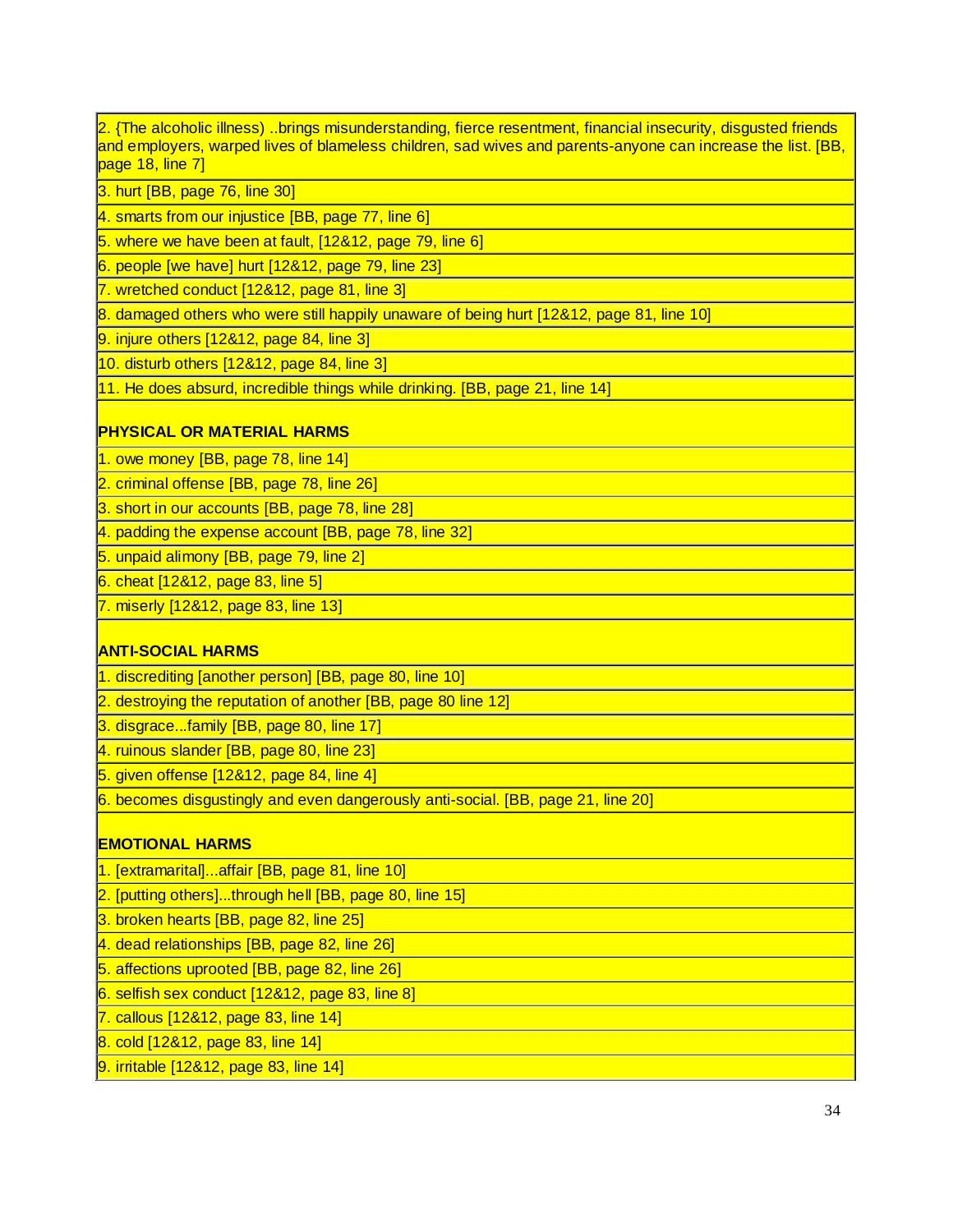| 10. critical [12&12, page 83, line 15]                                           |
|----------------------------------------------------------------------------------|
| 11. impatient [12&12, page 83, line 15]                                          |
| $12.$ humorless $[12812,$ page 83, line 15]                                      |
| <b>DISRUPTIVE HARMS</b>                                                          |
| 1. selfish habits [BB, page 82, line 27]                                         |
| 2. inconsiderate habits [BB, page 82, line 27]                                   |
| 3. a home in turmoil [BB, page 82, line 27]                                      |
| 4. human wreckage left in [our] wake [12&12, page 79, line 19]                   |
| 5. our behavior has aggravated the defects of others [12&12, page 80, line 20]   |
| 6. strain[their] patience [12&12, page 80, line 21]                              |
| 7. [bring] out the very worst in [others] [12&12, page 80 line 22]               |
| 8. tempers are consistently bad [12&12, page 83, line 3]                         |
| $[9.$ lie [12&12, page 83, line 4]                                               |
| 10. irresponsible $[12812,$ page 83, line 14]                                    |
| 11. show favoritism $[12812,$ page 83, line 15]                                  |
| $12.$ dominate others $[12812,$ page 83, line 16]                                |
| 13. wallow in depression [12&12, page 83, line 20]                               |
| 14. wallow in self-pity $[12812,$ page 83, line 21]                              |
| 15. make living with us difficult and often unbearable [12&12, page 83, line 22] |
| 16. incredibly dishonest and selfish [BB, page 21, line 26]                      |

**Amending harms done to others since you sobered up, and whom you might still be harming today.** Step 8 is concerned with harms of the past. Step 10 corrects harms of the present. But, it is a good idea to make a few points about the nature of harm that we might bring upon others. If we stole while we were practicing the drink profession, it's time we stopped stealing. Right now! If we were insolent, demanding, sarcastic and critical, especially to those who tried to love us, we must learn to stop hurting them–even when we think they deserve it. If we are careless, and we smoke in A.A. meetings, we should look at the fact that second-hand smoke kills over 50,000 people in the USA every year. Where does the Big Book say we have acquired a right to kill or maim our fellow alcoholics while we continue addictive gratification in public?

**People who tell you that you have harmed them, and they want restitution.** Sometimes others, notably the IRS, law enforcement agencies, the phone company and recipients of alimony or child support are sure we have committed harm, and they want "justice". We might not agree with them. In any event, once we have made adequate use of mediation or the legal system, any residual claims against us should be cleared up. We cannot live in peace when we are being hounded by creditors. Usually they will accept a reasonable, but steady, plan for payment over time.

**All other persons you think you have harmed, especially those you feel bad about.** Now we are ready to get down to business with the important list of past harms we have done which might be the source of guilt within ourselves.

**Amending harms you have done to yourself?** We did **not** put *yourself* at the top of the list, even though we hear all the time at A.A. meetings that you should be at the top of your amends list. The correct side of such a belief is the absolute truth that we have been very cruel to ourselves. We certainly didn't deserve all the self-punishment we inflicted. And, assuredly, the sober you does not deserve to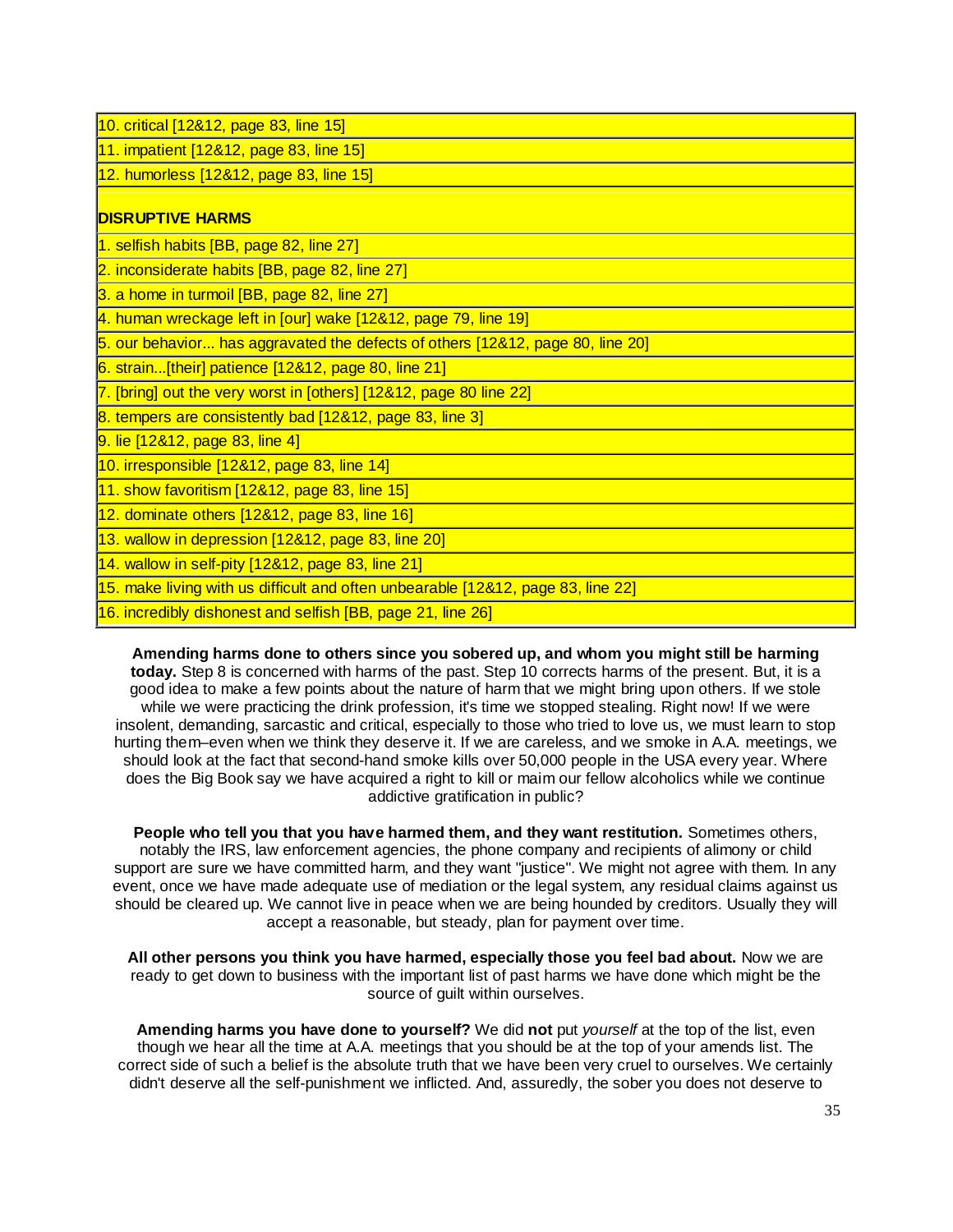continue being punished. Clearly, a major benefit of the program of Alcoholics Anonymous is the fact that our lives–once we change our drinking matter, attitudes and ways–do get better, the world is no longer battering down our doors, and we are free of guilt. So, the amend we make to ourselves is that we are in the program of Alcoholics Anonymous enjoying the rewards of a brand new way of living.

The alcoholic mind, however, is expert at twisting A.A.s program of recovery into an opportunity for being self-serving. Suppose that you had smashed up your favorite car in a blackout while drinking. You were a person. Losing your car was a harm. You did it. Therefore, you owe yourself a new car! And–if you listen to the bleeding-hearts–getting a new car for yourself is right at the top of your amends list, too! Right? We don't need any more clever gimmicks to get things our own way.

We dare not take the path of rewriting the BB and the 12&12 to mention door-mats or to include ourselves in Step 8. Our founders designed this step to correct our actions upon **others,** not ourselves.

**Writing:** List the person harmed, the harm done, the nature of the amend to be made (including the dollar amount, if any) and the amendment priority or projected date. Leave two columns for the date completed and comments about their reaction to our amendment.

## **STEP 8b.** ...and become willing to make amends to them all.

Now that you have our list of persons you have harmed, become ready to make amends to them all. How will you know when you are ready? The only true measure is to begin Step 9. You don't have to be ready to make all your amends before you make the first one. Keep up the getting-ready and the amend-making until you are done. It helps, however, if you order your amends list from the easiest amend to the most difficult. In this manner you can be half way through Step 9 in a short period of time, and the price paid, other than some wounded pride, will be insignificant. You will feel very pleased that you are really taking the steps.

A word of caution, again. Please do not commence Step 9 without some guidance. You can possibly bring further harm to others or needless inconvenience to yourself through premature or ill considered amends.

**PROMISES** of Step 8 (from page 78).

If our manner is calm, frank, and open,

- 9. **we will be gratified with the result.** In nine cases out of ten the unexpected happens. Sometimes the man we are calling upon admits his own faults,
- 10. so **feuds of years' standing melt away** in an hour.
- 11. **Rarely do we fail to make satisfactory progress.** Our
- 12. **former enemies sometimes praise what we are doing and wish us well**.
- 13. Occasionally, **they will offer assistance.**

**The principle of Step 8 is Step 3.1 In the step 3.1 In the step 3.1 In the step 3.1 In the step 3.1 In the step 3.1 In the step 3.1 In the step 3.1 In the step 3.1 In the step 3.1 In the step 3.1 In the step 3.1 In the**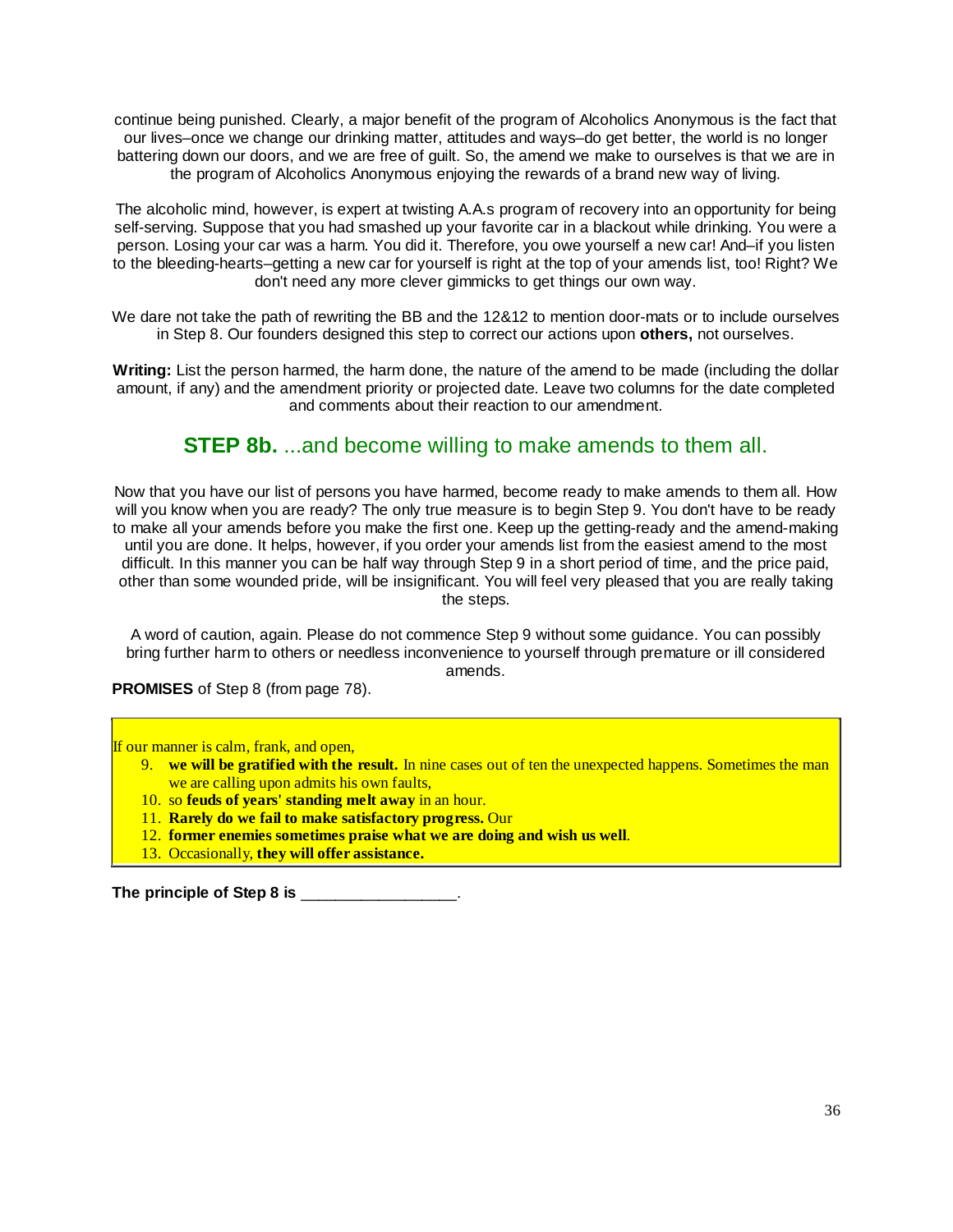## **9**

## **STEP 9) Made direct amends to such people wherever possible, possible except when to do so would injure them or others.**

That is what the authors of the Big Book and millions before you did. To personalize the step for your study and action in the here and now, however, you may wish to rephrase it as:

**STEP NINE.** Make direct amends to the people you have harmed except when to do so would injure them or others.

#### **READING FOR STEP NINE**

| <b>Big Book:</b> | <b>Chapter 6, Into Action.</b>                 |  |
|------------------|------------------------------------------------|--|
|                  | From: Page 82, line 17 Thru: Page 84, line 15. |  |
| 12&12:           | $\textsf{Step } 9$                             |  |

Our experience with Step Nine prompts us to emphasize four ideas about this step.

**1. Token amends will not do!** Just what is an amend? Here is what our trusty dictionary says:

| $ $ a-mend : (uh mend') $v_{\cdot}$ .             |  |
|---------------------------------------------------|--|
| $\mathsf{v}$ .t.                                  |  |
| 2. to change for the better; improve.             |  |
| 3. to remove or correct faults in; rectify.       |  |
| $\overline{v.i.}$ <                               |  |
| 4. to grow or become better by reforming oneself. |  |

Later in this document you will see an extraction of words and phrases that the authors of the Big Book used to describe what they meant by the word amend. Their true meaning, while including the definition above, is more like the synonyms for the word, rectify:

**rectify :** v.

1. right, set right, put right, make right, correct, adjust, regulate, straighten, square; focus, attune; mend, amend, emend, fix, repair, revise; remedy, redress, cure, reform.

One might even use the definition of the word, "repair", to express their meaning:

**re-pair :**[1] (ri pâr') -paired, -pair-ing . v.t.

1. to restore to a good or sound condition after decay or damage; mend.

2. to restore or renew.

3. to remedy; make up for; compensate for.

## **Extracted words and phrases as examples of "amends":**

**BB** = the Big Book of A.A., Alcoholics Anonymous **12&12** = Twelve Steps and Twelve Traditions

#### **SELF CORRECTION**

...sweep away the debris which has accumulated out of our effort to live on self-will. [BB, page 76,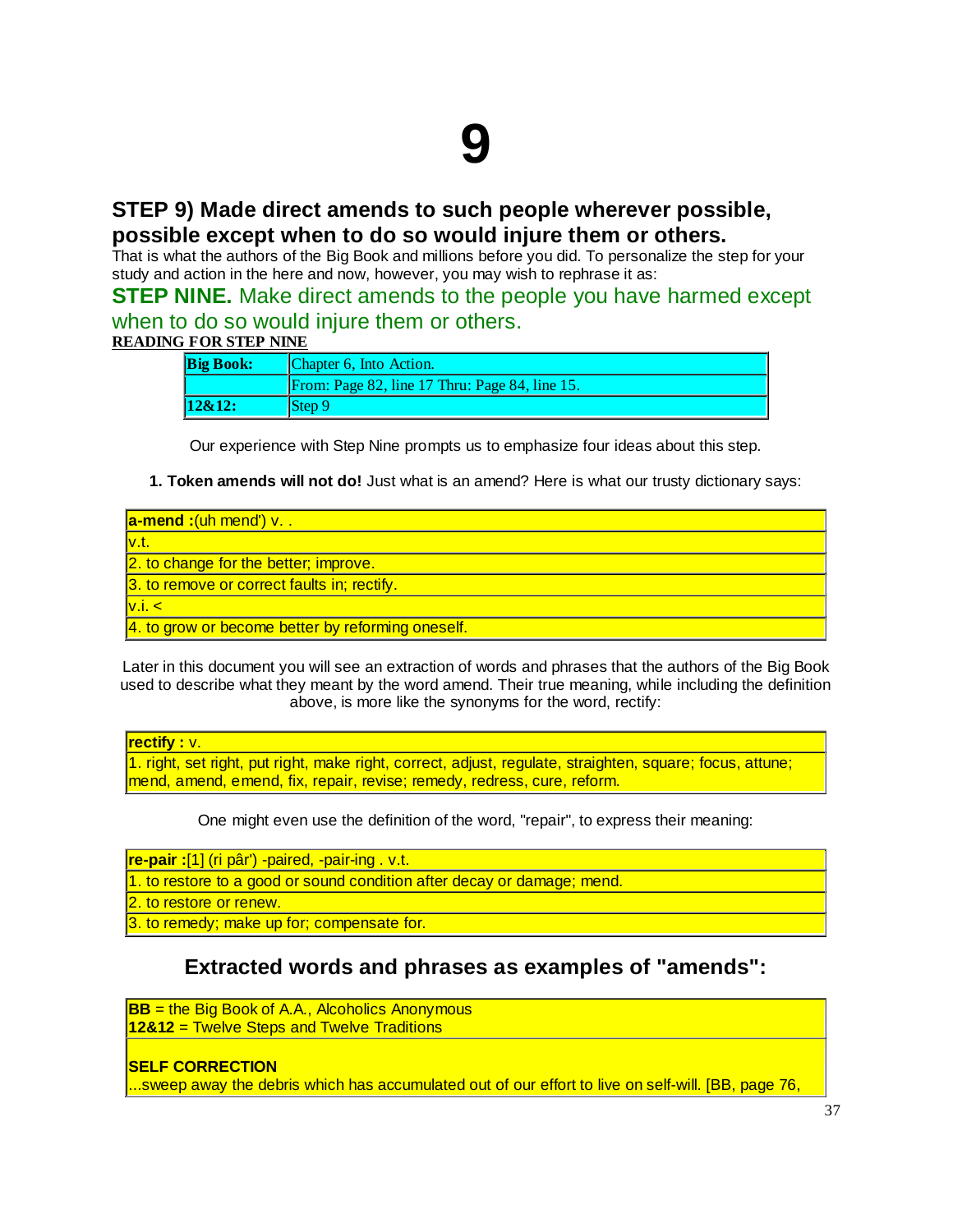#### line 221

- ...demonstration of good will [BB, page 77, line 13]
- ...sweep off our side of the street [BB, page 77, line 32]
- ...sit down with the family and frankly analyze the past as we now see it. [BB, page 83, line 2]
- ...We clean house with the family... [BB, page 83, line 7]
- ...asking each morning in meditation that our Creator show us the way of patience, tolerance,
- kindliness and love. [BB, page 83, line 8]
- ...The spiritual life is not a theory. We have to live it.. [BB, page 83, line 11]
- ...Our behavior will convince them more than our words. [BB, page 83, line 15]
- ...There may be some wrongs we can never fully right. [BB, page 83, line 19]
- ...Some people cannot be seen—we send them an honest letter. [BB, page 83, line 22]
- ...We should be sensible, tactful, considerate and humble without being servile or scraping. [BB,
- page 83, line 25]

#### **RESTITUTION**

- ...repair the damage [we have] done in the past. [BB, page 76, line 21]
- ...set right the wrong [BB, page 77, line 12]
- ...straighten out the past [BB, page 77, line 32]
- ...arranging the best deal...[of repayment]...we can [BB, page 78, line 21]
- ...reparations [BB, page 79, line 5]
- ...sent...money [BB, page 79, line 29]
- ...willing to go to jail [BB, page 79, line 30]
- ...make a public statement [BB, page 80, line 15]
- ...[make]...good to the wife or parents [BB, page 82, line 19]...
- ...reconstruction [BB, page 83, line 1]

#### **APOLOGY**

- ...confessing our former ill feeling [BB, page 77, line 27]
- ...expressing our regret [BB, page 77, line 27]
- ...we let these people know we are sorry [BB, page 78, line 21]
- ...admitting faults [BB, page 79, line 28]
- ...admit our fault [BB, page 81, line 21]
- ..asking forgiveness [BB, page 79, line 28]

...A remorseful mumbling that we are sorry won't fill the bill at all. [BB, page 83, line 2]

**2. Don't rush into amends without guidance.** You can mess up yourself and others unless the best judgment is used. And, when we are new to sobriety, our judgment is often not so swift. Please read again the words we offered for Step Eight, which is the planning of your amendment step.

**3. Your amends must never harm others.** Both of the books make clear that we cannot seek atonement at the expense of others. Be especially careful not to implicate or injure other people in your wrong-doing.

**4. Don't forget to take the hidden step–forgiveness.** You will recall that in Step Four you listed the people who had harmed you as part of your resentment matrix. None of the steps emphasizes sufficiently that the ultimate process of resentment eradication (and they must be wiped out) is forgiveness of those we resent. If you have not yet cleaned up your resentments, finish them off in Step Nine. It then becomes the double-edged sword that cuts you free from all harms done by you and to you.

There is a difference between being forgiven and forgiving, however. Our amends to those we have harmed are made at our own initiative and directly to the person harmed, whenever possible. On the other hand, when we are forgiving others, it is rarely appropriate to approach them to let them know they are forgiven. Why?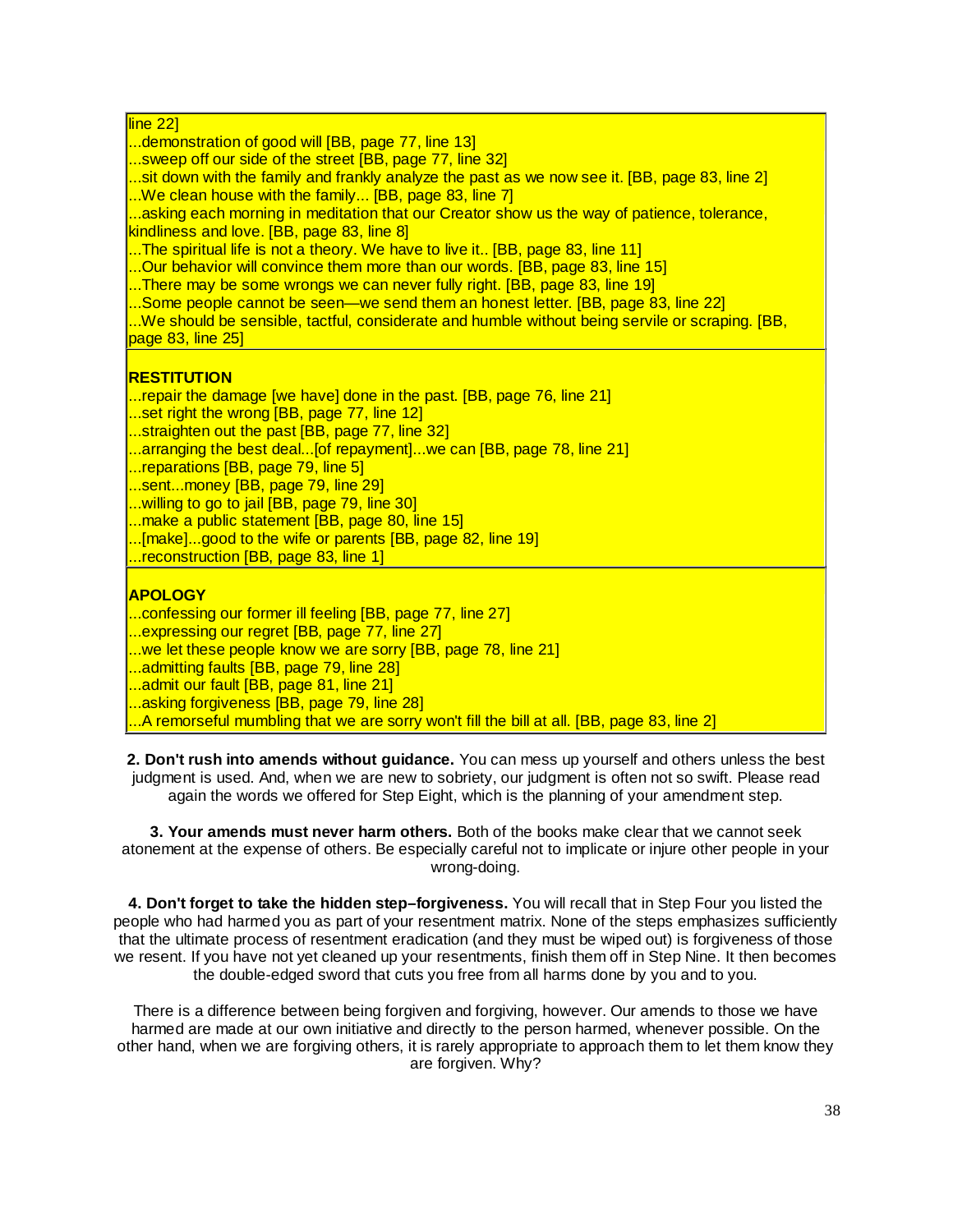- They might have no idea that we have resented them. After all, the resentment is ours. Letting them in on our problem cannot do them any good, and may cause them considerable hurt feelings or aggravation–even anger.
- We have been learning not to play God and to avoid ego-serving activities. Approaching other to let them know they are forgiven would usually be thought of as self-serving. This we avoid.

If, on the other hand, the injuring party has let us know that they feel guilt about what they have done, it can often be a true act of kindness to let them know they are off the hook as far as we are concerned. We do this with true humility and compassion. We never give the impression that they owe us something for our act of forgiveness. We then try to treat them the way we want others to forgive us for our own wrongs.

Some of our members believe that the other side of the forgiveness coin, that we are forgiven for our transgressions, is a necessary goal of Step 9. There is no need at all that we be forgiven by the person we have harmed after we make an amend. If they choose to tell us we are forgiven, that is a fine gesture– one we might cherish. However, the real goal here is that you cease to know guilt stemming from your prior acts or omissions. The removal of guilt is the exclusive domain of your spiritual power. You may also wish to visit **Forgiveness** 

**On your way.** Your Step 9 can last from several weeks to many years. Start it when you have finished step 8 and are told to do so. Continue until you are done.

**PROMISES OF STEP NINE** Here are the 20 promises starting at the bottom of page 83 in the Big Book. Some people think these are the only promises the Big Book makes. Little do they realize that each step has a set of promises, and that there are many more besides. There are even a few guarantees. Drop us a line if you have found the 173 promises and guarantees in the Big Book that we have found.

#### If we are painstaking about this phase of our development,

- 32. **we will be amazed** before we are half way through.
- 33. **We are going to know a new freedom**
- 34. **and a new happiness.**
- 35. **We will not regret the past**
- 36. **nor wish to shut the door on it.**
- 37. **We will comprehend the word serenity** and
- 38. **we will know peace.**
- 39. No matter how far down the scale we have gone, **we will see how our experience can benefit others.**
- 40. **That feeling of uselessness (will disappear)**
- 41. and **self-pity will disappear.**
- 42. **We will lose interest in selfish things** and
- 43. **(we will) gain interest in our fellows.**
- 44. **Self-seeking will slip away.**
- 45. **Our whole attitude and outlook upon life will change.**
- 46. **Fear of people (will leave us)** and
- 47. **(fear) of economic insecurity will leave us.**
- 48. **We will intuitively know how to handle situations which used to baffle us.**
- 49. **We will suddenly realize that God is doing for us what we could not do for ourselves.**
- 50. Are these extravagant promises? We think not. **They are being fulfilled among us sometimes quickly, sometimes slowly.**
- 51. **They will always materialize** if we work for them.

**Writing:** It would be a good idea to update your amendment plan (step eight) when each amendment is done. Check it off. Make a note as to their reaction. If an agreement was reached concerning further action on your part, write it down. We even know one sponsor who keeps Step 8 lists of his step partners on a computer (on an encrypted file for total privacy). Every month or so, the list us made current. **The principle of Step 9 Letting 1** *Letting 1* **<b>***Letting 1 Letting 1**Letting 1**Letting 1**Letting 1**Letting 1**Letting 1**Letting 1**Letting 1**Letting 1**Letting 1**Letting 1**Letting 1**Letting 1*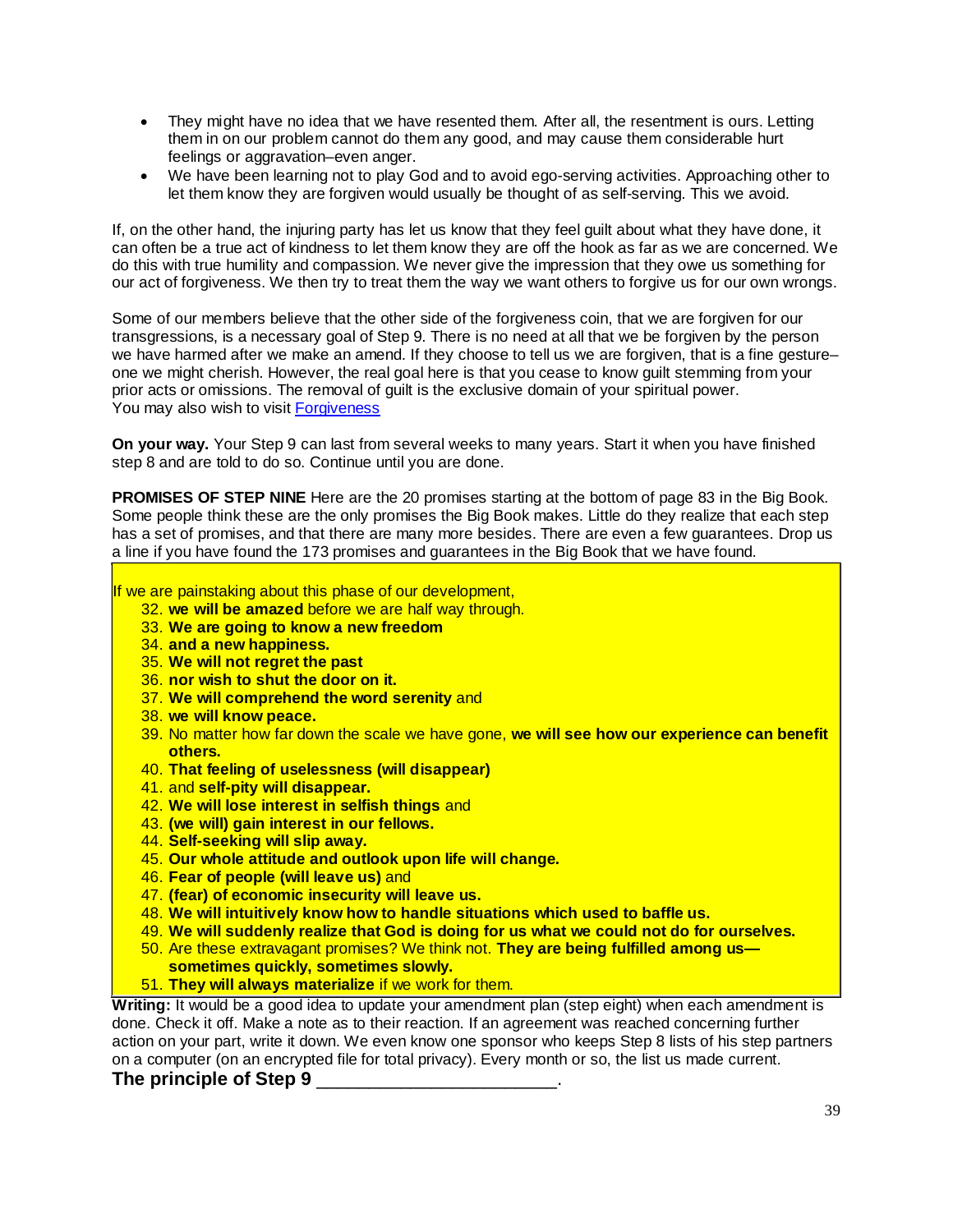# **10**

## **STEP 10) Continued to take personal inventory and when we were wrong, promptly admitted it.**

That is what the authors of the Big Book and millions before you did. To personalize the step for your study and action in the here and now, however, you may wish to rephrase it as:

## **STEP TEN.** Continue to take personal inventory. When you are wrong promptly admit it.

## **READING FOR STEP TEN**

| <b>Big Book:</b> | Chapter 6, Into Action.                        |  |
|------------------|------------------------------------------------|--|
|                  | From: Page 84, line 16 Thru: Page 86, line 18. |  |
| 12&812:          | $\blacktriangleright$ Step 10                  |  |

Your reading in the 12&12 pointed out that there are four varieties of tenth step inventory:

Although all inventories are alike in principle, the time factor does distinguish one from another. There's the spot-check inventory, taken at any time of the day, whenever we find ourselves getting tangled up. There's the one we take at day's end, when we review the happenings of the hours just past. Here we cast up a balance sheet, crediting ourselves with things well done, and chalking up debits where due. Then there are those occasions when alone, or in the company of our sponsor or spiritual adviser, we make a careful review of our progress since the last time. Many A.A.'s go in for annual or semiannual house-cleanings. Many of us also like the experience of an occasional retreat from the outside world where we can quiet down for an undisturbed day or so of self-overhaul and meditation. [12&12, page 89, line 7]

These varieties of inventory differ primarily in their timing—when they are taken, and the span of time that they cover:

**10a. The spot check inventory.** Steps one through nine have sensitized us to see the truth about our own behavior and the manner in which the rest of the world, especially people, respond to our actions. Having developed this awareness, we come to see, during each moment of each day, what is really going on. In other words, we are living in the truth of the moment. We have, in addition to a new awareness, also developed some measure of ability to actually control our actions. No longer are we simply sleepwalking under the direction of old habits—habits, the way we think and act when we are not thinking about what we are doing, and our elaborate delusions. The process of exchanging good habits for destructive old habits is, unfortunately, laborious, and we don't always respond in accordance with the principles of A.A.. (In fact we never do get perfect—at least not in this lifetime.) But here are some of the ways in which the spot-check inventory works:

 Just as we begin to render the digit of disgrace to a "lousy" driver while driving, we become aware of what we are doing. We also recognize that lousy drivers don't deserve our preoccupation, they will not be improved by deprecation, and we have better ways to behave in the presence of the unwashed. We discover more and more that we do not render the sign at all, and when we do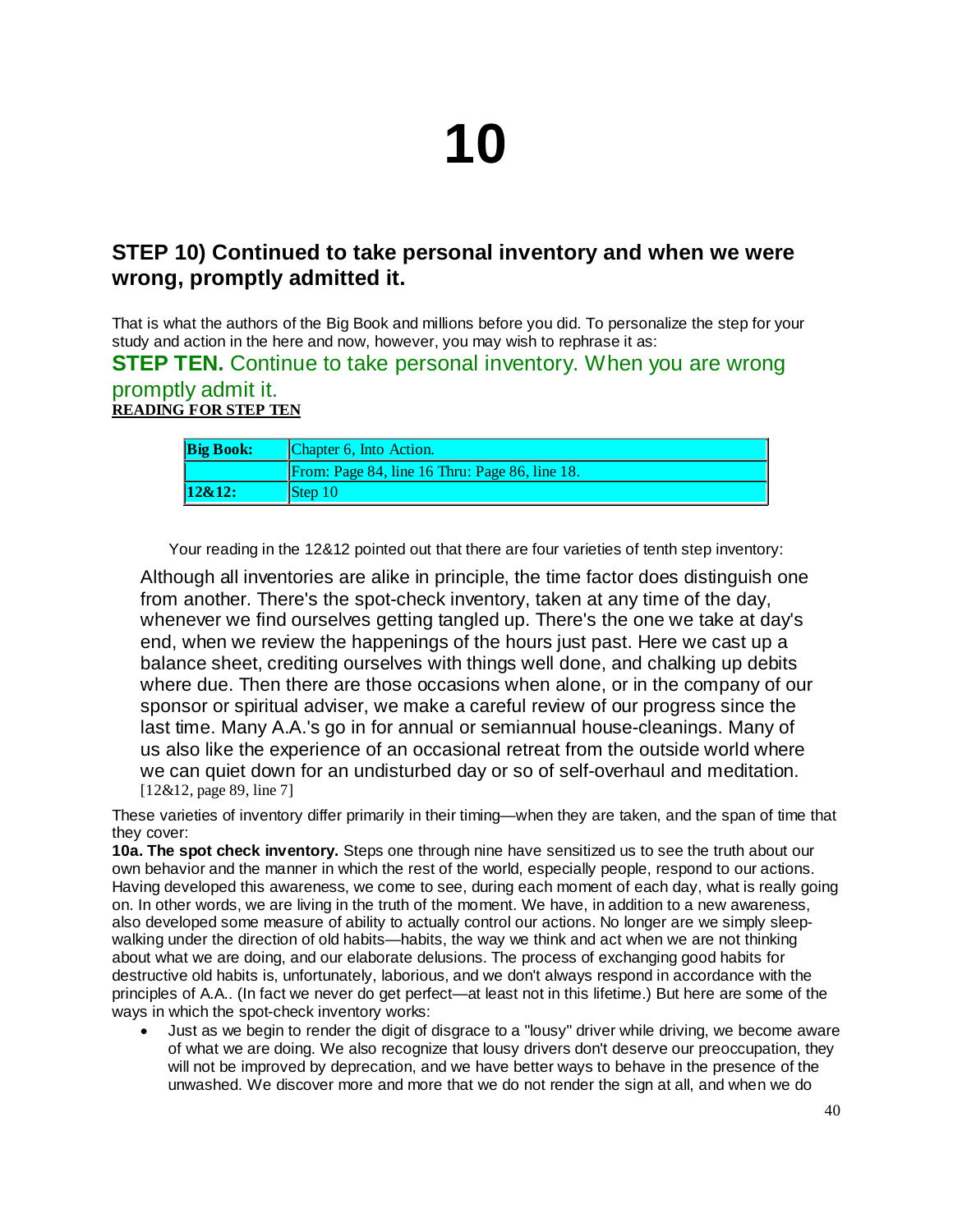slip, we don't respond to his finger with a shaking fist and a red face. We either break off the escalating exchange or we force out a smile—even if it is not a sincere smile. Responding with grace, incidentally, is one of the most perfect ways of "winning" an argument.

 When our boss tells us he didn't like what we did on a recent assignment, and we tell him to go to hell, we try to respond immediately with an apology for our inappropriate reaction. Next, we don't enter into a long string of excuses about why we did what we did, but we try to find out what the boss is really saying. If he doesn't have all the facts we give them to him. If he does not foresee that his approach might cause unfortunate consequences, we gently discuss what we think might happen. But, we don't try to protect him too much against his will.

If, given our "invaluable counsel", he still wants us to do things differently, we make sure we understand clearly what he wants us to do, and we tell him that we will try to do it that way from now on. And we do it, all the while trying to bring about *his* objectives and keeping him from getting egg on his face—even when we think he deserves it. Is this a tall order? Not really, it's actually fun if we learn not to take it too seriously. Besides, all the other alternatives are worse.

**10b. The daily review**. Most of us try to set aside a time every day for meditation. One constructive activity just prior to meditation is the daily inventory.

...we believe we can make some definite and valuable suggestions. When we retire at night, we constructively review our day. Were we resentful, selfish, dishonest or afraid? Do we owe an apology? Have we kept something to ourselves which should be discussed with another person at once? Were we kind and loving toward all? What could we have done better? Were we thinking of ourselves most of the time? Or were we thinking of what we could do for others, of what we could pack into the stream of life? But we must be careful not to drift into worry, remorse or morbid reflections, for that would diminish our usefulness to others. After making our review we ask God's forgiveness and inquire what corrective measures should be taken. [Big Book, page 86, line 3]

There is no need to embellish upon this direction. One point of interest, however, is that the topic in our mind when we drift off to sleep tends to remain in the unconscious mind during the night. Here are some things to avoid thinking about prior to sleeping: having a big fight with a coworker, taking revenge upon the ex-partner, having wild sex, being persecuted or victimized, performing destructive or unlawful acts, and the like. These ideas will keep us fighting, exercising or suffering all night. When we wake up we will be demoralized, bereft of the sunlight of the spirit and all pooped out.

**10c. The periodic review.** There will arise occasions when we feel a stock-taking will be a good idea. Maybe we are thinking about becoming engaged, and we want to avoid some of the pitfalls we have had in prior relationships. Our work partnership may be faltering or a new job could be coming up. Maybe we are stuck in the seeming malaise of the curse of living, and we just want a new start, or at least something.

The suggested format for a periodic review could well be the same as that used for Step 4. Why not reread our discussion of that step? It is a good idea to follow-up a periodic inventory with a Steps 5, 6, 7, 8 and 9, too.

**10d. The annual house cleaning.** This might be like one of the occasions just discussed. It's a good idea.

**Promises.** In the Step 5 guide we repeated the promises that follow that step. Well, check out the bottom of page 84 for these from Step 10:

- 52. **And we have ceased fighting anything or anyone —even alcohol.**
- 53. For by this time **sanity will have returned.**
- 54. **We will seldom be interested in liquor.**
- 55. If tempted, **we recoil from it as from a hot flame.**
- 56. **We react sanely and normally**, and
- 57. we will find that **this has happened automatically.**
- 58. We will see that our new attitude toward liquor has been given us without any thought or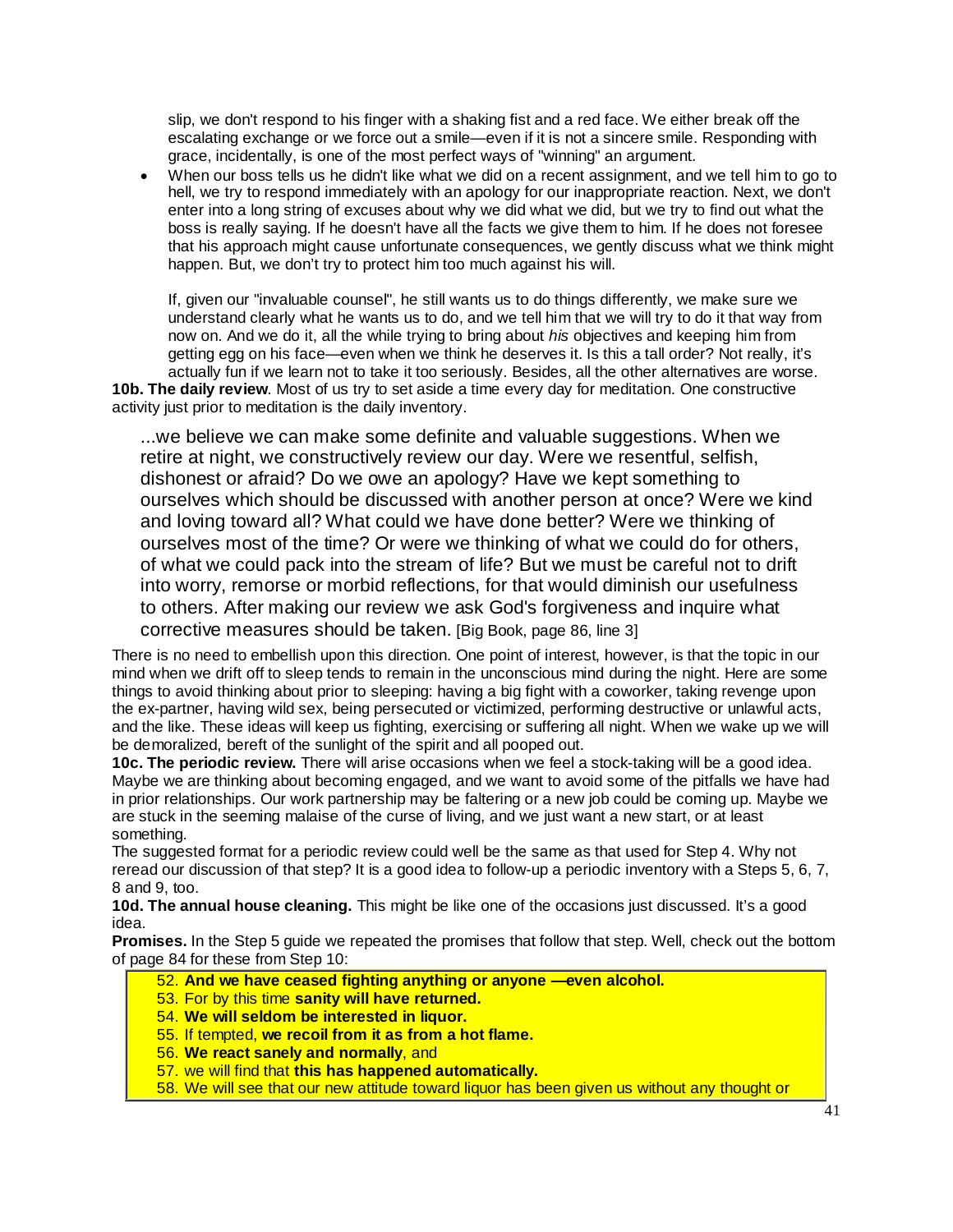effort on our part. **It just comes!** That is the miracle of it.

- 59. **We are not fighting it**,
- 60. **neither are we avoiding temptation**.
- 61. We feel as though we had been placed in **a position of neutrality—safe and protected**.
- 62. We have not even sworn off. Instead, **the problem has been removed.** It does not exist for us.
- 63. We are neither cocky **nor are we afraid**.
- 64. That is our experience. **That is how we react so long as we keep in fit spiritual condition.**

With promises like these, who needs booze? No, really! What were the promises of the bottle during our final months of drinking? We know, for a fact, that sobriety in A.A. beats drinking anytime. Yup, every day.

**The principle of Step 10 is** \_\_\_\_\_\_\_\_\_\_\_\_\_\_\_\_\_\_.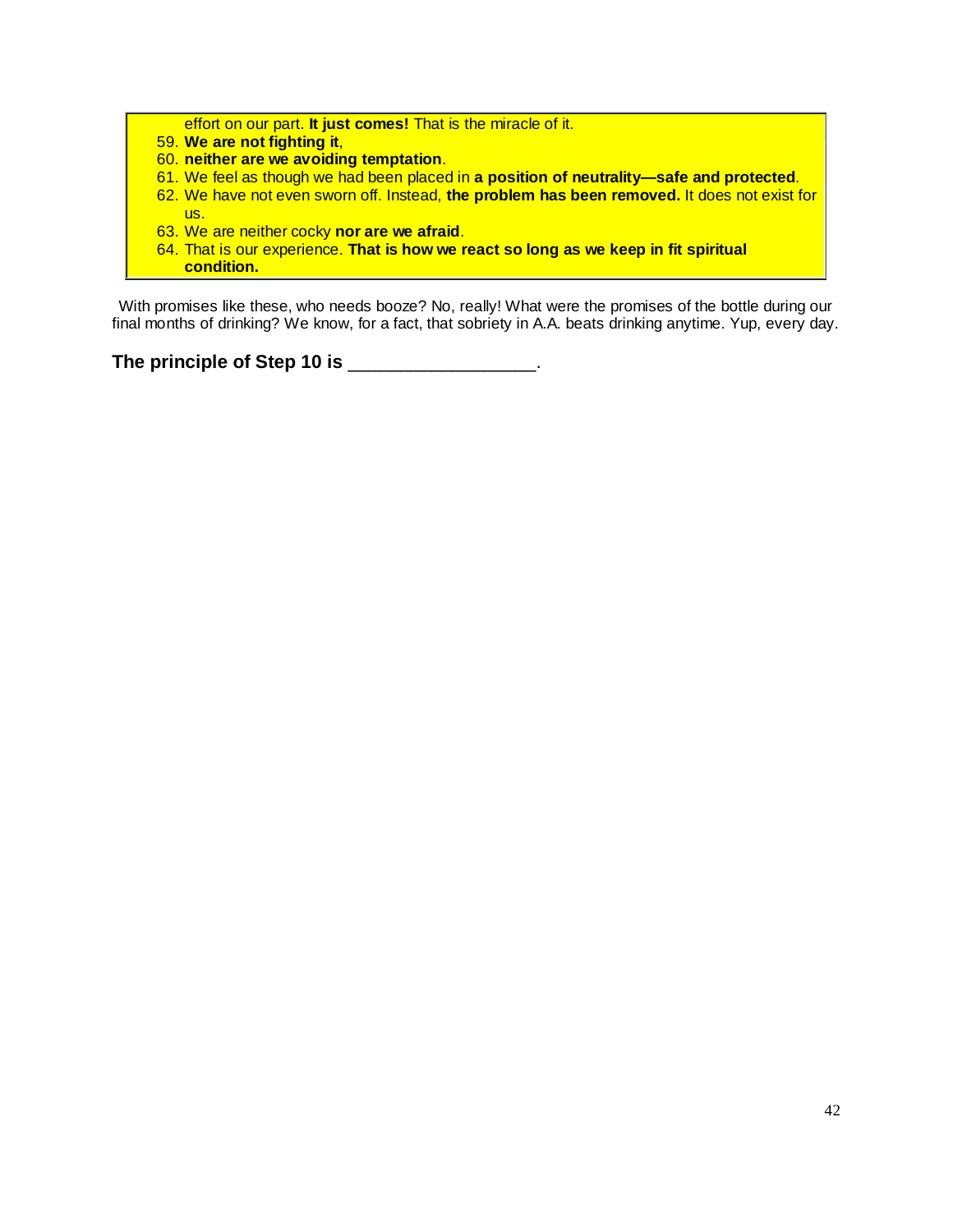# **11**

## **STEP 11) Sought to improve our conscious contact with God** *as we understood Him***, praying only for knowledge of His will for us and the power to carry that out.**

That is what the authors of the Big Book and millions before you did. To personalize the step for your study and action in the here and now, however, you may wish to rephrase it as steps 11a and 11b, below.

#### **READING FOR STEP ELEVEN**

| <b>Big Book:</b> | Chapter 6, Into Action.                     |  |
|------------------|---------------------------------------------|--|
|                  | From: Page 85, line 28 Thru: Page 88.       |  |
|                  | Appendix II, Spiritual Experience, page 569 |  |
| 12&12:           | $\textsf{Step} 11$                          |  |

We have included the first full paragraph on page 86 of the Big Book within step 10, because that is where it belongs, but there is nothing wrong with your reading it again. This step is about coming closer to your Spiritual Power (step 11a) and your seeking to fulfill His plan for you (step 11b).

## **STEP 11a. S**eek through prayer and meditation to improve your conscious contact with God (as you understand Him)....

**Evolution of God-consciousness.** At the outset, let's look at the phrase " **improve** your conscious contact..." Talk of improvement advances the belief that you already have achieved a beginning of conscious contact, otherwise there would be nothing to "improve" upon. Here are some examples of the evolution of God-Consciousness through the steps:

**All steps.** When many hundreds of people are able to say that the **conscious**ness of the Presence of God is today the most important fact of their lives, they present a powerful reason why one should have faith. [Big Book, page 51, line 5]

This dream world has been replaced by a great sense of purpose, accompanied by a growing **conscious**ness of the power of God in our lives. [Big Book, page 130, line 9]

**Step 2.** Do not let any prejudice you may have against spiritual terms deter you from honestly asking yourself what they mean to you. At the start, this was all we needed to commence spiritual growth, to effect our first **conscious** relation with God as we understood Him. [Big Book, page 47, line 4]

If our testimony helps sweep away prejudice, enables you to think honestly, encourages you to search diligently within yourself, then, if you wish, you can join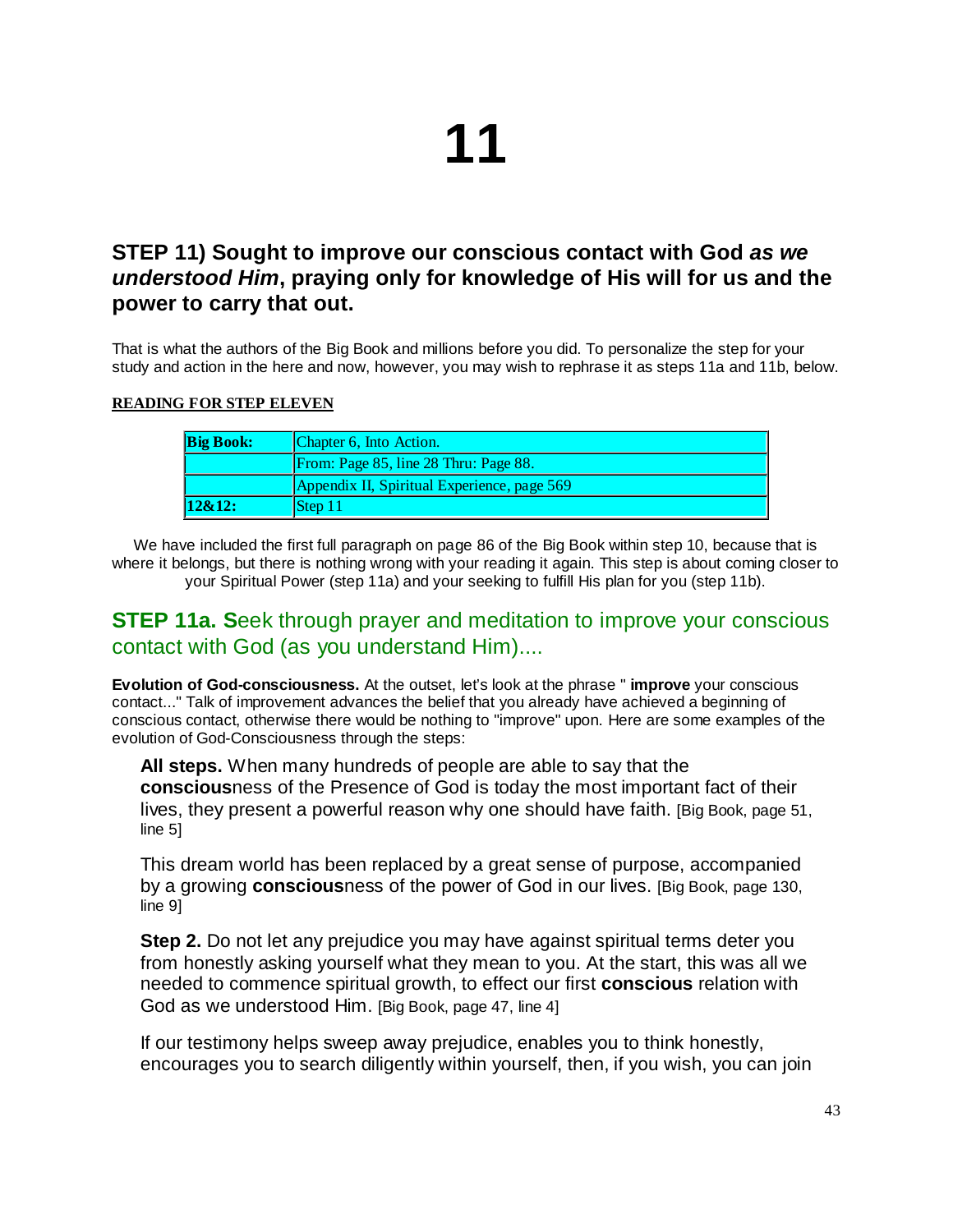us on the Broad Highway. With this attitude you cannot fail. The **conscious**ness of your belief is sure to come to you. [Big Book, page 55, line 24]

He stood in the Presence of Infinite Power and Love. He had stepped from bridge to shore. For the first time, he lived in **conscious** companionship with his Creator. [Big Book, page 56, line 25]

Though it was not our intention to create such an impression, many alcoholics have nevertheless concluded that in order to recover they must acquire an immediate and overwhelming "God-**conscious**ness" followed at once by a vast change in feeling and outlook. [Big Book, page 569, line ]

**Step 3.** God was going to be our Director. He is the Principal; we are His agents. He is the Father, and we are His children. Most good ideas are simple, and this concept was the keystone of the new and triumphant arch through which we passed to freedom. When we sincerely took such a position, all sorts of remarkable things followed. We had a new Employer. Being all powerful, He provided what we needed, if we kept close to Him and performed His work well. Established on such a footing we became less and less interested in ourselves, our little plans and designs. More and more we became interested in seeing what we could contribute to life. As we felt new power flow in, as we enjoyed peace of mind, as we discovered we could face life successfully, as we became **conscious** of His presence, we began to lose our fear of today, tomorrow or the hereafter. We were reborn. We were now at Step Three. [Big Book, page 62, line 27]

On the third day the lawyer gave his life to the care and direction of his Creator, and said he was perfectly willing to do anything necessary. His wife came, scarcely daring to be hopeful, though she thought she saw something different about her husband already. He had begun to have a **spiritual experience**. [Big Book, page158, line 9]

**Step 5.** Once we have taken this step, withholding nothing, we are delighted. We can look the world in the eye. We can be alone at perfect peace and ease. Our fears fall from us. We begin to feel the nearness of our Creator. We may have had certain spiritual beliefs, but now we begin to have a **spiritual experience**. The feeling that the drink problem has disappeared will often come strongly. We feel we are on the Broad Highway, walking hand in hand with the Spirit of the Universe. [Big Book, page 75, line 12]

**Step 10.** If we have carefully followed directions, we have begun to sense the flow of His Spirit into us. To some extent we have become God- **conscious**. We have begun to develop this vital sixth sense. But we must go further and that means more action. [Big Book, page 85, line 28]

**Step 11.** I was to test my thinking by the new God-**conscious**ness within. [Big Book, page 13, line 21]

In Step12 we are advised that we will experience a "spiritual awakening". It is now clear that the awakening is simply the end result of a growing consciousness of the Spirit. Step 11 focuses exclusively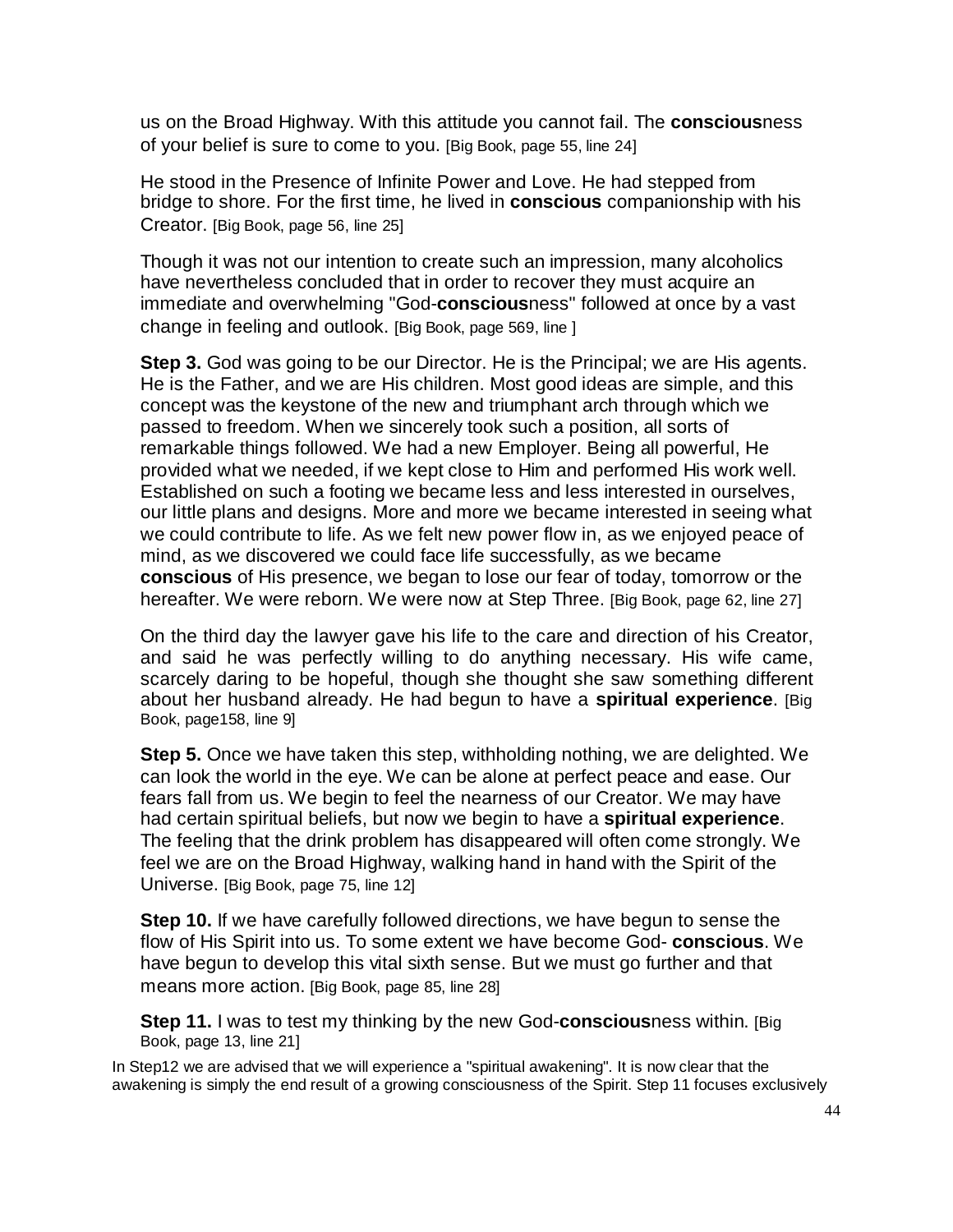upon nurturing this consciousness through prayer and meditation. But, first, let's discuss the "*as you understand Him*" phrase which appears in both Steps 3 and 11. What this phrase means is:

- Alcoholics Anonymous is *not* a religion or a church.
- Steer clear of A.A.'s who try to con you into believing in *their* understanding or name of God as being "right". They are at variance with the steps and traditions of A.A. However, it is quite proper to lend ones own conception of the Spirit to another member until they are comfortable with their own conception—which could be the same one, still.
- A.A. has no formula or dogma about God that you must or should accept. (Although careful reading of the Big Book and the 12 & 12 do offer some pre-conceived notions that you may or may not adopt. Some of these are that God is one, all-powerful, universally present, forgiving and loving.)
- It is quite acceptable to use the A.A. Group as a Higher Power for a while, or to borrow an understanding from another A.A. member or a church. But, eventually the Spirit you come to have conscious contact with will be that which is manifest to you personally.
- You may or may not "understand" your God. The extent to which you have a mental grasp of the name or nature of God is not what is being talked about. " Understanding" refers to the choosing, not the knowing.
- The point of the phrase is that the name and nature of the Higher Power you came to seek in Step 2 are *yours* and yours alone. Your Spirit will be revealed to you as you come nearer to your Spirit.

**Prayer and Meditation.** On page 25 of the Big Book there is mention of a spiritual tool kit. Have you thought about the tools that might be in it? Certainly prayer and meditation are there. The reading assignment on page 1 above distinguishes between prayer and meditation. In brief, prayer is the act of asking God for guidance. Meditation is the act of receiving His power and wisdom. The 12 & 12 suggests that reciting the prayer of St. Francis of Assisi (enclosed herewith) can be useful. It further suggests that meditation upon its message can also bring about change within us.

**The method of prayer & meditation.** We often hear it said in meetings that the speaker "hits his knees every morning." Not being brought up Catholic or Muslim, we envisioned that slapping of the knees might be spiritually significant in A.A. When we discovered that the act of prayer was being referred to, we asked why A.A. tells us to get on our knees to pray. We were informed that A.A. makes no such suggestion. In fact, reference to praying on the knees, in the original draft of Step 7, was explicitly removed to prevent the misconception that such a practice was suggested. Moreover, to be on one's knees as a prior condition to prayer will prevent prayer at many opportunities during the day. If you or your sponsor think that you should be on your knees for correct prayer, then by all means do so. It might just be the best way to pray. For the content of prayer, see Step 11b that follows.

There are hundreds of books about meditation. It is a good idea to peruse these and to try their suggestions out. It is an even better idea to ask your fellow A.A.s how they meditate. In Southern California there are a number of A.A. meetings that include a 5 or 10 minute meditation as part of their format. The most essential element in meditation is withdrawal of self, giving the stage of conscious attention to the Spirit. Because it is almost impossible to totally eliminate conscious thought, you might try focusing upon just one thought. Some folks concentrate on a candle, others a chime. Many witness the breath passing in and out of their nostrils. There are those that chant, and others that adopt a special posture. For most of us, though, sitting quietly as comfortably as possible, usually alone, is preferred. Try to find a scheduled quiet time each day for your meditation. Five minutes will suffice. Up to a half hour might be possible. But, remember, meditation is not an experience in which you are the Master of Ceremonies, nor is it a planning session. Its purpose is to come into harmony with your Spirit.

**The frequency of prayer and meditation.** While avoidance of concentration upon other activities is necessary for effective prayer, why pass up any opportunity to relate with the Creator of the universe? Two terrific times to make prayer a habit are first thing upon arising and last thing before retiring. The tenth step review on page 86 of the Big Book is a valuable exercise prior to the evening prayer. Why not also take time at the beginning of each meal to express gratitude, to thank your Father for His presence, guidance and power; and to thank your companions for their company. They don't even need to know that your statement is a prayer.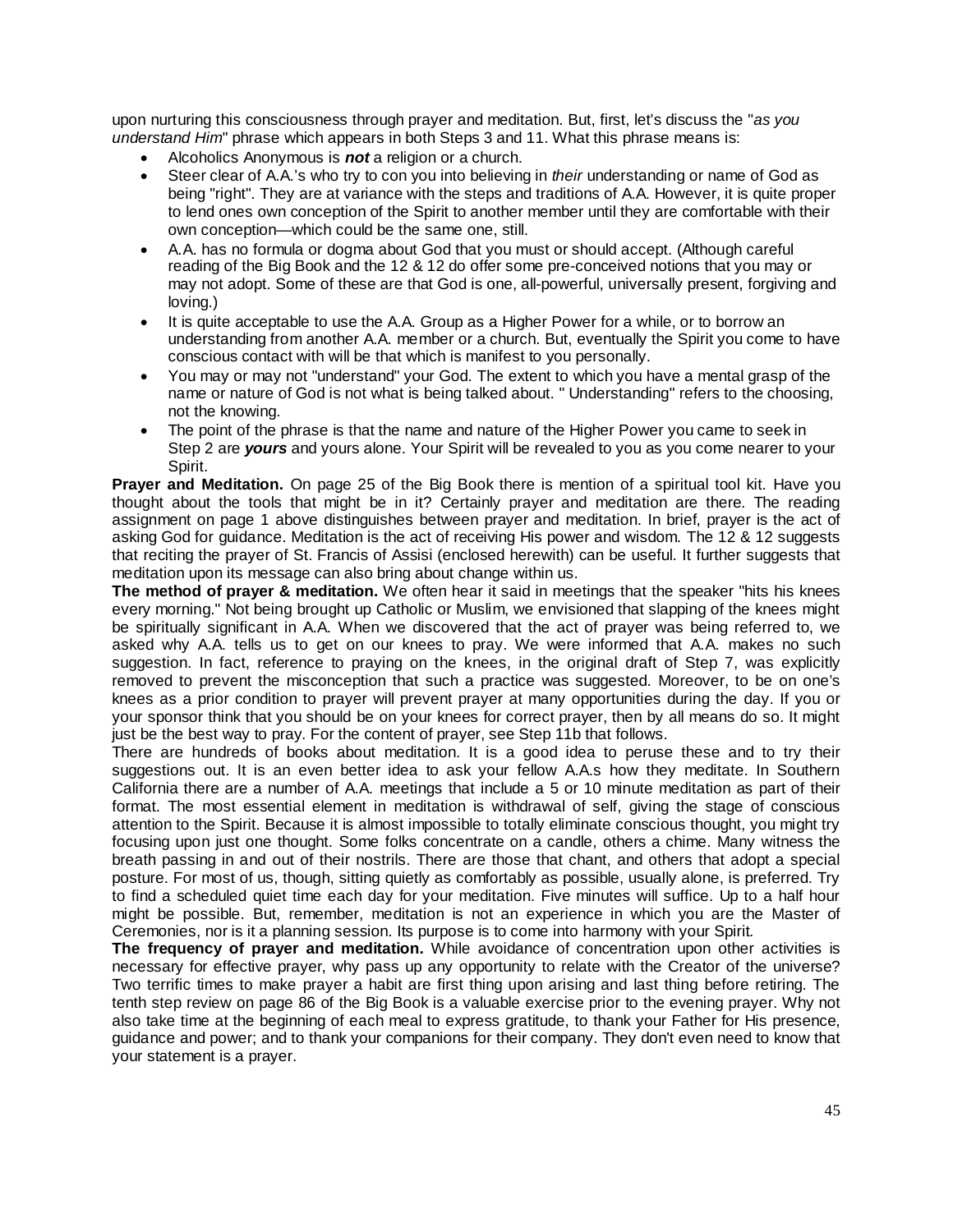## **STEP 11b.** Pray only for knowledge of **His** will for you and the power to

#### carry that out.

**Who is here to do for whom**? What does the Big Book mean when it tells us He will do for us what we cannot do for ourselves?

"God will do for us...."

- 65. But my friend sat before me, and he made the point-blank declaration that God had **done for him** what he could not do for himself. [Big Book, page 11, line 14]
- 66. We have elsewhere remarked how much better life is when lived on a spiritual plane. If God can solve the age-old riddle of alcoholism, He **can solve** your problems too. [Big Book, page 116, line 16]
- 67. In this book you read again and again that faith **did for us** what we could not do for ourselves. [Big Book, page 70, line 31]
- 68. We hope you are convinced now that **God can** remove whatever self-will has blocked you off from Him. [Big Book, page 71, line 1]

We have heard these statements interpreted as meaning that God can (and will) make us healthy, wealthy, wise and amorously successful. Looking at them in context, however, their meaning is very limited: In the first instance, Ebby is pointing out to Bill that God sobered him up when he could not do it by himself. In 2., the family is advised that God's sobering up of Dad is a sign that He can fix up the rest of the family as well. In 3. and 4. the point is that God can sober us up and remove the self-imposed obstacles that prevent us from doing *His* will.

Even though life in God's camp is enormously fulfilling, be assured that God is not here primarily to take care of us and our desires. He is here to give us the tools and the power to do *His* work, *not ours*.

- Relieve me of the bondage of self, that I may better do **Thy will**. [Big Book, page 63, line 16]
- May I do **Thy will** always!" [Big Book, page 63, line 20]
- Thy will be done." [Big Book, page 67, line 7]

 "How can I best serve Thee—**Thy will (not mine)** be done." [Big Book, page 85, line 19] Be assured that we are not describing an arrow in the balloon of joyful life. Quite the contrary, the will of God is infinitely more satisfying than anything we could plan for ourselves. If you are not so sure about this, stick around until you are. You will be amazed before you are half way through. So, there is ample direction in the Big Book about the proper use of prayer.

#### **What to Pray For**

I was to sit quietly when in doubt, asking only for direction and strength to meet my problems as He would have me. Never was I to **pray** for myself, except as my requests bore on my usefulness to others. Then only might I expect to receive. But that would be in great measure." [Big Book, page 13, line 20]

To sum up about sex: We earnestly **pray** for the right ideal, for guidance in each questionable situation , for sanity, and for the strength to do the right thing. If sex is very troublesome, we throw ourselves the harder into helping others. We think of their needs and work for them. This takes us out of ourselves. [Big Book, page 70, line 15]

It may be that both will decide that the way of good sense and loving kindness is to let by-gones be by-gones. Each might **pray** about it, having the other one's happiness uppermost in mind. [Big Book, page 82, line 6]

We usually conclude the period of meditation with a **prayer** that we be shown all through the day what our next step is to be, that we be given whatever we need to take care of such problems. We **ask** especially for freedom from self-will, and are careful to make no request for ourselves only. We may **ask** for ourselves, however, if others will be helped. We are careful never to **pray** for our own selfish ends. Many of us have wasted a lot of time doing that and it doesn't work. You can easily see why. [Big Book, page 87, line 10

If not members of religious bodies, we sometimes select and memorize a few set **prayers** which emphasize the principles we have been discussing . [Big Book, page 87, line 23]

**The secret for successful sobriety.** We are often amazed that some A.A. members—many of them anything but newcomers—seem to have missed the foremost secret of success in A.A.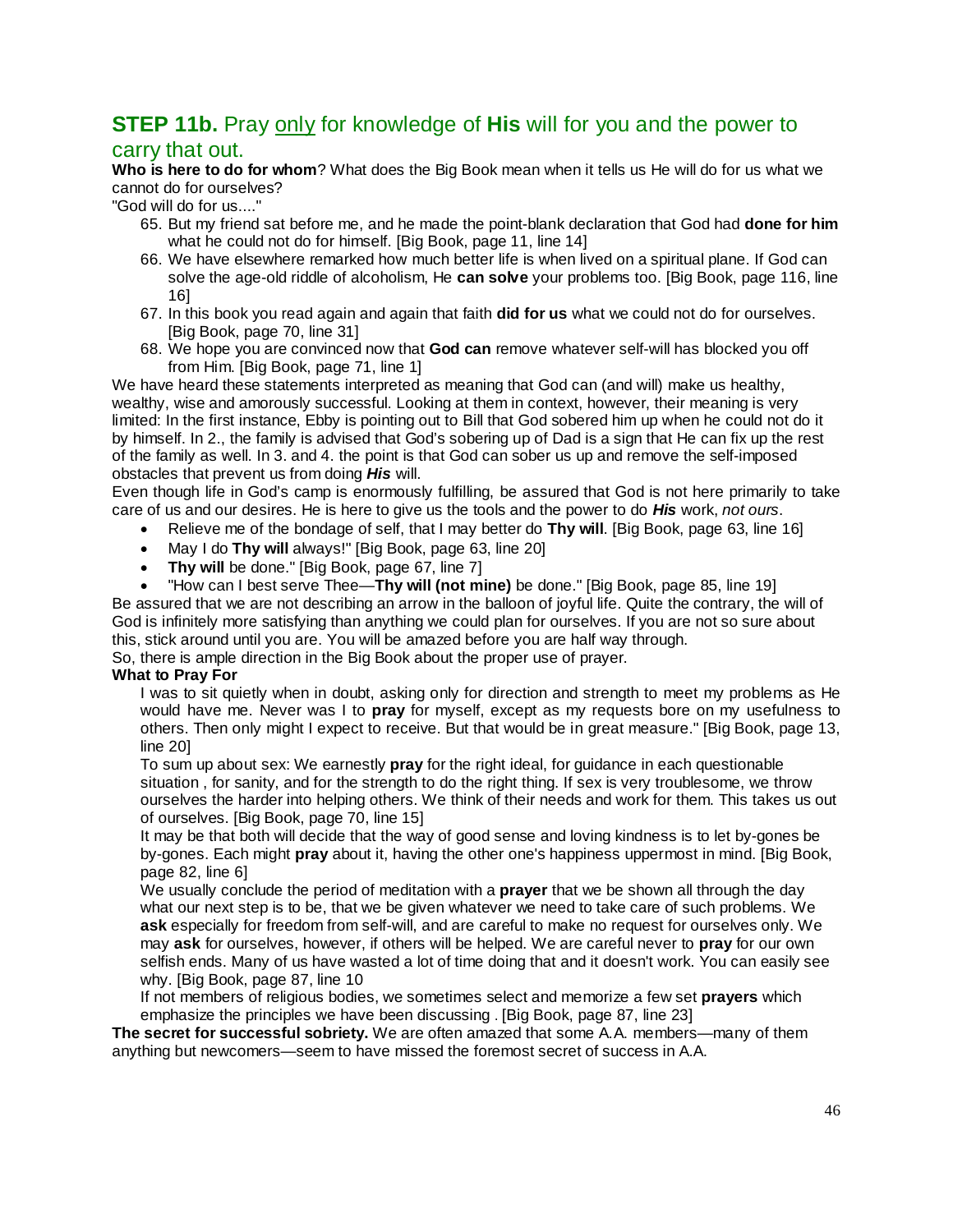If, when you honestly want to, you find you cannot quit entirely, or if when drinking, you have little control over the amount you take, you are probably alcoholic. If that be the case, you may be

suffering from an illness which **only** a spiritual experience will conquer. [Big Book, page 44, line 4] You have undoubtedly run into the A.A. *must-sayers*, who proudly tell you how may times the Big Book uses the word, must. (Write us for the correct answer and all the examples, if you must have them.) Maybe they should also count and note the message of the "only"s if they want to know what is really important. According to the quotation above, just how much lattitude do we real alcoholics have in avoiding the **only** thing which will conquer alcoholism?

You have noticed by now that Big Book chapters 3 through 7 are organized in the same sequence as are the steps. Just as each step has its guiding principle (see our discussion of Step 12), each step contains a problem to be overcome. Moreover, each of the problems is solved by one or more prayers consistent with the principle of the step.

**Problems are Solved by Prayer Associated with each Step Step 1.***Problem:* **self-indulgence**. *Solution*: **surrender & abstinence Step 2.***Problem:* **defiance**. *Solution*: **open-minded willingness Step 3.***Problem*. belief in **self-sufficency**. *Solution:* **God-dependence**

God, I offer myself to You —to build with me and to do with me as You will. Relieve me of the bondage of self, that I may better do Your will. Take away my difficulties, that victory over them may bear witness to those I would help of Your Power, Your Love, and Your Way of life. May I do Your will always. Amen. [Big Book, page 63, line 14]

**Step 4.***Problem:* **ignorance** about self: *Solution* **honest data gathering:**

**Resentment** (..the number one offender. From it stem all forms of spiritual disease ...When the spiritual malady is overcome, we straighten out mentally and physically."..the wrong-doing of others, fancied or real, had power to actually kill.) *Solution*: We asked God to help us show them the same tolerance, pity, and patience that we would cheerfully grant a sick friend. When a person offended we said to ourselves, "This is a sick man. How can I be helpful to him? God save me from being angry. Thy will be done."

**Fear** (..an evil and corroding thread; the fabric of our existence was shot through with it. It set in motion trains of circumstances which brought us misfortune we felt we didn't deserve.) *Solution*:...we are now on a different basis; the basis of trusting and relying upon God. We trust infinite God rather than our finite selves. We are in the world to play a role He assigns. Just to the extent that we do as we think He would have us, and humbly rely on Him, does He enable us to match calamity with serenity. ...we let Him demonstrate, through us, what He can do. We ask Him to remove our fear and direct our attention to what He would have us be. At once, we commence to outgrow fear.

**Sexual Harms** (Where had we been selfish, dishonest, or inconsiderate? Whom had we hurt? Did we unjustifiably arouse jealousy, suspicion or bitterness? Where were we at fault, what should we have done instead?) *Solution* : . We subjected each relation to this test—was it selfish or not? We asked God to mold our ideals and help us to live up to them. We remembered always that our sex powers were God-given and therefore good, neither to be used lightly or selfishly nor to be despised and loathed... In meditation, we ask God what we should do about each specific matter. The right answer will come, if we want it. God alone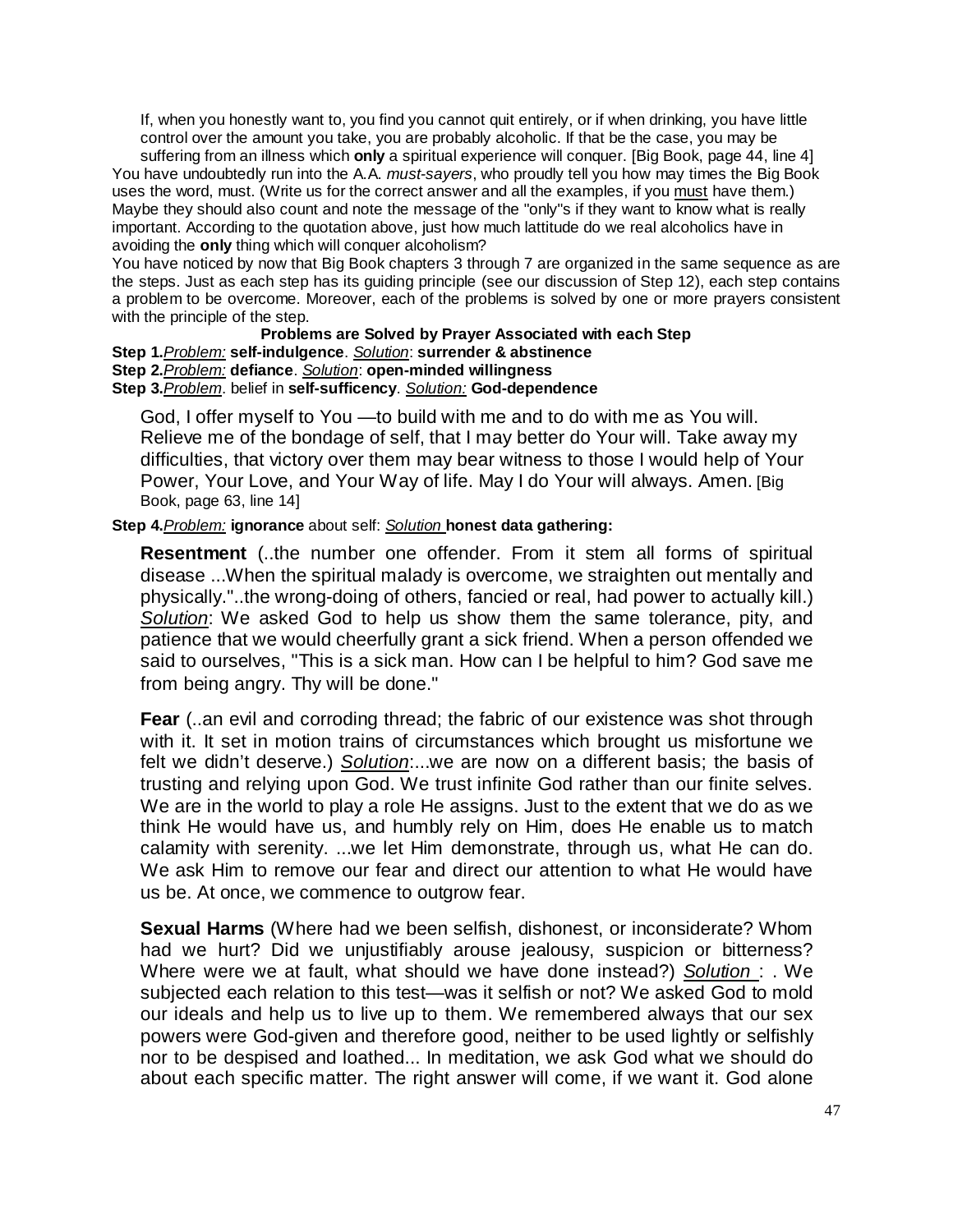can judge our sex situation... we let God be the final judge. : We earnestly pray for the right ideal, for guidance in each questionable situation, for sanity, and for the strength to do the right thing. If sex is very troublesome, we throw ourselves the harder into helping others. We think of their needs and work for them. This takes us out of ourselves. It quiets the imperious urge, when to yield would mean heartache.

**Other Harms** (We have listed the people we have hurt by our conduct, and are willing to straighten out the past if we can.) *Solution*: faith did for us what we could not do for ourselves. We hope you are convinced now that God can remove whatever self-will has blocked you off from Him.

**Step 5.** *Problem:* **fear**. *Solution*: Returning home (after taking the step) we find a place where we can be quiet for an hour, carefully reviewing what we have done. We thanked God from the bottom of our heart that we know Him better.

**Step 6.** *Problem:* **denial**. *Solution*: Can He now take them all—every one? If we still cling to something we will not let go, we ask God to help us be willing.

**Step 7.** *Problem:* **arrogance**. *Solution* :: My Creator, I am now willing that you should have all of me, good and bad. I pray that you now remove from me every single defect of character which stands in the way of my usefulness to you and my fellows. Grant me strength, as I go out from here, to do your bidding. [Big Book, page 76, line 8]

**Step 8.** *Problem:* **guilt**. *Solution*: Reminding ourselves that we have decided to go to any lengths to find a spiritual experience, we ask that we be given strength and direction to do the right thing, no matter what the personal consequences may be. We may lose our position or reputation or face jail, but we are willing. We have to be. We must not shrink at anything.

**Step 9.** *Problem:* **ego***. Solution*: Before taking drastic action which might implicate other people we secure their consent. If we have obtained permission, have consulted with others, asked God to help and the drastic step is indicated we must not shrink. . So we clean house with the family, asking each morning in meditation that our Creator show us the way of patience, tolerance, kindliness and love. The spiritual life is not a theory. We have to live it.

**Step 10.** *Problem:* **procrastination**. *Solution*: We have entered the world of the Spirit. Our next function is to grow in understanding and effectiveness. This is not an overnight matter. It should continue for our lifetime. Continue to watch for selfishness, dishonesty, resentment, and fear. When these crop up, we ask God at once to remove them. We discuss them with someone immediately and make amends quickly if we have harmed anyone. Then we resolutely turn our thoughts to someone we can help. Love and tolerance of others is our code. That is how we react so long as we keep in fit spiritual condition. It is easy to let up on the spiritual program of action and rest on our laurels. We are headed for trouble if we do, for alcohol is a subtle foe. We are not cured of alcoholism. What we really have is a daily reprieve contingent on the maintenance of our spiritual condition. Every day is a day when we must carry the vision of God's will into all of our activities. "How can I best serve Thee—Thy will (not mine) be done." These are thoughts which must go with us constantly. We can exercise our will power along this line all we wish. It is the proper use of the will.

**Step 11** *Problem:* **distrust.** *Solution*: After making our review we ask God's forgiveness and inquire what corrective measures should be taken. On awakening let us think about the twenty-four hours ahead. We consider our plans for the day. Before we begin, we ask God to direct our thinking, especially asking that it be divorced from self-pity, dishonest or self-seeking motives. Under these conditions we can employ our mental faculties with assurance, for after all God gave us brains to use. Our thought-life will be placed on a much higher plane when our thinking is cleared of wrong motives. In thinking about our day we may face indecision. We may not be able to determine which course to take. Here we ask God for inspiration, an intuitive thought or a decision. We relax and take it easy. We don't struggle. We are often surprised how the right answers come after we have tried this for a while. Nevertheless, we find that our thinking will, as time passes, be more and more on the plane of inspiration. We come to rely upon it. We usually conclude the period of meditation with a prayer that we be shown all through the day what our next step is to be, that we be given whatever we need to take care of such problems. We ask especially for freedom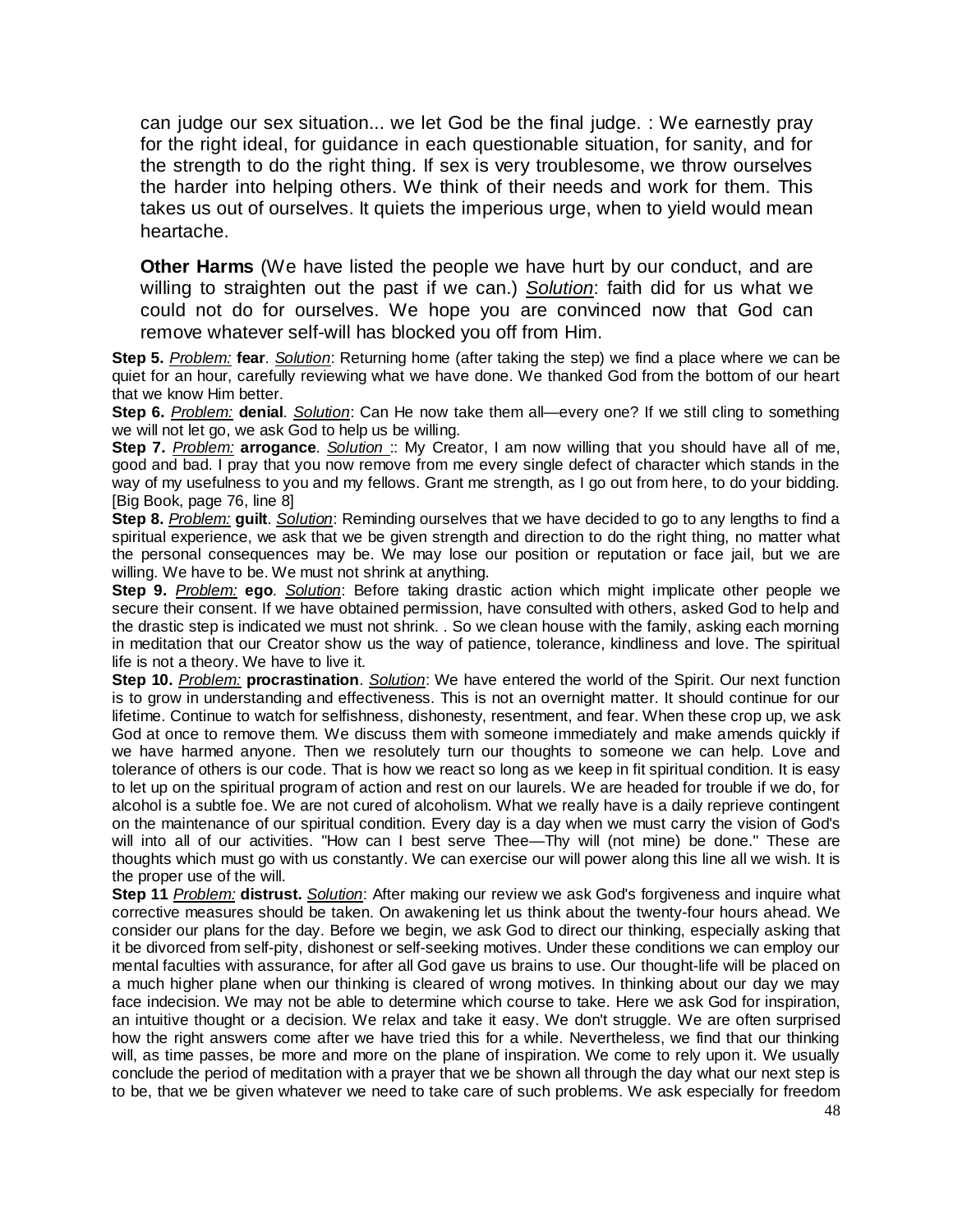from self-will, and are careful to make no request for ourselves only. We may ask for ourselves, however, if others will be helped. We are careful never to pray for our own selfish ends As we go through the day we pause, when agitated or doubtful, and ask for the right thought or action. We constantly remind ourselves we are no longer running the show, humbly saying to ourselves many times each day "Thy will be done." We are then in much less danger of excitement, fear, anger, worry, self-pity, or foolish decisions. We become much more efficient. We do not tire so easily, for we are not burning up energy foolishly as we did when we were trying to arrange life to suit ourselves. It works—it really does. We alcoholics are undisciplined. So we let God discipline us in the simple way we have just outlined.

**Step 12.** *Problem:* **sloth**. *Solution*: . God will constantly disclose more to you and to us. Ask Him in your morning meditation what you can do each day for the man who is still sick. The answers will come, if your own house is in order. But obviously you cannot transmit something you haven't got. See to it that your relationship with Him is right, and great events will come to pass for you and countless others. This is the Great Fact for us. Abandon yourself to God as you understand God. Admit your faults to Him and to your fellows. Clear away the wreckage of your past. Give freely of what you find and join us. We shall be with you in the Fellowship of the spirit, and you will surely meet some of us as you trudge the Road of Happy Destiny. May God bless you and keep you until then.

**Writing:** What are your favorite prayers?

The principle of Step 11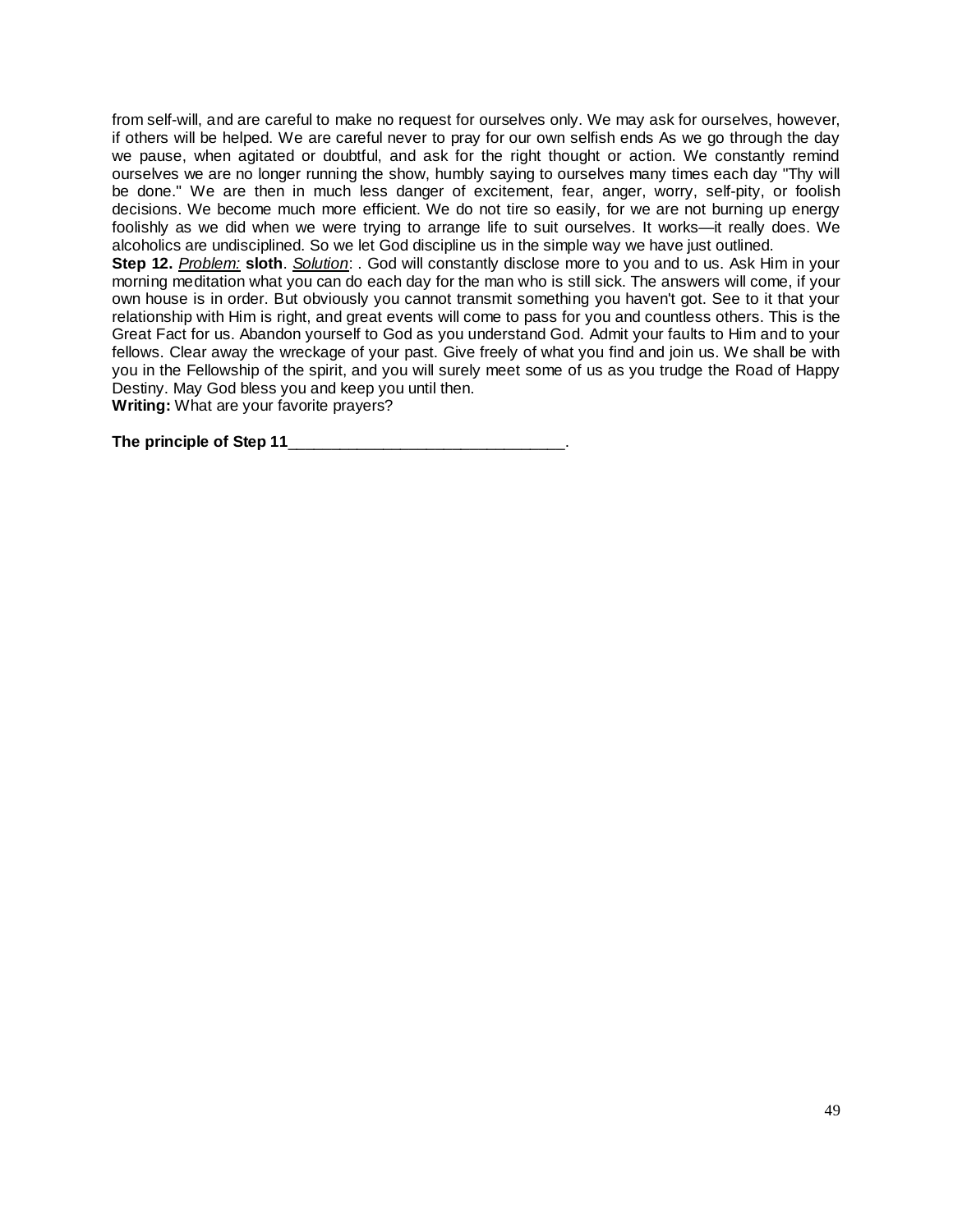# **12**

**STEP 12) Having had a spiritual awakening as the result of these steps, we tried to carry this message to alcoholics, and to practice these principles in all our affairs.**

That is what the authors of the Big Book and millions before you did. To personalize the step for your study and action in the here and now, however, you may wish to rephrase it as the three suggestions which follow.

#### **READING FOR STEP ONE**

| <b>Big Book:</b> | Chapter 7, Working with Others. |
|------------------|---------------------------------|
| 12812:           | $\sqrt{\text{Step } 12}$        |

## **STEP 12a. Having had a spiritual awakening as the result of these steps....**

**The price**. This little quote sums up the price we pay to get to this point:

My friend promised when these things were done I would enter upon a new relationship with my Creator; that I would have the elements of a way of living which answered all my problems. Belief in the power of God, plus enough willingness, honesty and humility to establish and maintain the new order of things, were the essential requirements. Simple, but not easy; a **price** had to be paid. It meant destruction of self-centeredness. I must turn in all things to the Father of Light who presides over us all. [Big Book, page 13, line 29]

**Awakening as the result of what?** The result, or consequence of taking the 12 steps of Alcoholics Anonymous is a Spiritual Awakening. Please reflect that this step does not say the awakening comes as the result of taking steps 1 though 11, those preceding Step 12. On the contrary, the awakening comes as the result of taking *these* (*all* of the twelve) steps, *including* Step 12. (If you disagree, that is wonderful. Keep on digesting these steps.)

**An exclusive result?** Notice, too, that *the* result of these 12 steps is a Spiritual awakening. We have heard that this awakening is the sole or exclusive result, otherwise our authors would have said "...a..." result. Careful reading of the Big Book, however, makes clear that there are *many* results of taking the 12 steps of Alcoholics Anonymous, even though your Spiritual Awakening may be the cardinal, or most significant, result.

**Who/what awakens?** The original draft of the Big Book said the result was a spiritual *experience*. However, *experience* was changed to *awakening*, because the experience was so subtle for most of us that we couldn't really say when it happened, what it was like, or whether it had ever happened at all. Some folk believe that it is the Spirit, the God-head within us that awakens as the result of our taking the steps. Upon deeper reflection, however, we come to doubt that we could have ever gotten into A.A. and through the first 11 steps without the guidance of a Spiritual Power. Therefore, the *Spirit* has not been asleep to awaken. It is *we*, who have slept in the presence of the Sprit, that are now quickened to consciousness of the ever-presence of God.

**Where do we find God?** The awakening concept also clears up the question as to where and how do we *find* God. The answer, is, of course that God was within us from the very beginning. As to the *where*, the Big Book tells us at least twice exactly where God is: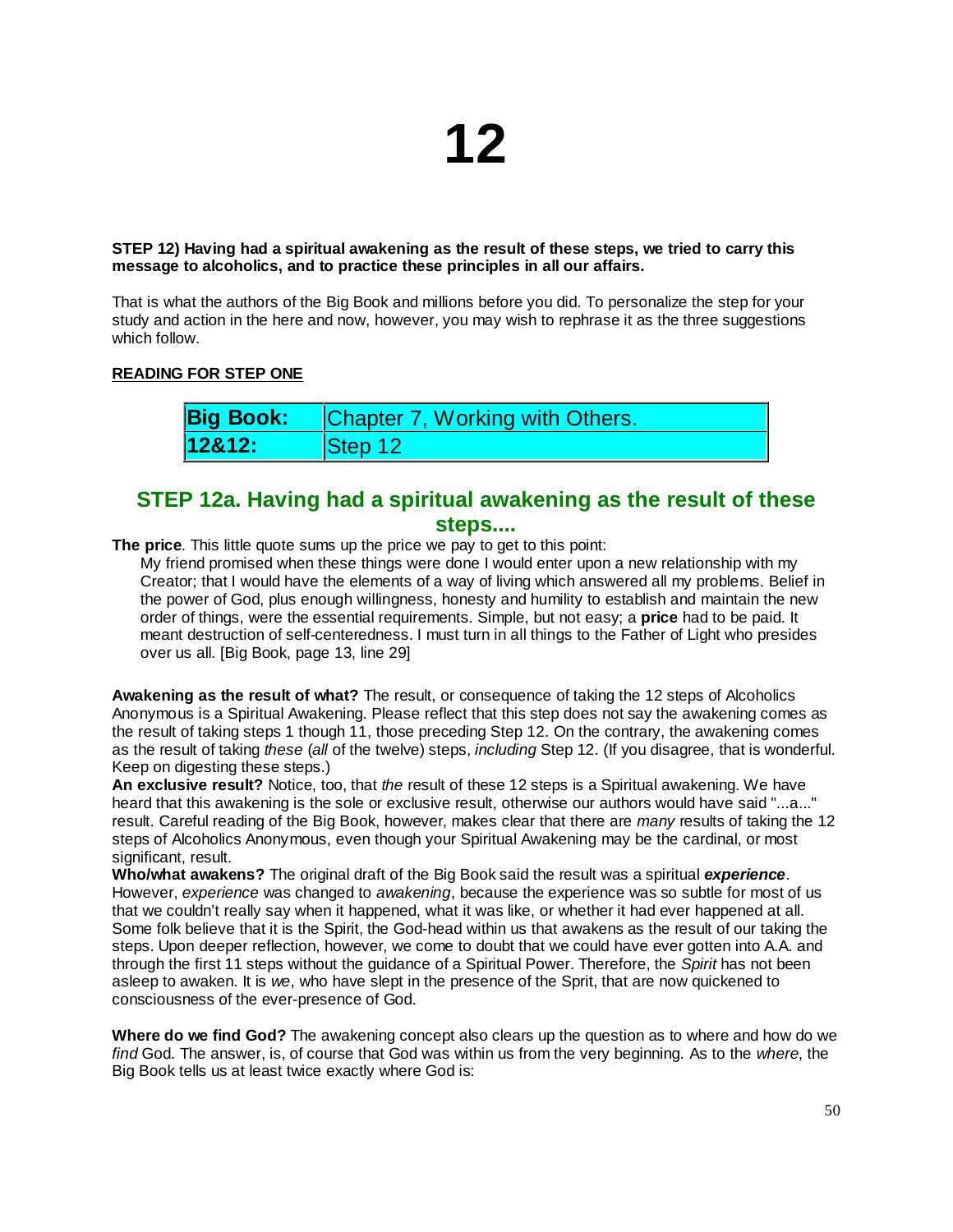With few exceptions our members find that they have tapped an *unsuspected inner resource* which they presently identify with their own conception of a Power greater than themselves. Most of us think this awareness of a Power greater than ourselves is the essence of spiritual experience. [Big Book, page 569]

Sometimes we had to search fearlessly, but He was there. He was as much a fact as we were. We found the Great *Reality deep down within us*. In the last analysis it is only there that He may be found. It was so with us. We can only clear the ground a bit. If our testimony helps sweep away prejudice, enables you to think honestly, encourages you to search diligently *within yourself*, then, if you wish, you can join us on the Broad Highway. [Big Book, page 55]

You may recall the song, the *Blue Bird of Happiness,* in which the bird–after being sought all over the place–is eventually found right in one's own back yard.

**How do we find God?** As to *how* we establish conscious contact with our Spirit, the Big Book offers a simple and fool-proof spiritual starter kit for all who seek. Its four tools are sub-steps 2.1 through 2.4:

#### **Our Spiritual Starter Kit**

**Step 2.1. We found that as soon as we were able to lay aside prejudice and.. .[Big Book page 46, line 15]**

**Step 2.2. ...express even a willingness to believe in a Power greater than ourselves, we commenced to get results, even though it was impossible for any of us to fully define or comprehend that Power, which is God. [Big Book page 46, line 16]**

**Step 2.3. Do not let any prejudice you may have against spiritual terms deter you from honestly asking yourself what they mean to you...we had to begin somewhere, so we used our own conception, however limited it was. [Big Book page 47, line 4]**

**Step 2.4. ...As soon as a man can say that he does believe or is willing to believe, we emphatically assure him that he is on his way. [Big Book page 47, line 16]**

In our experience, God is revealed to us when we allow and participate in removal of the blocks we have placed before His countenance. These impedimenta are removed slowly, and

...He has come **to all who have honestly sought Him**. When we drew near to Him He disclosed Himself to us! . [Big Book, page 57]

**An evolutionary awakening.** Most of us have become aware of His Presence only in retrospect, that is, by realizing that He is simply there, as He has been for some undetermined time:

- 69. The first evidence of the awakening is usually in the change that takes place in our actions. We stop doing the things that injure ourselves and others. We begin to do the things that demonstrate constructive service. This is because most of we alcoholics do not think ourselves into right actions, but we can act ourselves into right thinking.
- 70. Next, there is an evolution in awareness. The mind has discarded its old habits, and new habits and ideas are in charge.
- 71. Finally, we discover that the promises in the Big Book are coming true in our lives. The essence of these is the presence of an internal peace that would have been inconceivable were we still drinking and carrying-on as we once were.

The smears on the window of the Spirit within have been removed. His radiance and power shine upon the world and others through us. The light is not of our making, we are simply the channels through which it flows. But, we play a vital role in all this. It is ours to:

- keep the lens free of the stain of ego
- to keep the nozzle of God's power opened
- and to train it upon those who are desperate for sobriety and healing.

#### **STEP 12b. ...I have tried to carry this message to alcoholics, ...**

**Carrying the A.A. message is mandatory.** You have learned by now that carrying the message of Alcoholics Anonymous to those who still suffer is an indispensable component of your own sobriety. You can uncover many quotations in the Big Book to affirm the absolute necessity of your carrying the A.A. message to other alcoholics. Here are but two examples:

Our very lives, as ex-problem drinkers, depend upon our constant thought of others and how we may help meet their needs. [Big Book. page 20, line 1]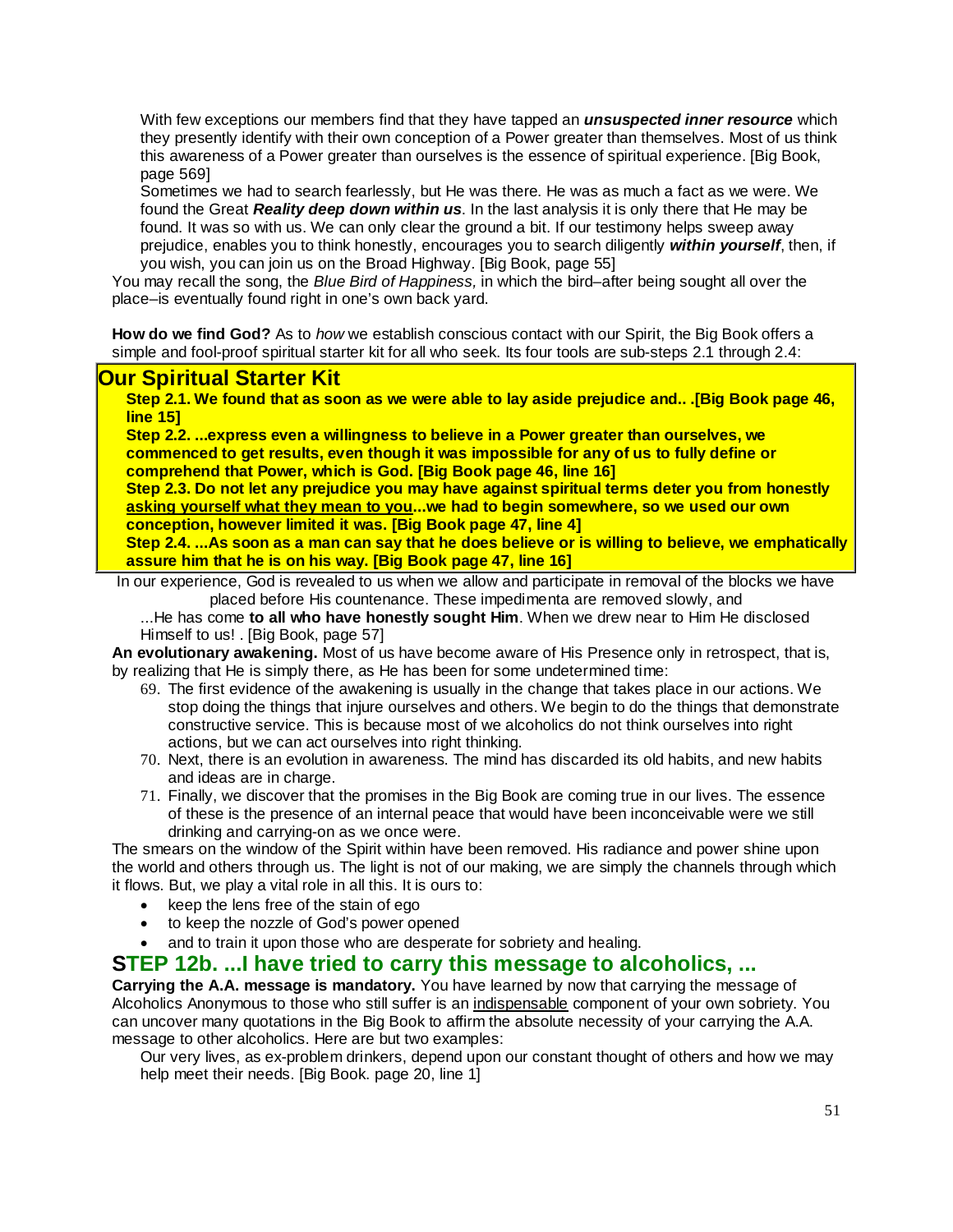PRACTICAL EXPERIENCE shows that nothing will so much insure immunity from drinking as intensive work with other alcoholics. It works when other activities fail. This is our twelfth suggestion: Carry this message to other alcoholics! You can help when no one else can. You can secure their confidence when others fail. Remember they are very ill. [Big Book. page 89, line 1 Life will take on new meaning. To watch people recover, to see them help others, to watch loneliness vanish, to see a fellowship grow up about you, to have a host of friends—this is an experience you must not miss. We know you will not want to miss it. Frequent contact with newcomers and with each other is the bright spot of our lives. [Big Book. page 89, line 15]

**Where do newcomers come from?** Circumstances in which we carry the message have changed significantly since the Big Book was written. In the old days, the drunk was found by or referred to an A.A. member, who qualified his prospect, often taking him through Step 3, before sponsoring his attendance at a meeting. Now-of-days, the prospect may call into a telephone exchange that either sends some of us out for a visit or arranges for the prospect to attend a meeting; the prospect may just show up at a meeting alone or with a friend; he may have met some of us at a hospital or penal institution; he may "graduate" from a drying-out institution; or, a judge might sentence the poor guy or gal to a number of meetings (without ever consulting with us first). Thus, open meetings and a cup of coffee afterwards serve as the primary screening vehicles through which we come into contact with raw recruits. We have, for the most part, learned that many of the drunks who really need to sober up are often reluctant to try the A.A. approach. Unfortunately, It is typically necessary for them to take the first move in seeking recovery.

**Experience is indispensable**. Given that we feel compassion for the suffering alcoholic and are willing to spend some time with him, the only real tool we have is experience. Your experience with recovery, though vital, is of less importance with the very new than your experience with alcoholic drinking preceding recovery. The best experience is your own experience. The new prospect will know right away that you are authentic. Without his being able to validate you, you are wasting your time, and his, too. Of secondary benefit is your ability to relate the experience of others you know in A.A. But, second-hand experience will usually suffice only to get the prospect to a meeting where he can meet a sober member with personal experience of an alcoholic situation similar to his own. The other tools in your kit, of course, are those which open the channel to a Higher Power.

#### **With whom should you work?**

- **With alcoholics**. The first suggestion is that you carry the message to *alcoholics*. Lots of people come into A.A. with major problems that a compassionate member would like to help them out of. If we try to relieve newcomers from problems other than alcohol, we can get ourselves into uncharted waters in a hurry. Quite often we eventually discover that our own egos play a part in our trying to rescue those in need. Those with medical problems should see doctors. Those who are really out-of-balance in the head should see therapists. The financially strapped can usually manage to survive. Repair of a catastrophic family situation should probably be left to a counselor. Our unique domain of excellence is avoidance of the next drink, although it is natural for us to try to be useful in other areas as well.
- **With alcoholics who really want to recover.** When you are asked to help another, you are quite in order to ask, "Are you willing to go to any lengths to stop drinking alcohol?" If they are, continue. One of the worst traps we can get into is to try to sell A.A. This puts us on the defensive, where we cannot afford to be. If your prospect is not sick and desperate enough to grasp at about any straw, then he might have to try another approach. A.A. is the "best deal in town for a buck". But, there are others, too, and they might seem more palatable. Sometimes, we weep at how often real alcoholics turn, again and again, to the ultimate teacher–alcohol. If your prospect continues to drink in spite of your assistance, he just might be better off under the guidance of someone else.
- **With alcoholics who ask for your help.** Continue with those who ask for your help. But don't be misled that all the things which might be asked of you are valid "A.A. requests". Carrying the alcoholic for more than a day or two, if ever, is something we avoid. It may come to the point that *you* must decide what *you* think the newcomer really needs, and you then offer that to him or her. If that isn't what they want, then they have plenty of other sober members to find it from. There comes a point, too, at which the prospect either follows the A.A. path, or he wants to do it his own way. Sometimes we need to give him enough slack to stumble. Hopefully, he doesn't also "slip".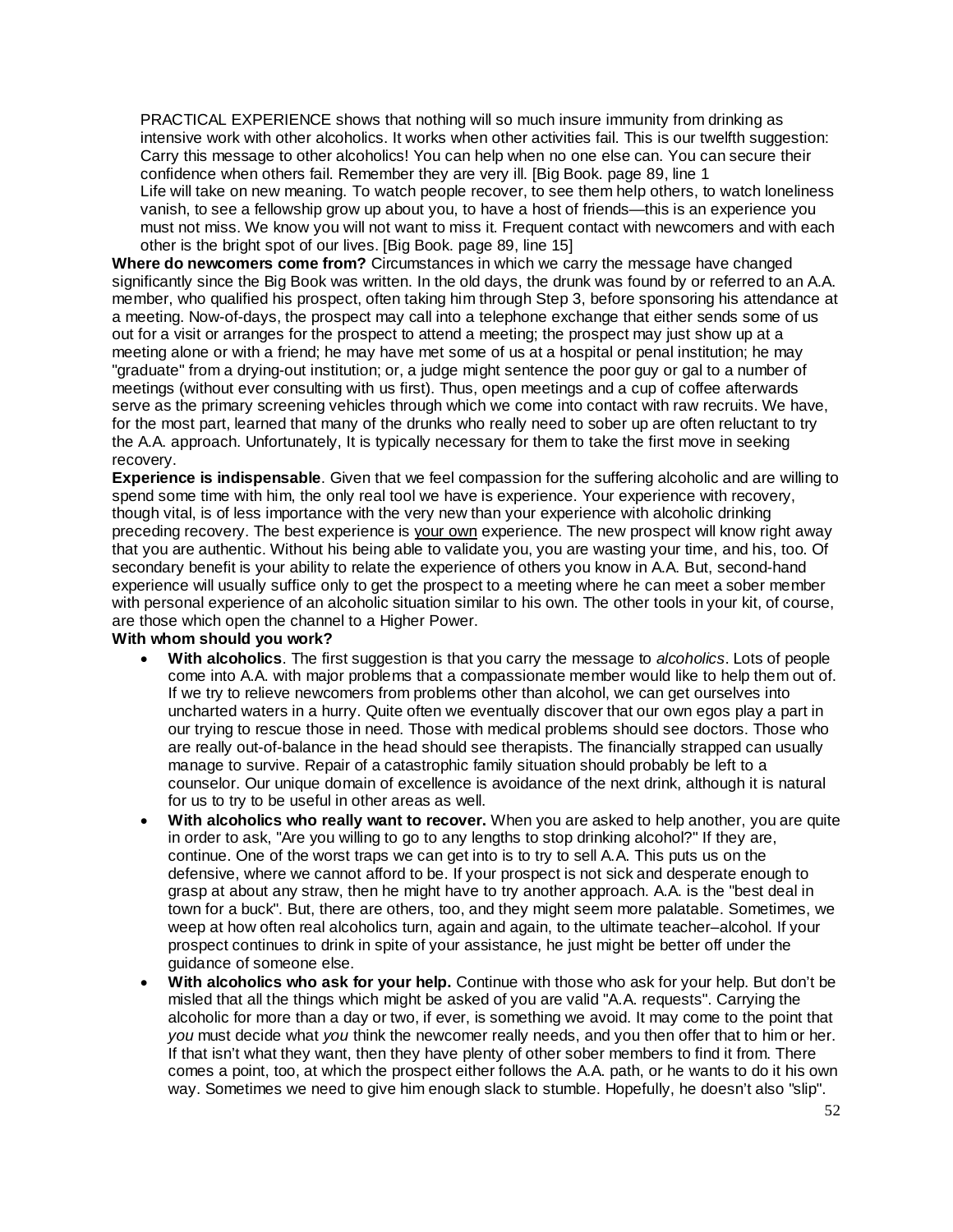Getting the right help. In many instances you might believe that the newcomer will be better off with an organization other than A.A. or with a different A.A. member, and you should try to steer them there. A good ground-rule is that you should have gotten out of the kinds of predicaments the newcomer is in, so you can explain what you did to get out. Otherwise, you can provide only head-learning where actions taken and experiences learned are needed. We mentioned elsewhere that A.A. is like a three-legged stool. Each is necessary to keep it from falling on its face. These are:

- a. **Process.** The 12 steps. They will work to recover from just about anything.
- **b. Fellowship.** Working with other recovered alcoholics is necessary. Those lacking direct personal experience in alcoholism carry the message poorly.
- c. **Spirit.** This whole thing works only in the presence of and under the direction of God.

Do not short-change newcomers by letting them depend upon you to help them out of situations outside our own experience. In addition, it is usually not a good idea to undertake extensive therapy with a candidate you are or might be sexually or emotionally attracted to. With rare exceptions, women work with women, and men work with men.

**What is the source of recovery, anyway?** Few of us have escaped the exhilaration of getting a new prospect sober–or kick ourselves for letting him slip into the debauch of relapse–only to realize that we didn't do it. At most, we carried the A.A. message and offered some compassion and comfort, for a while. We have also come to know that the newcomer didn't bring about his own sobriety, either. Nor did the Group or the book. It was the result of you and your prospect using the other tools in your recovery toolkit. Yes, we gain the certain knowledge that God, the Creator of the Universe, Himself, does the work. Period.

**The best 12th step might just be you.** Words are often cheap. The message that best gets through the haze and cynicism of the alcoholic is you–your situation and behavior. Do you have what the newcomer wants, not so much in terms of your possessions, but, more correctly, would the newcomer want to be like you. This takes us right to the pay-off. Your life has been spiritualized and you are living by the principles of Alcoholics Anonymous.

### **STEP 12c.** ...and I have tried to practice these principles in all of my affairs.

**These Principles?** And which principles might be *these* principles, pray tell? Most members answer with, the steps. They are partly right. For the moment, let us resolve that *these* principles are the *Alcoholics Anonymous* principles of recovery as set forth in the Big Book (and the 12&12). They are not some other collection of principles.

**Principles.** To be sure we know what we are talking about, it is necessary to decide just what a principle really is. A principle is a fundamental or basic tenet, truth or rule. Principles are the foundation of truth underlying the laws of nature, and, especially, belief systems. For the purposes of A.A., principles might be thought of as *basic action guidelines*. They represent the belief system against which we measure thoughts or actions.

We have compiled a listing of many of the principles of recovery in the Big Book in Principles ... The principles of recovery [rev. 4/17/1997]

But, the "**principle**s" addressed thus far are but a few of the **principle**s that should guide our lives. For example:

Patience, tolerance, understanding and love are the watchwords. [Big Book, page 118 line 13] These are four additional **principle**s we affectionately call PLUT (Patience, Love, Understanding, and Tolerance). If you continue in the latter chapters, you will also encounter inclusion of Compassion and Kindness amongst the necessary virtues for recovery. Thus, our favorite acronym, PLUCKT, comes about. It is perfectly correct to suggest that others who know this bit of inside knowledge should "Get PLUCKT" for serenity. (grin)

You are going to have an exciting time identifying and practicing A.A.'s **principle**s. It is suggested that you and some friends start with the first printed page in the Big Book (then the 12&12), and that you each read a paragraph while the others ask themselves if the paragraph contains any basic action guidelines for recovery from alcoholism, for quality living in general or for spiritual growth. If so, write them down.